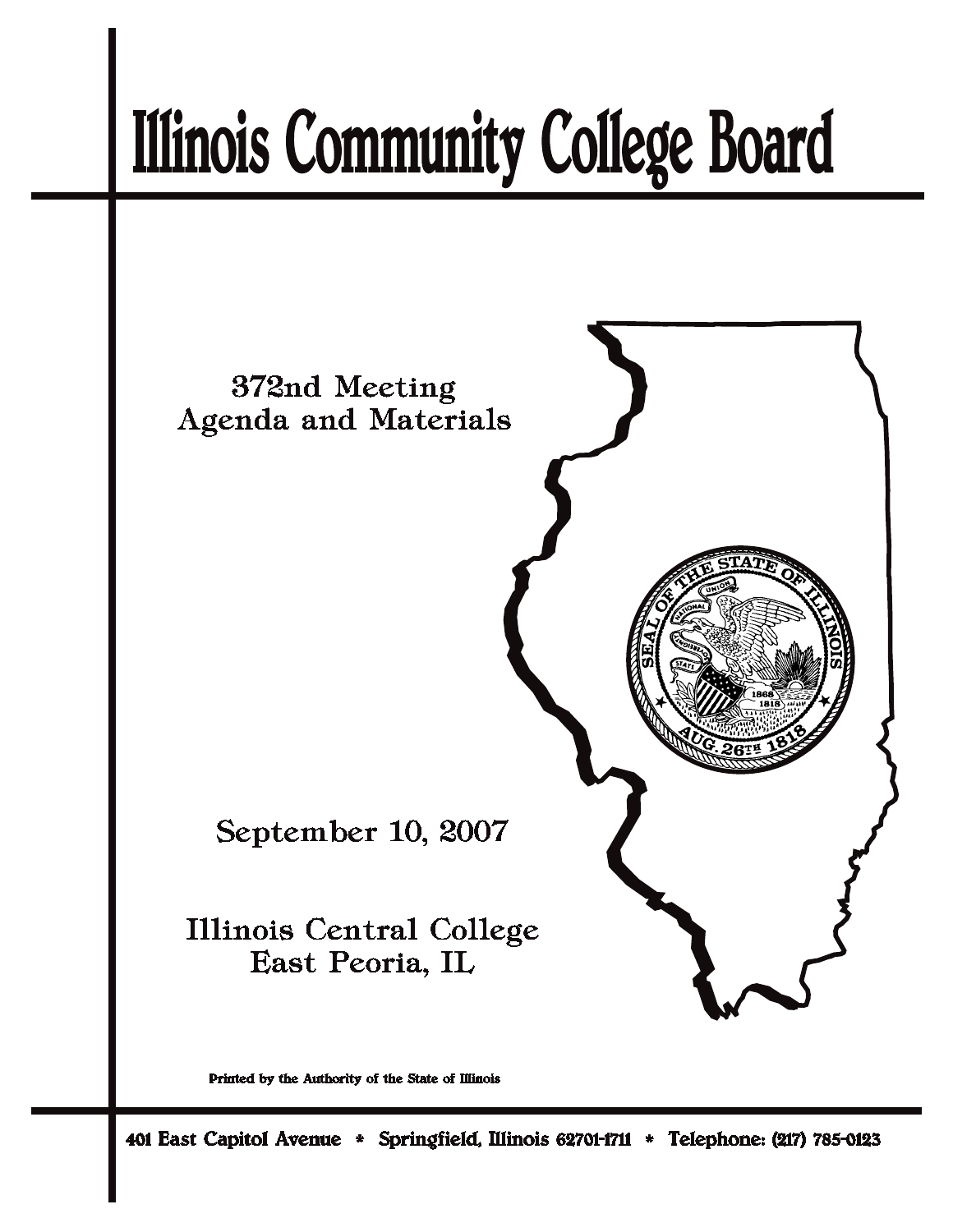#### **Revised**

Agenda 372nd Meeting of the Illinois Community College Board Illinois Central College One College Drive East Peoria, Illinois

September 10, 2007

## *Committee Meetings*

Tuesday, September 4 @ 3:30 - Personnel and Evaluation - Via Conference Call Wednesday, September 5 @ 2:00 - External Affairs - Via Conference Call Wednesday, September 5 @ 3:00 - Academic Affairs - Via Conference Call Monday, September 10 @ 8:00 - Budget and Finance - Room 213A

## Monday after lunch *- Tour of Campus*

|    | 9:00 - Noon - Room 211A                                                                    | Page |  |
|----|--------------------------------------------------------------------------------------------|------|--|
| 1. | Roll Call and Declaration of Quorum Ann Chandler                                           |      |  |
| 2. | Announcements and Remarks by Guy H. Alongi, Chair                                          |      |  |
| 3. | <b>Board Member Comments</b>                                                               |      |  |
| 4. | Remarks by Dr. John Erwin President, of Illinois Central<br>College                        |      |  |
| 5. | Approval of 2008 ICCB Meeting Calendar (Possible ACTION)                                   | 1    |  |
| 6. | <b>Committee Reports</b>                                                                   |      |  |
|    | 6.1<br><b>Budget and Finance Committee</b><br>A. Budget Update Ellen Andres                |      |  |
|    | Personnel and Evaluation<br>6.2                                                            |      |  |
|    | 6.3<br>Academic Affairs                                                                    |      |  |
|    | 6.4<br><b>External Affairs</b>                                                             |      |  |
|    | A. Public Relations Steve Morse<br>B. 95 <sup>th</sup> General Assembly Update Steve Morse |      |  |
| 7. | President/CEO Report Geoff Obrzut                                                          |      |  |
| 8. | <b>Advisory Organizations/Foundation Reports</b>                                           |      |  |
|    | 8.1<br>Illinois Community College Trustees Association Mike Monaghan                       |      |  |
|    | Illinois Community College Faculty Association Earl Godt<br>8.2                            |      |  |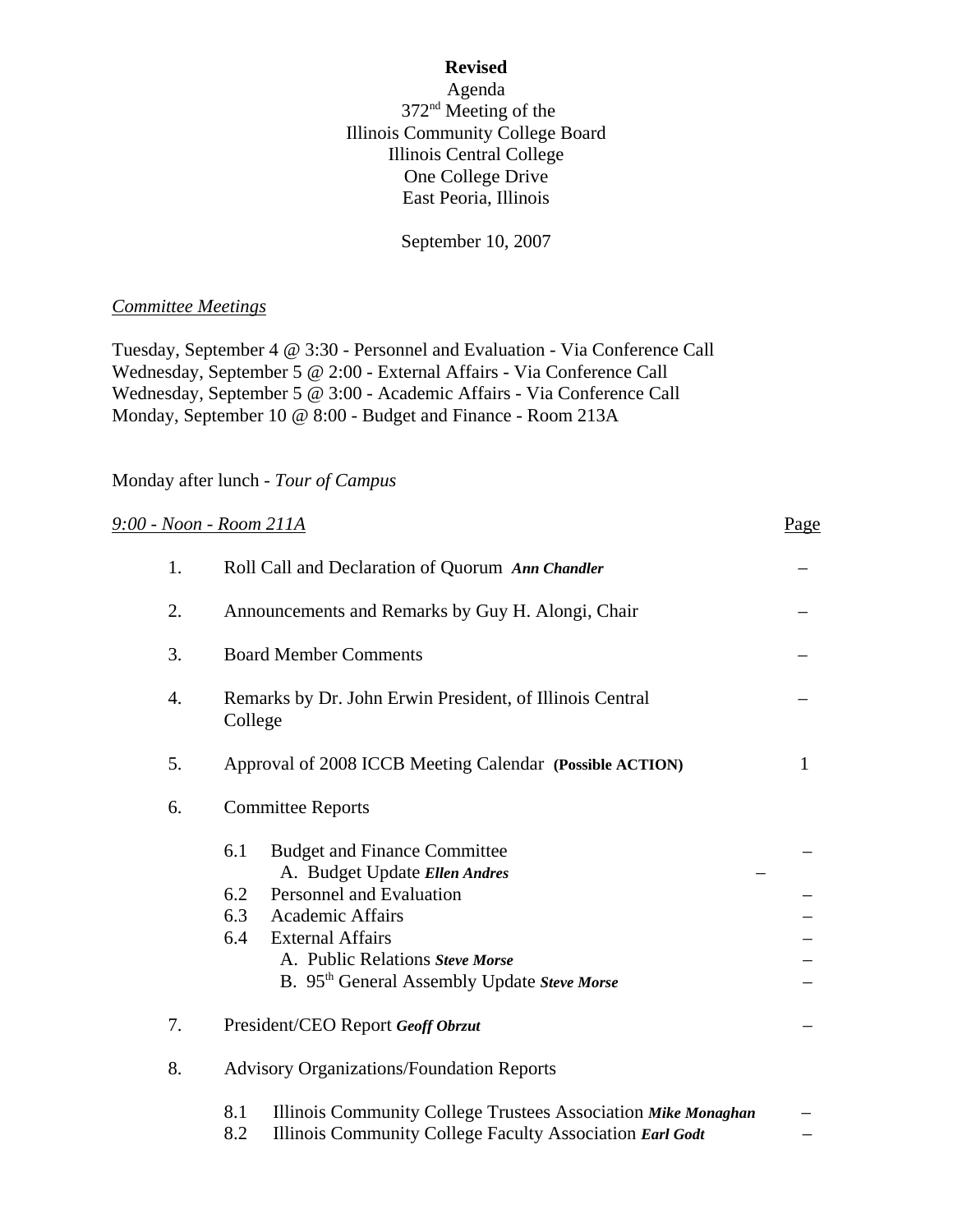# **Revised**

## Agenda 372nd Meeting of the Illinois Community College Board

|     | 8.3<br>Student Advisory Committee Brian Savage<br>Presidents Council Terry Bruce<br>8.4<br>8.5<br>Illinois Community College Foundation Report Ray Hancock                                                                                                                                                                                                                                                                      | Page                                  |
|-----|---------------------------------------------------------------------------------------------------------------------------------------------------------------------------------------------------------------------------------------------------------------------------------------------------------------------------------------------------------------------------------------------------------------------------------|---------------------------------------|
| 9.  | Update on Illinois Board of Higher Education HECA Grants<br><b>Elaine Johnson</b>                                                                                                                                                                                                                                                                                                                                               | $\overline{2}$                        |
| 10. | Illinois Community College Recognition of Community Colleges (Action)<br><b>Elaine Johnson</b>                                                                                                                                                                                                                                                                                                                                  | $3-4$                                 |
| 11. | New Units of Instruction (Action) Elaine Johnson                                                                                                                                                                                                                                                                                                                                                                                | $5 - 14$                              |
| 12. | Consent Agenda (Action)                                                                                                                                                                                                                                                                                                                                                                                                         |                                       |
|     | 12.1<br>Minutes of the June 8, 2007 Meeting<br>12.2<br>Review of Executive Session Minutes of the June 8, 2007<br><b>Board Meeting</b>                                                                                                                                                                                                                                                                                          | $15 - 36$                             |
|     | 12.3<br>Certification of Eligibility for Special Tax Levy                                                                                                                                                                                                                                                                                                                                                                       | 37-38                                 |
|     | 13. Information Items                                                                                                                                                                                                                                                                                                                                                                                                           |                                       |
|     | 13.1<br>Fiscal Year 2007 Financial Statements<br>13.2<br><b>Fiscal Year 2008 Financial Statements</b><br>13.3<br>FY 2007 Lincoln's Challenge Report<br>College and Career Readiness Pilot<br>13.4<br>13.5<br>IL Community College Trustees Association Calendar<br>Year 2008 Schedules<br>13.6<br>Proposed IL Community College Board Rules Concerning<br>Elimination of Examination of Patriotism from Program<br>Requirements | 39<br>$40 - 42$<br>43-44<br>$45 - 46$ |
| 14. | Resolution for Baccalaureate Degree Completion Programs at<br>Illinois Community Colleges (Nonbinding)                                                                                                                                                                                                                                                                                                                          |                                       |
| 15. | Other                                                                                                                                                                                                                                                                                                                                                                                                                           |                                       |
| 16. | <b>Executive Session</b>                                                                                                                                                                                                                                                                                                                                                                                                        |                                       |
| 17. | <b>Public Comment</b>                                                                                                                                                                                                                                                                                                                                                                                                           |                                       |
| 18. | Adjournment                                                                                                                                                                                                                                                                                                                                                                                                                     |                                       |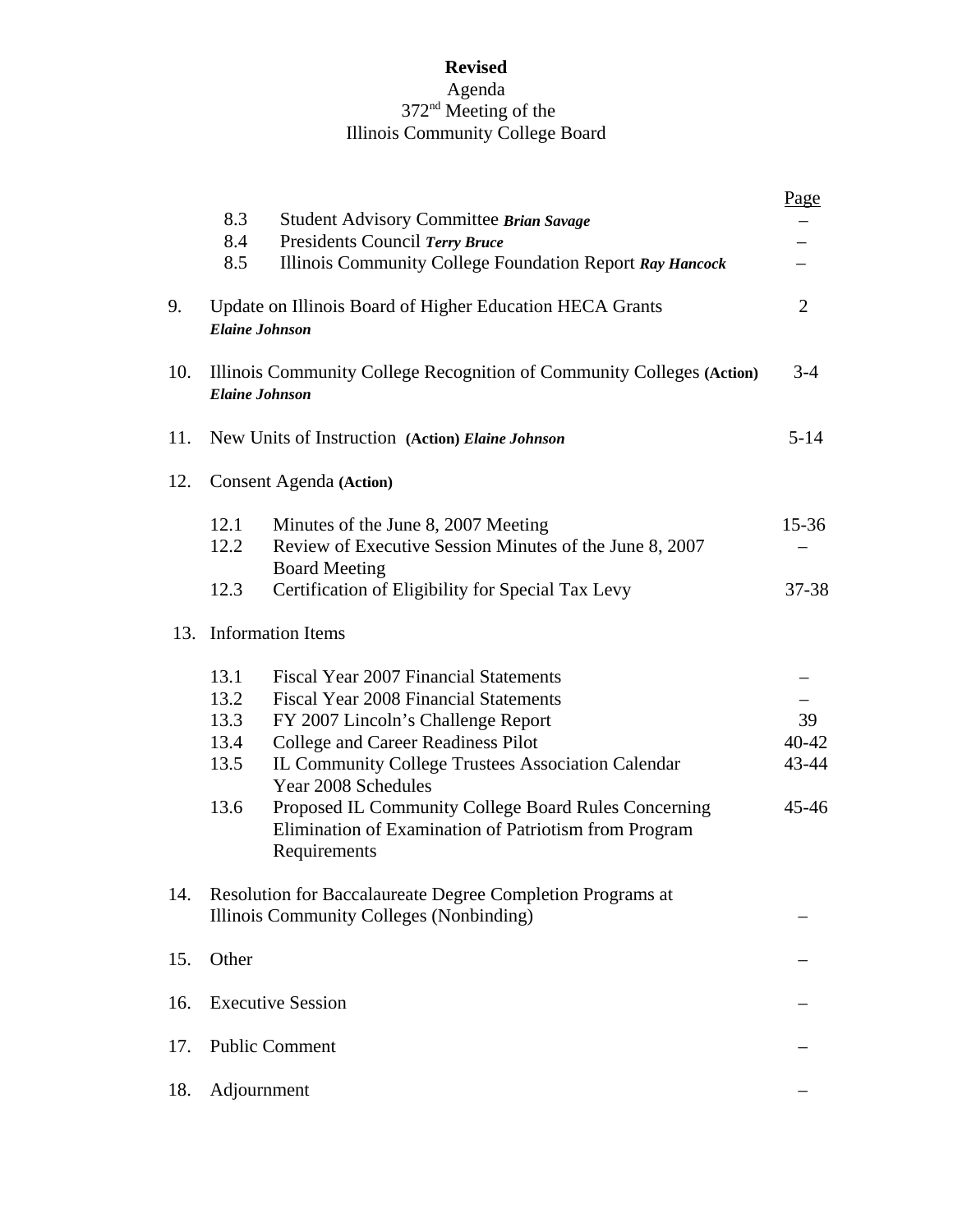## Illinois Community College Board

# **ICCB BOARD MEETING DATES FOR CALENDAR YEAR 2008**

# **RECOMMENDED ACTION**

It is recommended that the following motion be adopted:

The Illinois Community College Board hereby approves the ICCB board meeting dates for the calendar year 2008.

\* \* \* \* \* \* \* \* \* \*

| January 21 | 9:00 a.m. - ICCB Office, 401 East Capitol Avenue, Springfield   |
|------------|-----------------------------------------------------------------|
| March 24   | 9:00 a.m. - Waubonsee Community College, Sugar Grove            |
| May 19     | 9:00 a.m. - Lewis and Clark Community College, Godfrey          |
| June       | 9:00 a.m. - ICCTA - Springfield                                 |
| July       | (Subject to Call)                                               |
|            | September 22 9:00 a.m. - Rend Lake College, Ina                 |
|            | November 3 9:00 a.m. - Heartland Community College, Bloomington |

December (Subject to Call)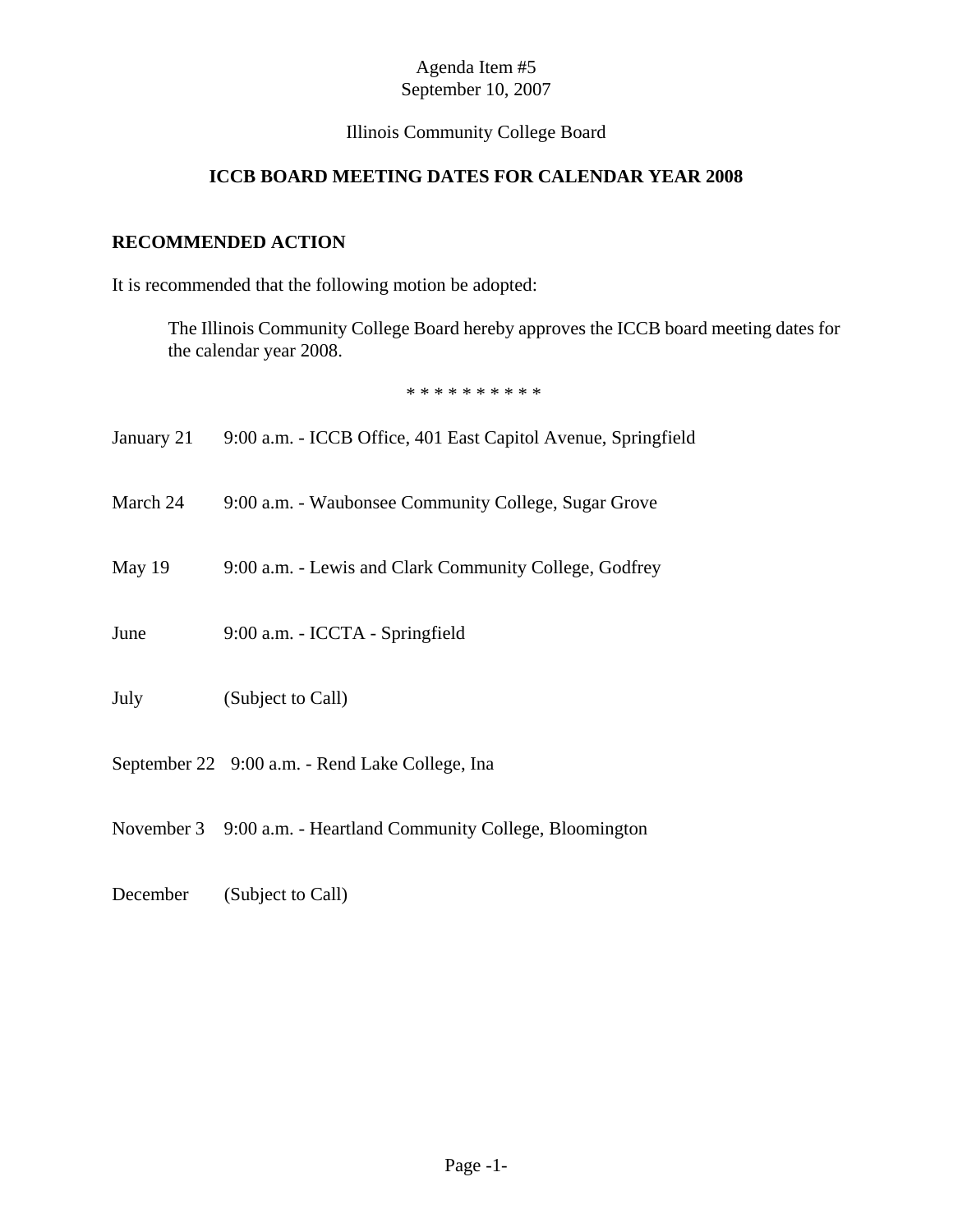## Illinois Community College Board

## **FY2008 INNOVATION GRANTS: HECA RENEWAL APPLICATION UPDATE**

**Purpose:** In accordance with the provisions of the Higher Education Cooperation Act (HECA), the Illinois Board of Higher Education (IBHE) will provide grants on a competitive basis. HECA grants are designed to support programs of inter-institutional cooperation in higher education that promote the efficient use of educational resources, an equitable distribution of educational services, the development of innovative educational concepts that effectively deliver educational programs, and involvement with the local community. The Act stipulates that grantees receiving HECA grant funds shall serve both a public and secular purpose (non sectarian) and be consistent with IBHE policies and priorities.

## **Grants Awarded for 2008:** Oral Presentation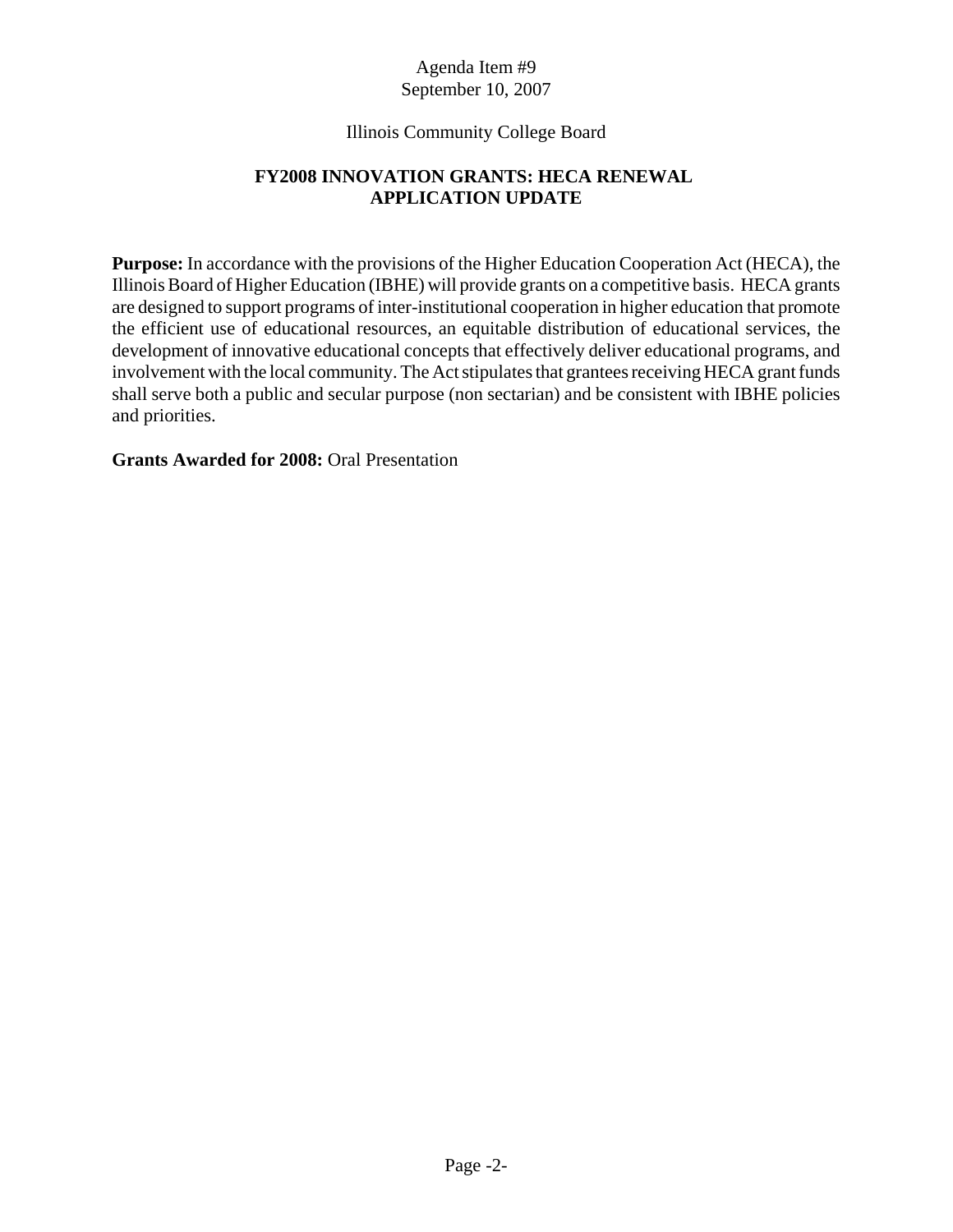Illinois Community College Board

# **ILLINOIS COMMUNITY COLLEGE BOARD RECOGNITION OF COMMUNITY COLLEGES**

 conducts recognition evaluations to assure that colleges are in compliance with the standards. Standards identified for focused review during fiscal years 2006 through 2010 include the following categories: Instruction, Student Services, Academic Support, Finance, Facilities, and Accountability. These same standards are used by each district in a self-evaluation that is submitted The Illinois Community College Board has statutory authority to "recognize" community colleges for their compliance with state statutes and standards. Based on a five-year cycle, ICCB staff to ICCB prior to the staff evaluation.

 During fiscal year 2007, Parkland College and Southwestern Illinois College underwent in-depth recognition evaluations. During fiscal year 2006, Kaskaskia College also underwent an in-depth recognition evaluation . The colleges submitted a thorough self evaluation, ICCB staff conducted internal evaluations of all required college documents and college site visits were conducted. This agenda item not only presents the staff recommendations for the colleges that completed the evaluation, but gives background on the recognition evaluation and approval process for the Board's information.

## **RECOMMENDED ACTION**

It is recommended that the following motion be adopted:

The Illinois Community College Board hereby grants a status of "recognition continued" to the following districts:

Kaskaskia College Parkland College Southwestern Illinois College

## **BACKGROUND.**

Recognition is a statutory term describing the status of a district which meets instructional, administrative, financial, facility and equipment standards as established by the Illinois Community College Board (110ILCS Section 805/2-12f and 805/2-15). Community colleges must be recognized to be eligible for state funding. Once a college district has been recognized by the ICCB, that recognition status is continued unless action is taken by the Board to interrupt it. To determine a district's recognition status, the ICCB conducts periodic evaluations. The objectives of the recognition evaluation include 1) determination of a district's compliance with the *Public Community College Act* and *ICCB Administrative Rules*; 2) the provision of assistance to districts in achieving compliance with the Act and Rules; 3) the identification of issues which may be of concern to the community college system and the gathering of basic data about these issues; and 4) the identification of exemplary district practices/programs that can be shared with other districts.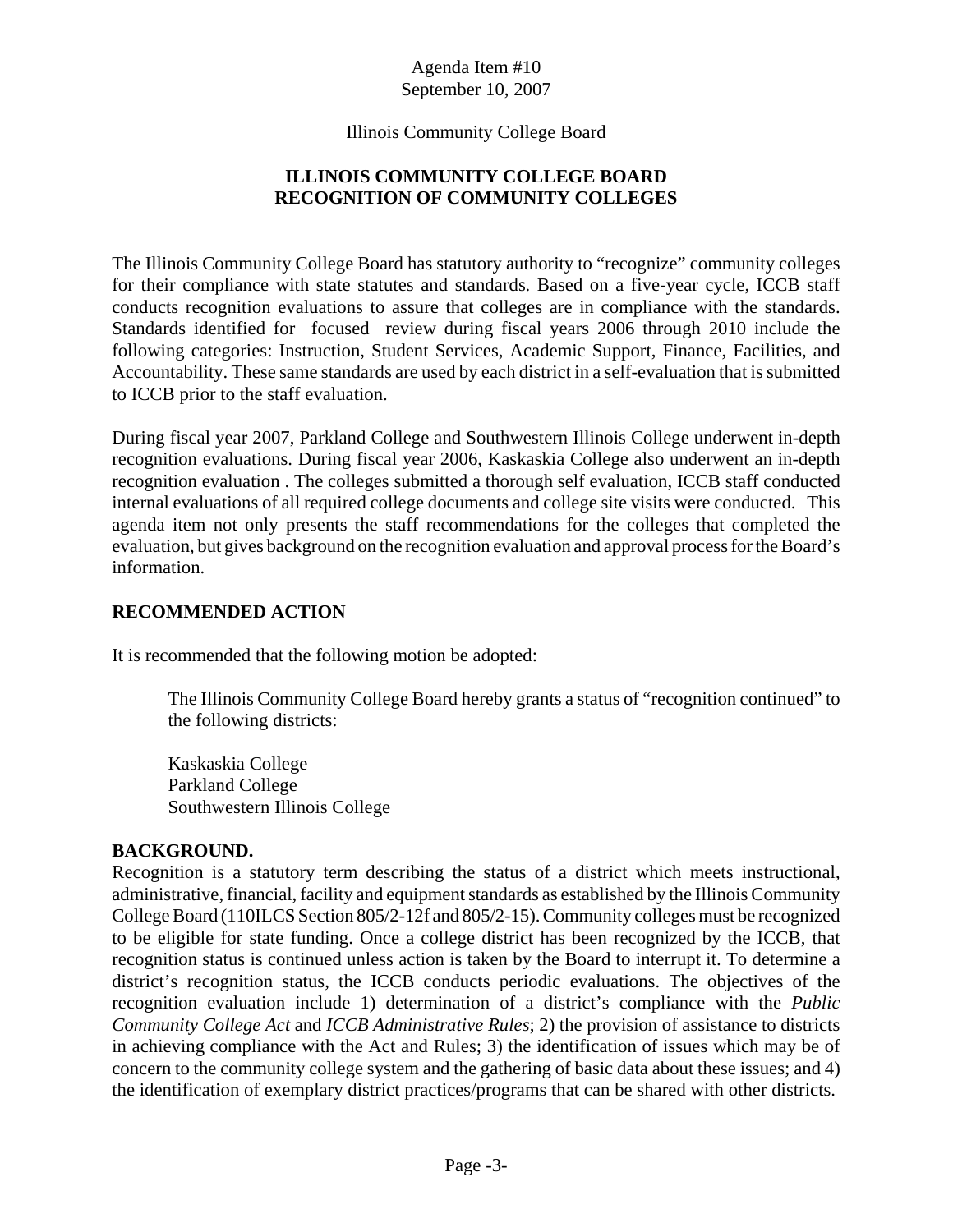Based on a five-year cycle, ICCB staff conduct recognition evaluations to assure that districts are in compliance with selected standards. All districts are evaluated on a select number of standards during the same five-year cycle. ICCB staff makes an assessment on each individual standard and on a global basis considering all focused and nonfocused standards. On individual standards districts are identified as either in compliance or not in compliance. Recommendations are either mandatory, when a college is "out of compliance", or otherwise advisory. On an overall, global basis, there are three categories of recognition status:

*Recognition Continued* – The district generally meets ICCB standards. A district which has been granted a status of "recognition continued" is entitled to receive ICCB grants for which it is otherwise entitled and eligible.

*Recognition Continued-with Conditions* – The district generally does not meet ICCB standards. A district which has been assigned the status of "recognition continued-with conditions" is entitled to receive ICCB grants for which it is otherwise entitled and eligible, but it is given a specified time to resolve the conditions which led to the assignment of that status. A follow-up evaluation is scheduled no sooner than three nor longer than nine months after ICCB action on the assignment to determine the district's progress in resolving the conditions.

*Recognition Interrupted* – The district fails to take corrective action to resolve the conditions placed upon it under "recognition continued-with conditions" within a prescribed time period. A district which has been assigned a status of "recognition interrupted" may apply for recognition at such time as all requirements set forth by the ICCB have been satisfied. A district will have state funding suspended on a prorate, per diem basis for the period of time for which such status is in effect.

Evaluation for the districts' included in this item have been completed through receipt of responses to the districts' draft report. The responses include the districts' planned action for the compliance recommendations as well as reactions to advisory (quality) recommendations when the district chose to provide them. The districts' were judged by staff to be in general compliance with ICCB recognition standards and, therefore, are recommended for *"Recognition Continued"* status. The final report, including direct responses, are externally attached for Board members only.

 College districts included in fiscal year 2007 recognition evaluations are: Elgin Community College, Illinois Eastern Community Colleges, Parkland College, Carl Sandburg College, Sauk Valley Community College, South Suburban College and Southwestern Illinois College.

 Fiscal year 2007 is the second year of the current five-year recognition cycle. Staff provided the Board with information about the 2006-2010 recognition cycle at the April 2005 meeting of the ICCB.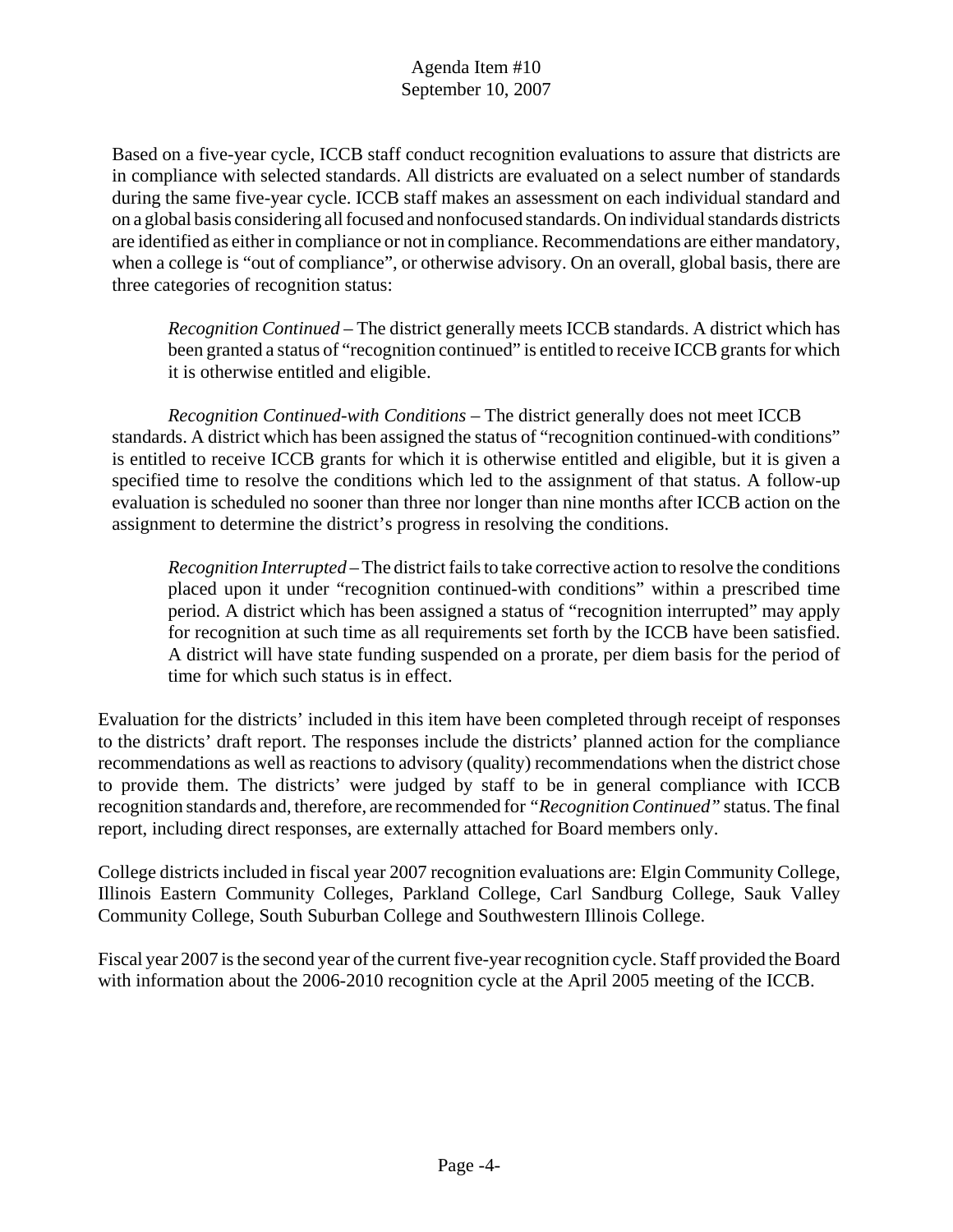## Illinois Community College Board

## **NEW UNITS OF INSTRUCTION**

The Illinois Community College Board is requested to approve new units of instruction for the following community colleges:

## **RECOMMENDED ACTION:**

It is recommended that the following motion be adopted:

 The Illinois Community College Board hereby approves the following new units of instruction for the community colleges listed below:

## **PERMANENT PROGRAM APPROVAL**

William Rainey Harper College

- < Environmental Health A.A.S. degree (63 semester credit hours)
- $\blacktriangleright$  Environmental Health Certificate (31 semester credit hours)
- Forensic Science A.A.S. degree (60 semester credit hours)
- < Occupational Health and Safety A.A.S. degree (64 semester credit hours)
- < Occupational Health and Safety Certificate (32 semester credit hours)

#### Illinois Valley Community College

< Associate of Arts in Teaching (A.A.T.) Early Childhood Education (64 semester credit hours)

#### Joliet Junior College

- < Orthotics Technology Certificate (50 semester credit hours)
- Prosthetics Technology Certificate (44 semester credit hours)

#### College Lake County

< Associate of Arts in Teaching (A.A.T.) Special Education (63 semester credit hours)

#### Lake Land College

Fire Service Technology A.A.S. degree (65 semester credit hours)

#### Lewis & Clark Community College

- < Electrical Journeyman A.A.S. degree (60 semester credit hours)
- < Therapeutic Massage Certificate (36 semester credit hours)

#### Prairie State College

< Music Technology Certificate (32 semester credit hours)

#### Richland Community College

- < Welding Technology A.A.S. degree (64 semester credit hours)
- < Welding Technician Certificate (45 semester credit hours)
- < Pipefitting and Pipe Welding Certificate (52 semester credit hours)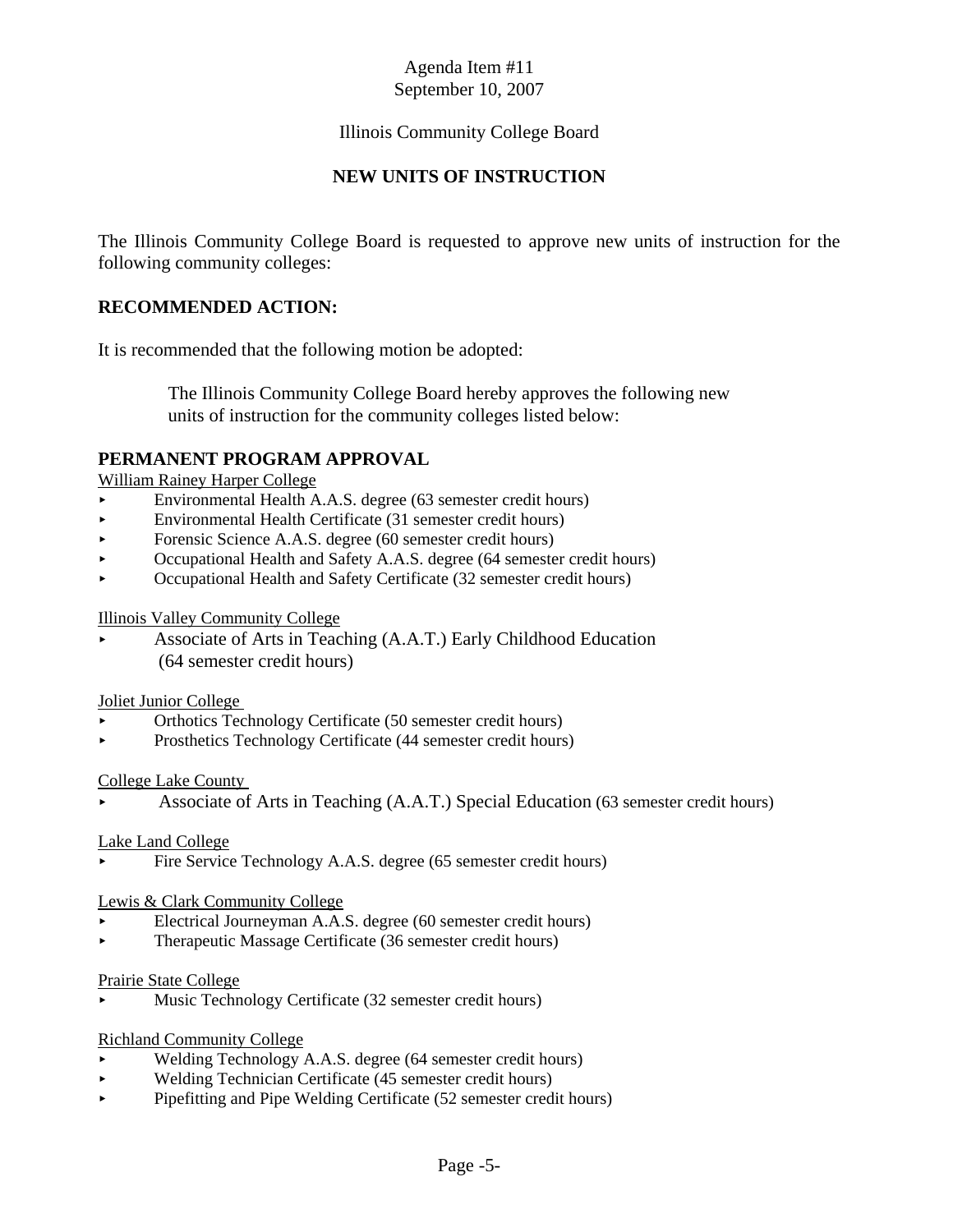#### Carl Sandburg College

< Associate of Arts in Teaching (A.A.T.) Secondary Mathematics (61 semester credit hours)

South Suburban College

< Fitness Professional A.A.S. degree (64 semester credit hours)

Spoon River College

- < Constructions Occupations Certificate IDOC Statewide Model Curriculum (34 semester credit hours)
- < Food Service Certificate IDOC Statewide Model Curriculum (32 semester credit hours)
- < Horticulture Certificate IDOC Statewide Model Curriculum (32 semester credit hours)

## **BACKGROUND**

**William Rainey Harper College** is seeking approval to offer a 63 semester credit hour Associate of Applied Science (A.A.S.) degree and related 31 semester credit hour Certificate in "Environmental Health". These programs will prepare individuals new to the field for entry-level employment in environmental health technology and will provide individuals currently employed in related career fields with additional knowledge and skills in the field for advancement opportunities. The certificate curriculum includes five (5) semester credit hours of required general education and 26 semester credit hours of required career and technical education coursework. The career and technical component of the curriculum includes instruction in environmental health practice, environmental sampling and monitoring, environmental toxicology, waste management, air and water quality, hazardous materials and hazardous assessment and mitigation. The degree curriculum builds on the certificate to include 16 semester credit hours of required coursework in health data and injury trend analysis, microbiology, anatomy and physiology, advanced chemistry and additional 16 semester credit hours of general education coursework. Assessment of student learning objectives will be achieved through the evaluation of a student portfolio by program faculty. These curricula were developed according to standards issued by the National Environmental Health Association (NEHA) for educational programs that prepare individuals for various optional credential examinations offered through NEHA. Program graduates may be eligible to receive credentials, including Certified Environmental Health Technician (CEHT), Registered Environmental Technician (RET), Registered Hazardous Substances Professional (RHSP), and the Registered Hazardous Substances Specialist (RHSS).

Labor market information provided by the college supports the interest in and the need for programs related to environmental health within the college's district. According to the Illinois Department of Employment Security employment of "environmental science and protection technicians" is expected to grow faster than the average employment of all occupations with the college's district and surrounding metropolitan area through 2014. Furthermore, there are no similar degree programs being offered within 50 miles of the college. The college anticipates a combined enrollment of 10 full-time and 16 part-time students the first year, increasing to 10 full-time and 20 part-time students by the third year. Costs of implementing this program will be approximately \$36,982 the first year, \$78,167 the second year, and \$43,375 the third year.

**William Rainey Harper College** is seeking approval to offer a 60 semester credit hour Associate of Applied Science (A.A.S.) degree in "Forensic Science". This program will prepare individuals for entry-level employment as crime science and evidence technicians.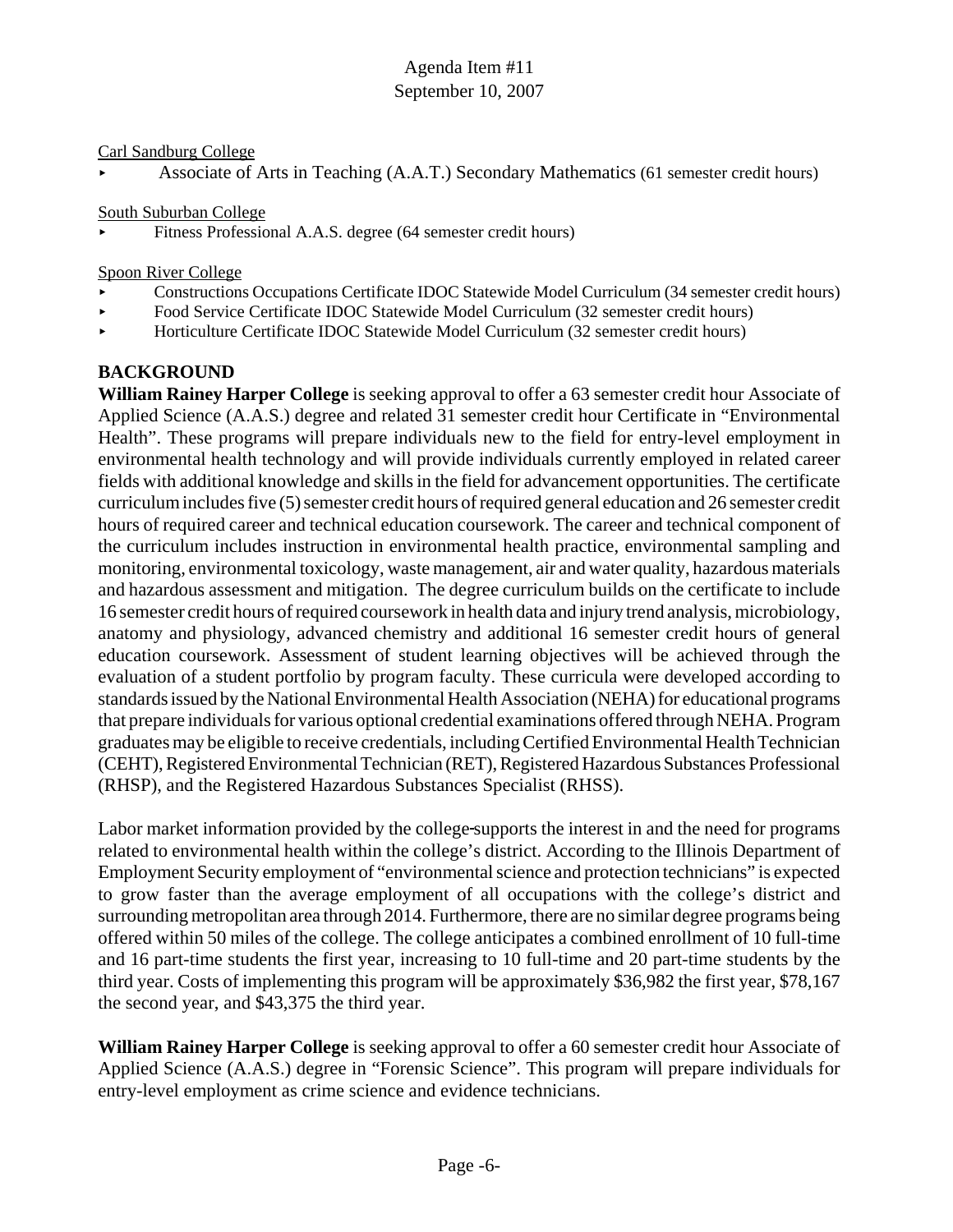The curriculum consists of 19 semester credit hours of required general education coursework and 41 semester credit hours of required career and technical education coursework. The career and technical component of the curriculum includes instruction in introductory forensic anthropology, introductory criminal justice, introductory forensics, criminal procedures, investigate processes, fundamentals of fire protection, fire behavior and combustion, hazardous materials, fire-arson investigation, and advanced levels of forensic science theory and applications. Assessment of student learning objectives will be achieved through the evaluation of the student's performance on a comprehensive exam during their final laboratory course. This program was developed according to guidelines established by the Illinois Law Enforcement Training and Standards Board (ILETSB) for basic law enforcement recruit training in forensics.

 of forensic evidence technicians. Over 70 percent of respondents to a college conducted survey Labor market information provided by the college supports the interest in and the need for a formalized two-year degree program in forensic science. The college conducted a survey of local police departments and the Illinois Association of Chiefs of Police regarding the potential employment believed civilians with education and training in forensic science will replace the use of sworn officers. The proposed degree program would provide the necessary education and training for civilians to perform the duties required for employment as forensic technicians with law enforcement entities. The college anticipates an enrollment of two (2) full-time and two (2) part-time students the first year, increasing to four (4) full-time and three (3) part-time students during the third year. The college is also proposing a related short-term certificate program in Forensic Science Technology for individuals already employed in a related public safety field. The programs will share one (1) new fulltime faculty member during the first year. Costs of implementing both programs will be approximately \$111,800 the first year, \$116,885 the second year, and \$90,942 the third year.

**William Rainey Harper College** is also seeking approval to offer a 64 semester credit hour Associate of Applied Science (A.A.S.) degree and related 32 semester credit hour Certificate in "Occupational Health and Safety". These programs will prepare individuals new to the field for entry-level employment in occupational health and safety technology and will provide individuals currently employed in related career fields with additional knowledge and skills leading to advancement opportunities. The certificate curriculum consists of 32 semester credit hours of coursework in occupational health practice, industrial hygiene sampling and procedures, incident investigation and risk assessment tools, introductory emergency management, introductory and advanced fire prevention, hazardous materials, construction safety, and OSHA standards and compliance procedures. The degree curriculum builds upon the certificate to include 16 semester credit hours of required coursework in health data and injury trend analysis, microbiology, anatomy and physiology, chemistry and 16 semester credit hours of additional general education coursework. Assessment of student learning objectives will be achieved through the evaluation of a student portfolio by program faculty. These curricula were developed according to standards issued by the National Environmental Health Association (NEHA) for educational programs that prepare individuals for various optional credential examinations offered through NEHA. Graduates may be eligible for Occupational Health and Safety Technologists (OHST) certification upon completion of this program. Labor market information provided by the college supports the interest in and the need for programs related to environmental health within the college's district.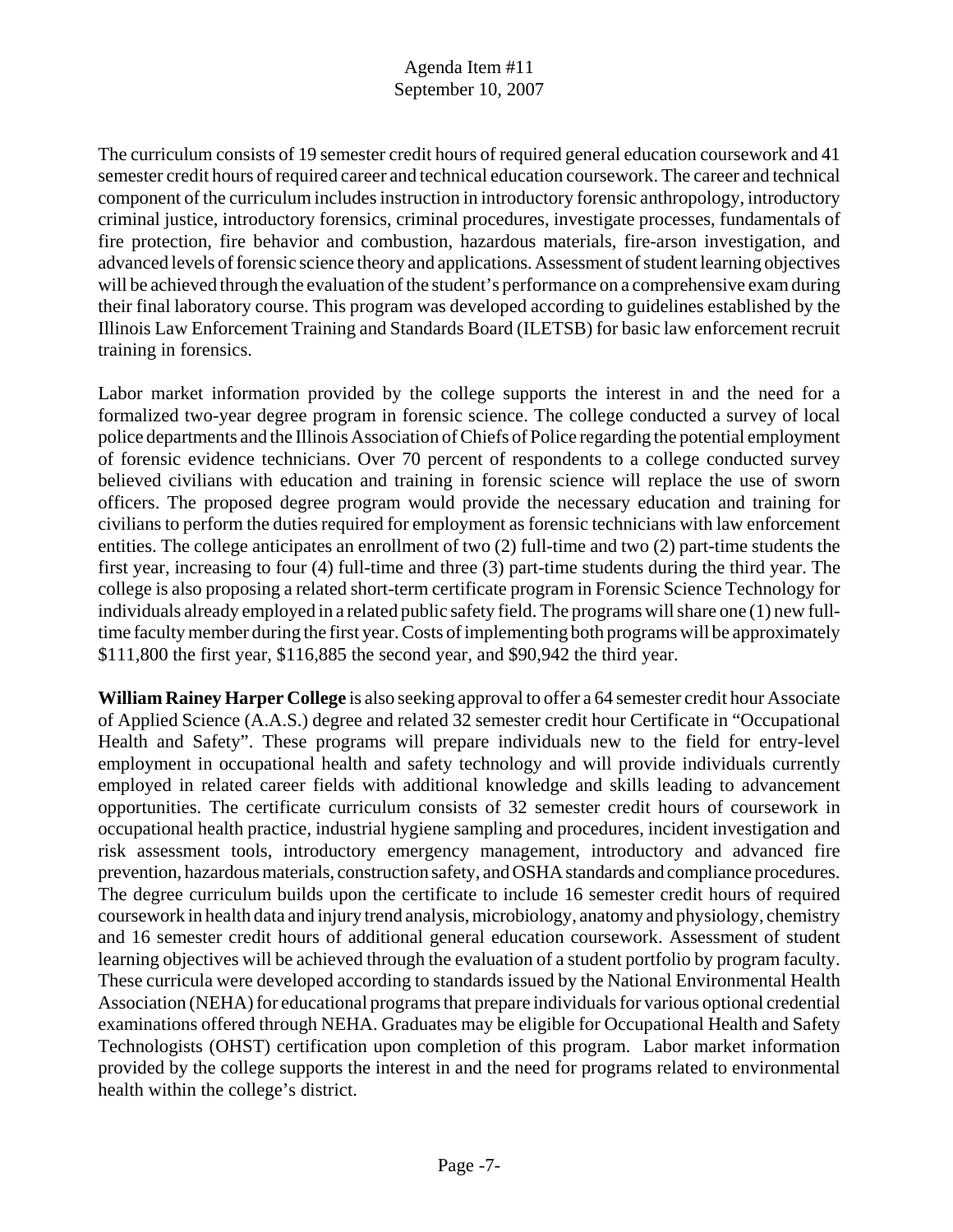According to the IL Department of Employment Security employment of "occupational health and safety technicians" is expected to grow as fast as the average employment of all occupations with college's district and surrounding metropolitan area through 2014. Furthermore, there are no similar degree programs being offered within 50 miles of the college. They anticipate a combined enrollment of 10 full-time and 16 part-time students the first year, increasing to 10 full-time and 20 part-time students by the third year. Costs of implementing this program will be approximately \$37,000 the first year, \$78,200 the second year, and \$44,000 the third year.

**Illinois Valley Community College** has submitted a proposal to offer a 64 semester credit hour Associate of Arts in Teaching Early Childhood Education, Statewide Model Curriculum. The 60-64 credit hour model curriculum consists of 37-41 semester credit hours of general education coursework, 3-9 semester credits of professional education and an additional 3-6 semester credit hours in the major core. The college's proposal meets the model guidelines endorsed by the ICCB and the IBHE.

**Joliet Junior College** is seeking approval to offer a 50 semester credit hour "Orthotics Technology" Certificate and a 44 semester credit hour "Prosthetics Technology" Certificate. The orthotics program will train individuals in the basics of orthopedic bracing and the prosthetics program will train individuals in the basic fabrication of artificial limbs. Both programs will provide educational ladder opportunities for a proposed two-year degree program the college has requested in "Orthotics and Prosthetics Technology". The curricula include six (6) semester credit hours of required general education coursework, 26 semester credit hours of common required career and technical education coursework including instruction in introductory orthotics and prosthetics, medical terminology, introductory engineering graphics, basic wiring and circuit design, precision machine tool technology and a work-based learning experience in orthotics and prosthetics. The orthotics program includes additional instruction in lower and upper extremity orthotics and spinal orthotics, while the prosthetics program includes additional instruction in transtibial prosthetics, transfemoral prosthetics and transradial-transhumeral prosthetics. Assessment of student learning objectives will be achieved through observation and evaluation of the student's performance during the work-based learning experience.

Labor market information provided by the college supports the interest in and the need for formalized training programs in this specialized field. Currently there are no other community colleges in the state offering these programs. According to the Illinois Department of Employment Security, the demand for workers related to orthotics and prosthetics technology is expected to increase nearly twice as fast as the statewide average for all employment in the state through 2014. The college anticipates a combined enrollment of 12 full-time and six (6) part-time students the first year, increasing to 20 fulltime and 10 part-time students by the third year. The programs will require one (1) new and one (1) existing full-time faculty the first year. Estimated costs to implement this program include the college's request for a degree, the two proposed certificate programs and seven (7) short-term certificate programs recently approved. The college has budgeted approximately \$500,000 the first year for faculty, equipment and facility expenses.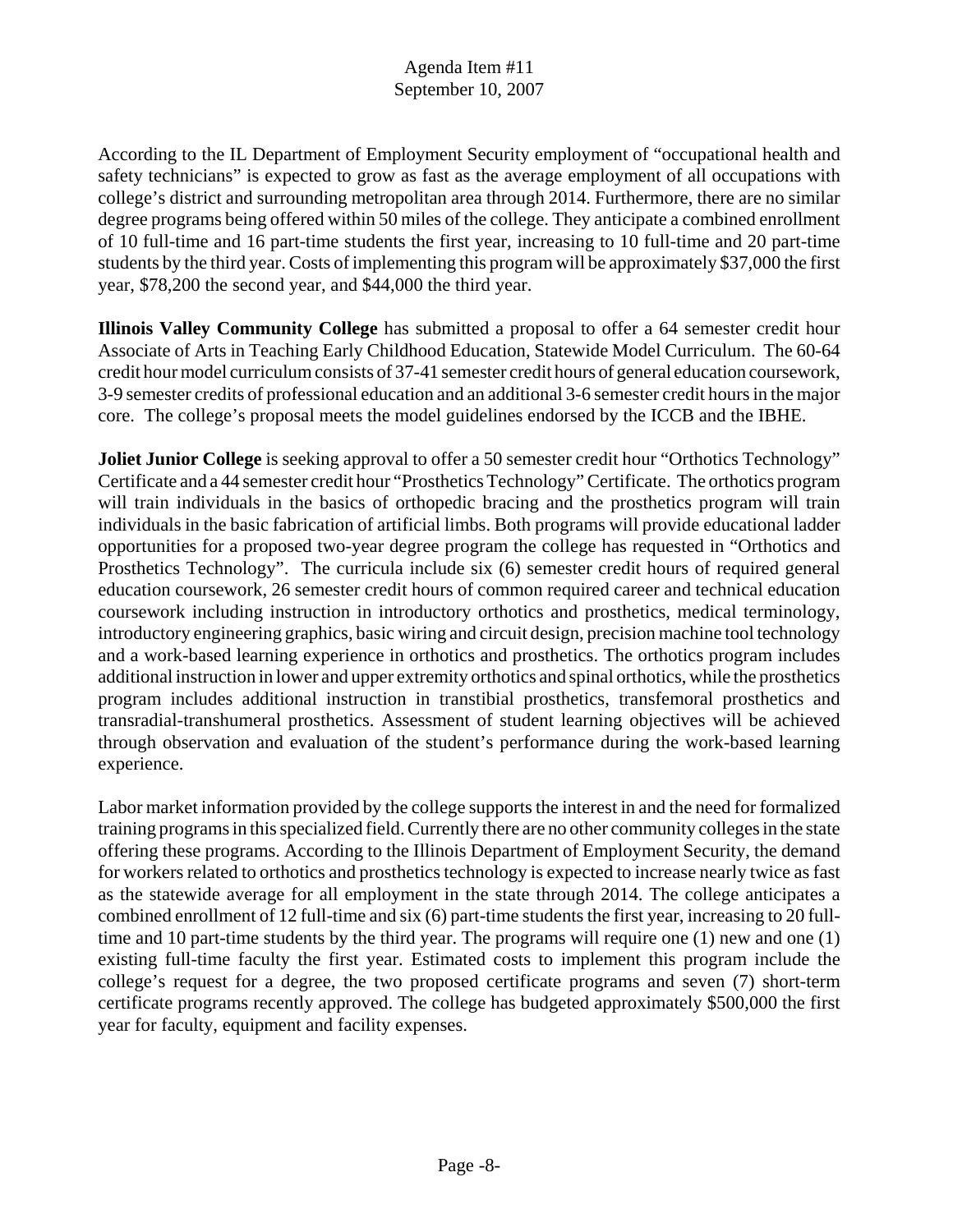**College of Lake County** submitted a proposal to offer a 63 semester credit hour Associate of Arts in Teaching Special Education, Statewide Model Curriculum. The 60-64 credit hour model curriculum consists of 40-44 hours of general education coursework and 18-21 semester credits of professional education.

The college's proposal meets the model guidelines endorsed by the Illinois Community College Board and the Illinois Board of Higher Education.

**Lake Land College** is seeking approval to offer a 65 semester credit hour Associate of Applied Science (A.A.S.) degree program in "Fire Service Technology". This program will prepare individuals for employment as fire fighters. The curriculum consists of 29 semester credit hours of required general education coursework, and 36 semester credit hours of career and technical education coursework including three (3) semester credit hours of related technical electives. The career and technical component of the curriculum includes instruction in principles of emergency services, occupational health and safety, fire behavior and combustion, fire prevention, building construction for fire fighters, fire protection, introductory and advanced fire investigation, fire science technology hydraulics and water supply, legal aspects of the fire service, fire administration and hazardous material chemistry/strategy and tactics. Assessment of student learning objectives will be achieved through a comprehensive final exam and portfolio review by program faculty. While fire fighter certification is a credential determined by local fire district requirements, this program will prepare individuals for Level I certification offered by the Office of the State Fire Marshall. Graduates of the proposed program may also choose to further their education through an articulation agreement the college has established with Southern Illinois University at Carbondale for their Bachelor's of Science degree in Fire Service Management.

Labor market information provided by the college supports the interest in and the need for a two-year degree program in fire science technology for new students and for existing fire service professionals already in the field. Formalized education in this program of study will provide advancement opportunities for individuals currently employed by local fire districts. According to the Illinois Department of Employment Security, demand for "fire fighters and fire prevention workers" is expected to increase modestly through 2014, however the majority of openings will occur due to replacements in the field, which includes the retirement of existing workers. The proposed program will help prepare entry- and first-level fire fighters for higher level employment and supervisory positions. The college anticipates an enrollment of 10 part-time students the first year, increasing to 10 full-time and 15 part-time students by the third year. No new faculty will be required during the first year of the program. Costs of implementing this program will be approximately \$5,000 the first year and \$2,000 per year during the second and third years.

**Lewis & Clark Community College** is seeking approval to offer a 60 semester credit hour "Electrical Journeyman" Associate of Applied Science (A.A.S.) degree program. This program will prepare individuals for employment as journey-level electricians. This program was developed in collaboration with the International Brotherhood of Electrical Workers (IBEW) Local 649 to address their need for well-educated apprentices within the district. The college has maintained a successful relationship with Local 649 for over 30 years.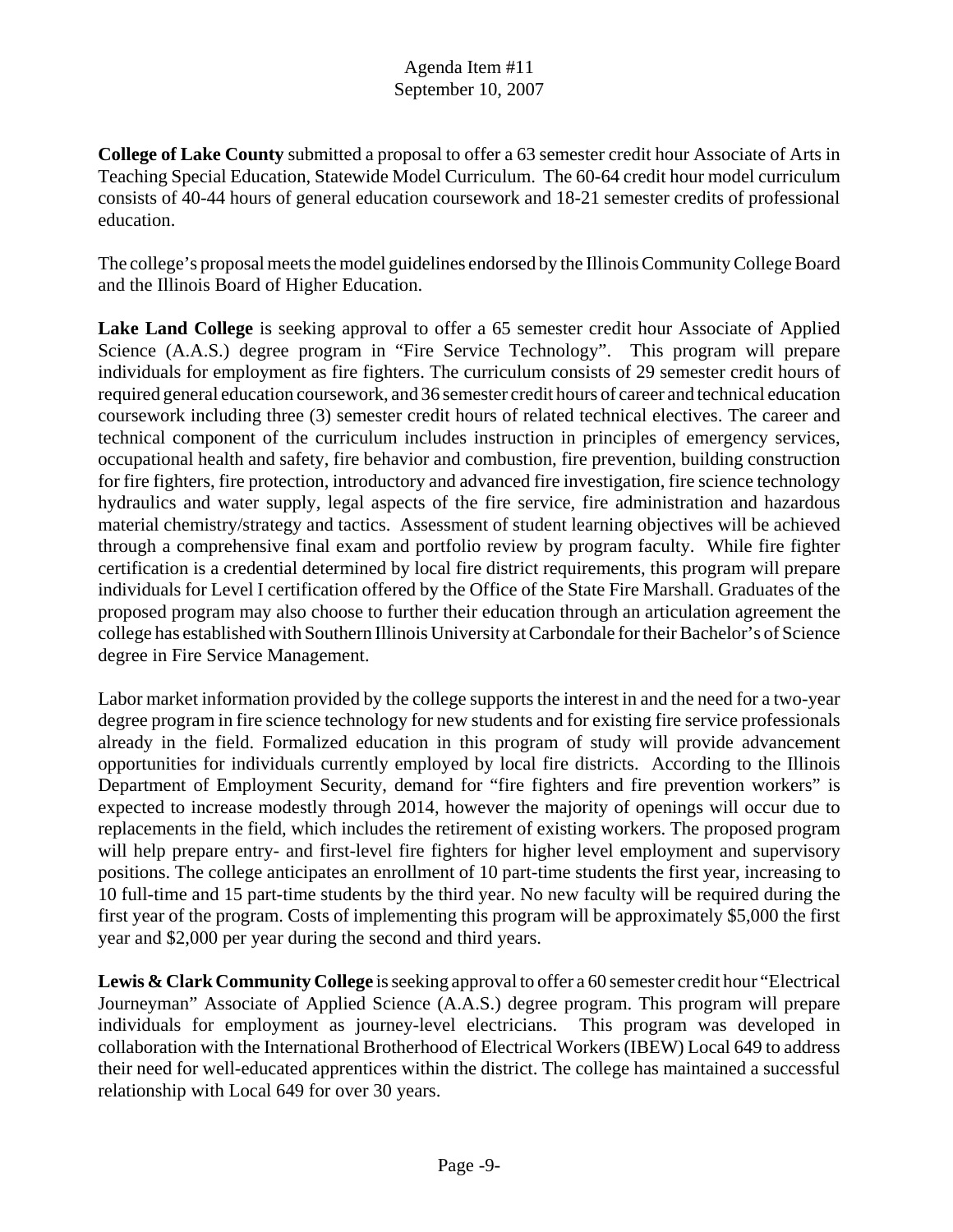The curriculum consists of 20 semester credit hours of required general education coursework and 40 semester credit hours of required career and technical education coursework. The career and technical component of the curriculum follows the guidelines and standards developed by the United States Department of Labor's Bureau of Apprenticeship and Training for electrical journeymen. Assessment of student learning objectives will be achieved through observation of the student during their on-thejob training.

Labor market information provided by the college supports the interest in and the need for a formalized training program within the college's district and statewide for union-related electrical apprentices. Locally the college district is expected to see an increase in the employment of "electrical workers and technicians" faster than the average for all occupational growth through 2014, according to the Illinois Department of Employment Security. The college currently offers an "Electrician Apprentice" Certificate program. The proposed degree will provide an educational ladder opportunity for certificate program graduates, eventually replacing the need for the existing certificate program. The college anticipates an enrollment of 12 apprentices every other year. No new faculty will be required for the implementation of this program and no new costs are anticipated during the first three years.

**Lewis & Clark Community College** is seeking permanent approval for the 36 semester credit hour "Therapeutic Massage" Certificate program. This program was approved on a temporary basis in June 2004. The program prepares individuals for employment as massage therapists in a variety of settings. The program has exceeded its original benchmarks for enrollments and completions with 8-14 fulltime students enrolled per year during the last three years and completing 75 percent of its students during fiscal year 2005 and 2006. The college indicates that 100 percent of their graduates are employed and 75 percent have passed the optional examination offered by the National Certification Board for Therapeutic Massage and Bodywork. The current curriculum has been modified from the original to reflect updates in requirements for clinical hours by the NCBTMB, as well as incorporating minor changes to course sequencing that provide better access to training for students. The college identified strengths of the program as qualified and committed faculty, recently renovated facilities, updated equipment and a partnership with Franklin University for students interested in pursuing a Bachelor's degree in Applied Management. One weakness identified by the college is that the program operates during the evening from August to August, which only allows access to the student clinic from January to July, limiting entry into the program for new students and access to the clinic for student clients. The college is exploring adding a second cohort to the program offered during traditional daytime hours which would allow the student clinic to remain open year round. *Staff recommend permanent approval for this program.* 

**Prairie State College** is seeking approval to offer a 32 semester credit hour "Music Technology" Certificate program. This program will prepare individuals for entry-level employment as music technicians and technical assistants in the field of sound production and recording. The curriculum will provide a basic understanding of music theory, use of music in film and television and offer students practical application of those theoretical skills. The curriculum consists of seven (7) semester credit hours of required general education coursework and 25 semester credit hours of required career and technical education coursework.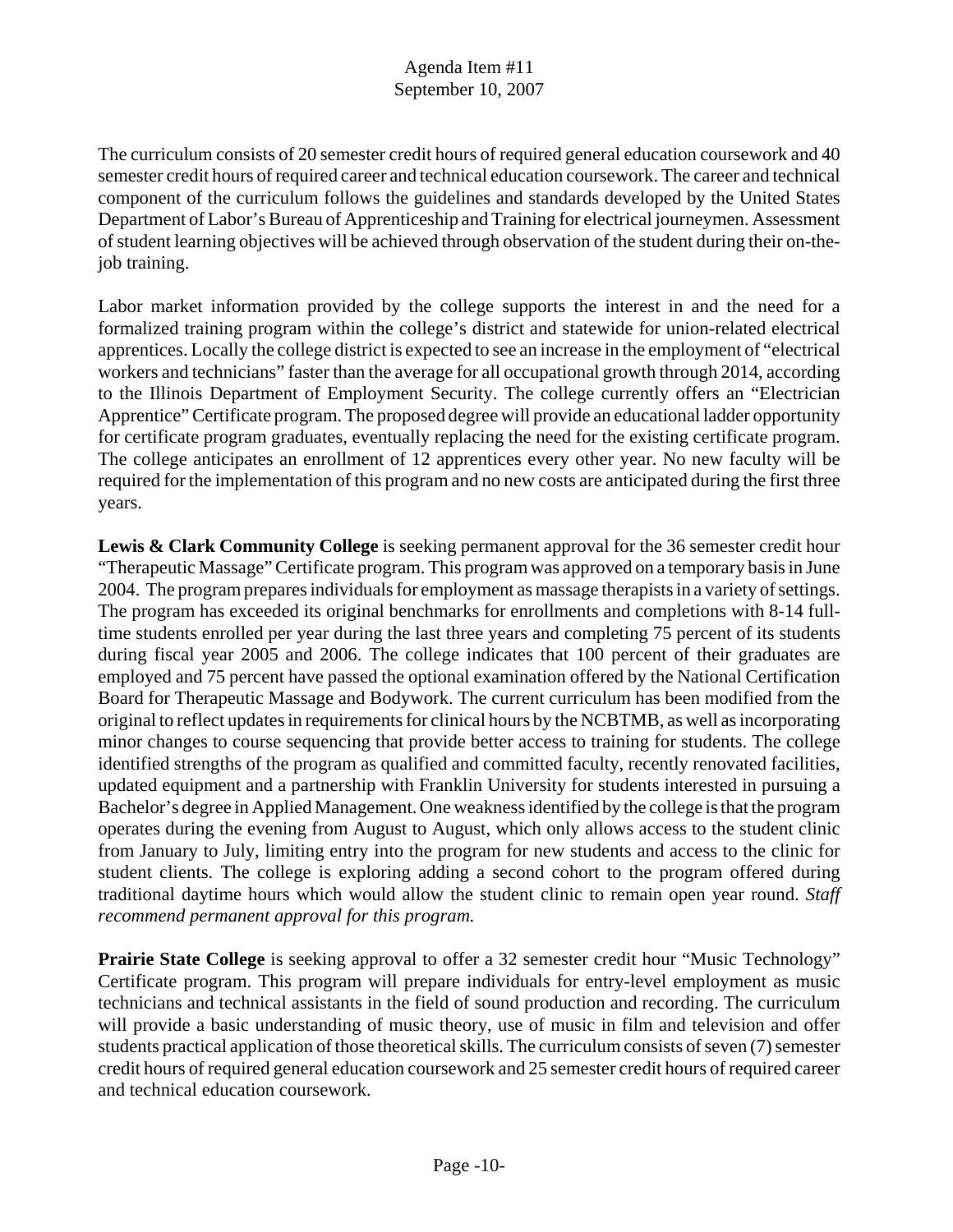The career and technical component include instruction in fundamentals of music theory, music in film and television, practical application of music, introductory operating systems, computer-assisted music production, sound recording techniques, digital composition for video and a music production internship. Assessment of student learning objectives will be achieved through an evaluation of the student's performance during the required work-based learning experience by both the worksite supervisor and program faculty.

Labor market information provided by the college supports the interest in and the need for a formalized training program in music technology. Requests for additional course offerings in music technology by existing college students and local high school students further support the demand for PSC to offer an entry-level certificate program.

The proposed certificate program compliments the college's existing offerings in graphic communications, digital sound and interactive video. The college anticipates an enrollment of 15 parttime students each year during the first three years of the program. Three (3) existing full-time and one (1) existing part-time faculty will be required during the first year of the program. Costs of implementing this program will be approximately \$3,145 the first year, and \$1,000 per year during the second and third years. Higher first year costs reflect the initial outlay for equipment.

**Richland Community College** is seeking approval to offer a 64 semester credit hour Associate of Applied Science (A.A.S.) degree program in "Welding Technology". This program will prepare individuals for employment as a welder in the industrial maintenance environment. The proposed program was developed according to guidelines established by the National Center for Construction Education and Research (NCCER) and will prepare graduates for their NCCER certification exam in pipe welding or general industrial maintenance. NCCER guidelines also incorporate standards of the American Welding Society (AWS). The curriculum consists of 16 semester credit hours of required general education coursework and 48 semester credit hours of required career and technical education coursework. The career and technical component of the curriculum includes instruction in blueprint reading, welding tools and safety, oxy-acetylene and plasma arc cutting, introductory and advanced shielded metal arc welding, gas metal arc and flux core arc welding, pipe welding, gas tungsten arc welding, pipefitting fundamentals, non-ferrous welding, aluminum plate and pipes, pipe fabrication, pipefitting applications and techniques, GMAW/FCAW pipes, welder certification and field maintenance and safety. The proposed program also allows students to specialize in either construction and pipe welding or industrial and equipment maintenance. Assessment of student learning objectives will be achieved through performance evaluation of student's during their final semester and using a comprehensive final practice exam that reflects NCCER certification.

The college is also seeking approval to offer two related certificate programs. The 45 semester credit hour "Welding Technician" Certificate will provide an educational ladder opportunity for graduates of the college's existing Basic Welding certificate program and builds on the knowledge and skills to prepare students for additional NCCER welding certifications. The 52 semester credit hour "Pipefitting and Pipe Welding" Certificate builds on the Welding Technician Certificate to provide specialized knowledge and skill training in pipe welding, as well as preparing students for more advanced NCCER specialty certifications in the field.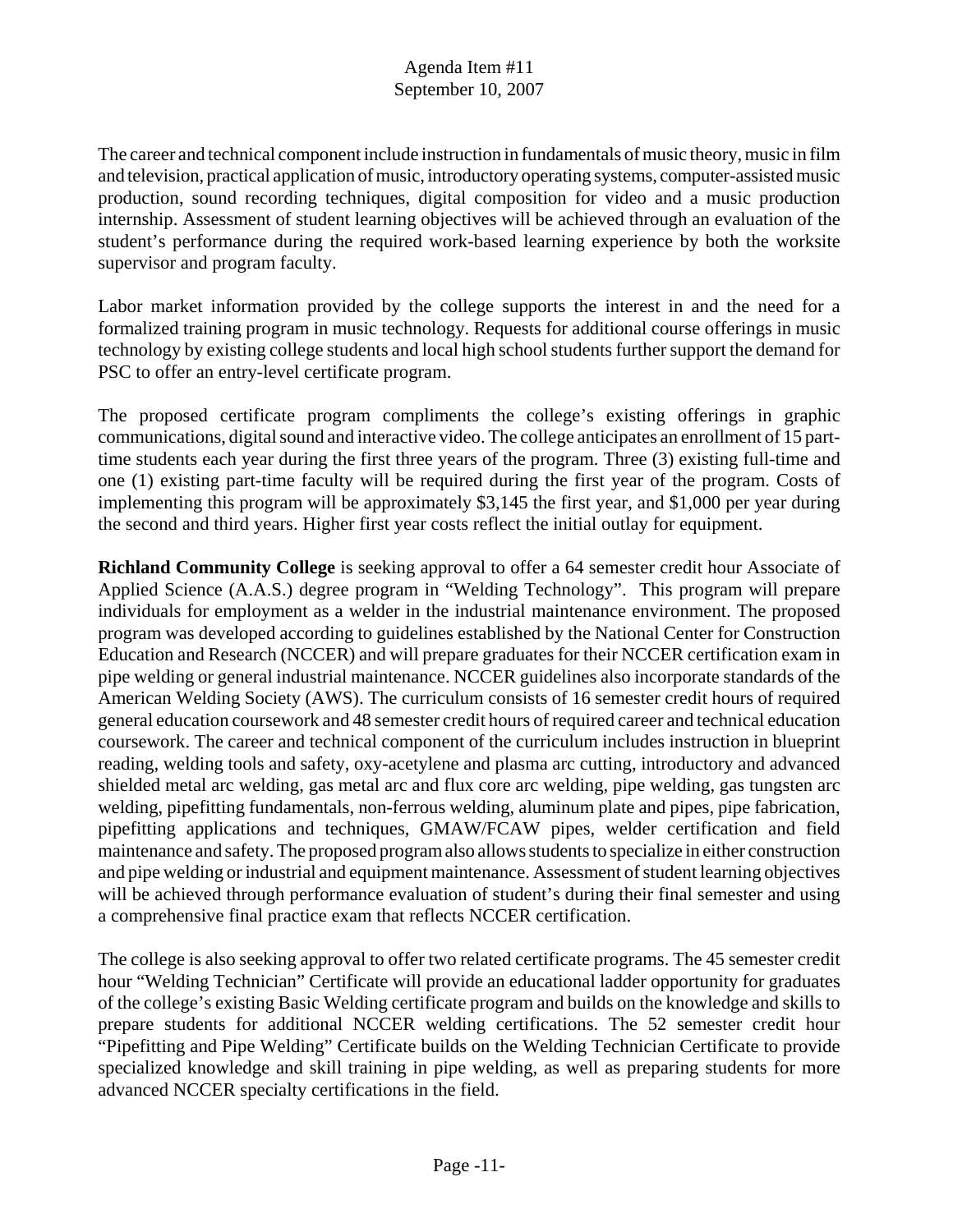Labor market information provided by the college indicates that while projected employment growth for "welders" may be slower than the average for all occupations statewide through 2014, technology is creating more uses for welding in the general workplace, expanding opportunities for existing welders and creating new opportunities for individuals just entering the field. The college anticipates an enrollment of 12 full-time and eight (8) part-time students the first year, increasing to 16 full-time and 12 part-time students by the third year for the degree program, and a combined enrollment of 12 full-time and eight (8) part-time students for the two certificate programs during the first year. The programs will require one (1) new part-time faculty member, and two (2) existing faculty (one fulltime, one part-time) the first year. Costs of implementing these programs will be approximately \$41,500 the first year, \$42,000 the second year, and \$45,500 the third year.

**Carl Sandburg College** has submitted a proposal to offer a 61 semester credit hour Associate of Arts in Teaching Secondary Mathematics, Statewide Model Curriculum.

The 60-64 credit hour model curriculum consists of 37-41 semester credit hours of general education coursework, 3-9 semester credits of professional education and an additional 9-15 semester credit hours in the major core. The college's proposal meets the model guidelines endorsed by the Illinois Community College Board and the Illinois Board of Higher Education.

**South Suburban College** is seeking permanent approval for the 64 semester credit hour "Fitness Professional" Associate of Applied Science (A.A.S.) degree program. This program was approved on a temporary basis in March 2001. The program prepares individuals for employment as fitness and athletic trainers in a variety of settings. The program has been in operation for a period of five (5) years and since that time the college has exceeded its original benchmarks for enrollments and met its original benchmarks for completion of the degree. All program graduates to date are employed in a related field. While credentials in this field are not required for entry-level employment, the college indicates that all its graduates who have taken a certification exam have passed. Credentials this program prepares students towards include American Council on Exercise (ACE) certification, Aerobics and Fitness Personal Training Certification (AFFA), and certification through the National Strength and Conditioning Association (NSCA). The curriculum has been modified from the original to reflect changes in the needs of local employers as well as to make adjustments for course availability. Changes include adding a topics course to address the latest advancements in the fitness industry, establishing articulation agreements with several universities for baccalaureate programs, and fine tuning the work-based learning experiences to offer better exposure to all aspects of the industry for students. One weakness identified by the college includes the program's limited enrollment which is based on the availability of course pre-requisites. The college plans to address this issue by developing a program-specific course in human body structure that meets the same requirements. *Staff recommend permanent approval for this program.* 

**Spoon River College** is seeking approval to offer three Statewide Model Curricula for the Illinois Department of Corrections. The 34 semester credit hour "Construction Occupations" Certificate will prepare individuals for entry-level employment as carpenters and construction workers in new construction and maintenance/repair environments.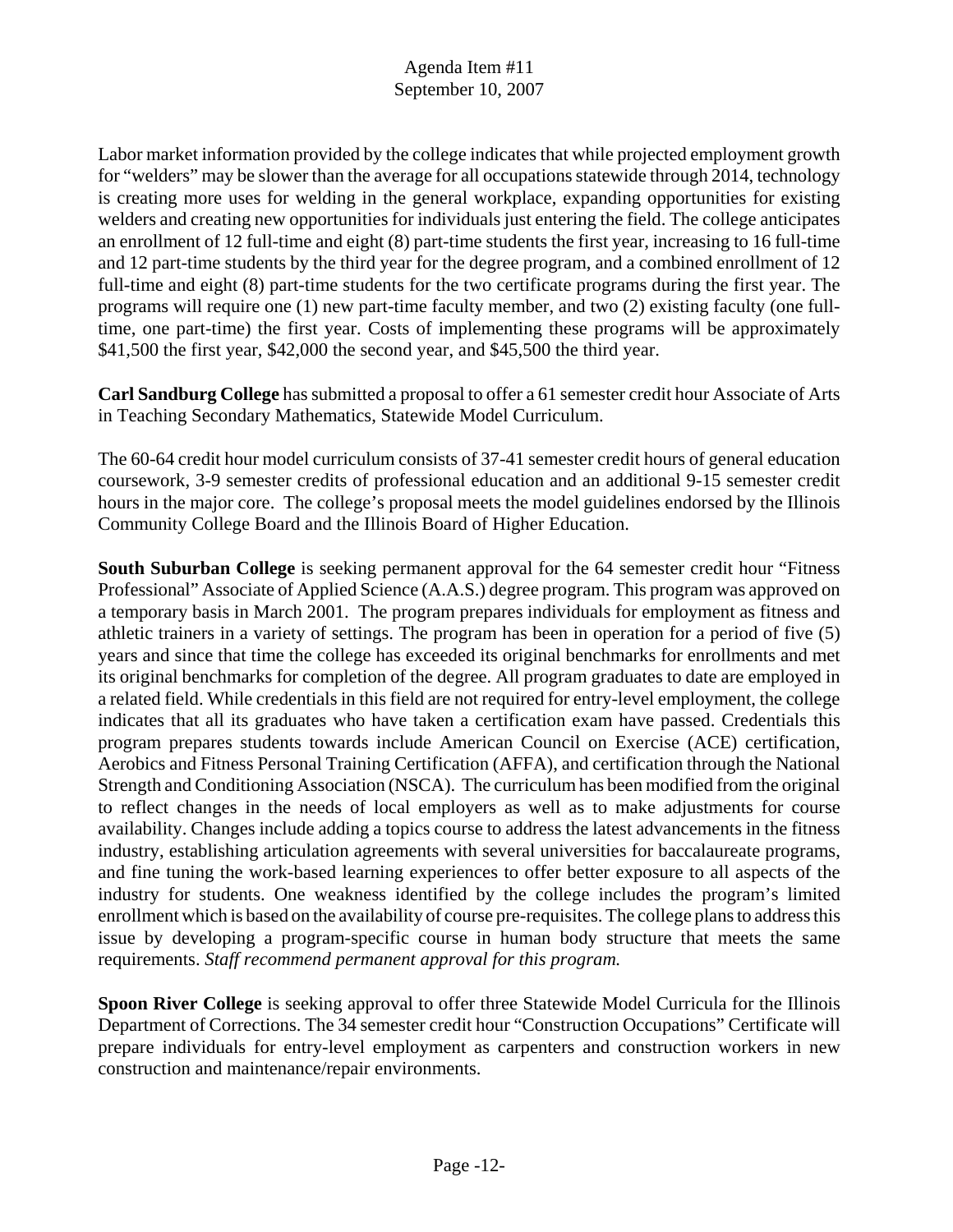The 32 semester credit hour "Food Service" Certificate will prepare individuals for entry-level employment as food preparation workers in a variety of food service settings. And, the 32 semester credit hour "Horticulture" Certificate will prepare individuals for entry-level employment as landscape, nursery and grounds maintenance workers. One (1) existing full-time faculty member will be required per program and no new costs are anticipated during the first year.

## **TEMPORARY PROGRAM APPROVAL**

Carl Sandburg College

< Renewable Energy Technology A.A.S. degree (67 semester credit hours)

# **BACKGROUND**

**Carl Sandburg College** is seeking temporary approval to offer a 67 semester credit hour Associate of Applied Science (A.A.S.) degree program in "Renewable Energy Technology" for a period of three years. Renewable energy refers to any energy resource that is naturally regenerated over a short period of time and derived directly from the sun (such as thermal power), indirectly from the sun (such as wind or hydropower), or from other natural movements and mechanisms of the environment (such as tidal energy). These natural bi-products are a reusable source of power.

In Illinois, agricultural resources such as corn and soybeans are one of our largest sources of renewable energy. Corn and soybean plants can be processed into ethanol and bio-diesel products for commercial and public consumption. Currently there are six (6) renewable energy production facilities within 50 miles of the college's district and 56 additional plants in various phases of planning and construction across the state. This program will prepare individuals for employment as operating or electrical technicians in renewable energy production facilities including bio-diesel, wet and dry ethanol, and waste and water treatment processing.

The curriculum consists of 26 semester credit hours of required general education coursework, which includes instruction in general chemistry, biology, microbiology, and applied mathematics. The curriculum also requires 41 semester credit hour of required career and technical education coursework including electrical fundamentals, industrial electrical and electronic control, programmable controllers, electrical/electronics troubleshooting, hydraulics and pneumatics, process control and instrumentation, electrohydraulic process control, ethanol and bio-diesel process chemistry, distillation and evaporation theory, waste water control and treatment, industrial safety and total quality management principles. Assessment of student learning objectives will be achieved through a comprehensive final exam administered during the students final semester of their program.

Labor market information provided by the college supports the strong interest in and the need for a formalized training program in renewable energy. To date there are no community colleges offering a degree program in this field. Temporary approval is being sought to address the needs of the college's district and surrounding employers, as well as the state's future needs for a qualified workforce. The college anticipates an enrollment of five (5) students during the first year of the program, increasing to 15 students by the third year.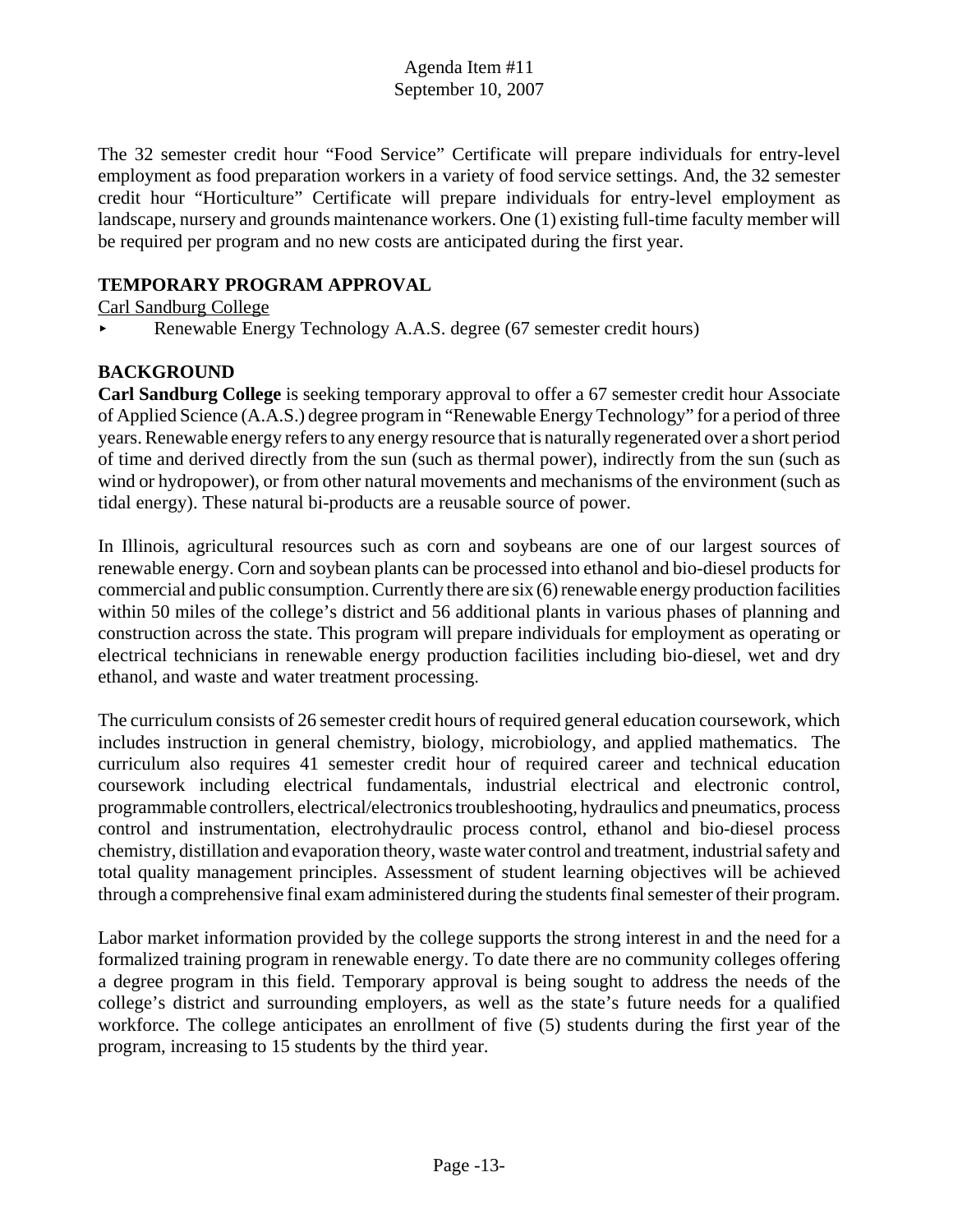The college is currently working with a consortium of seven (7) other community colleges in partnership with the Illinois Department of Commerce and Economic Opportunity (IDCEO) to develop a statewide model curriculum for process control technology with several specialized options. The proposed program aligns well with the developing model and will offer an option in the energy strand for students statewide. *Permanent approval will be recommended after a period of three years based on program outcomes.* 

## **INFORMATION ITEM - BASIC CERTIFICATE APPROVAL**

Following is a list of basic certificates (less than 29 semester credit hours) that have been approved on behalf of the Illinois Community College Board by the President/CEO since the last Board meeting:

## **Permanent Program Approval**

Danville Area Community College

< Automotive Collision Repair Technology Certificate

William Rainey Harper College

< Forensic Science Certificate

## Joliet Junior College

- < Orthotics Technology Technology Certificate
- Prosthetics Technology Certificate
- Lower Extremity Orthotics Technology Certificate
- < Spinal and Upper Extremity Orthotics Certificate
- < Transtibial Prosthetics Technology Certificate
- < Transfemoral Prosthetics Technology Certificate
- < Upper Extremity Prosthetics Technology Certificate

#### Kankakee Community College

< Construction Craft Laborer Certificate

#### Lake Land College

Esthetics Teacher Certificate

Sauk Valley Community College

Lean Manufacturing Certificate

Southeastern Illinois College

**Example 1** Carpentry Level II Certificate

## **Temporary Program Approval**

Oakton Community College

**Massage Therapy Certificate** 

#### Wilbur Wright College

< HIV/STI Prevention Education Certificate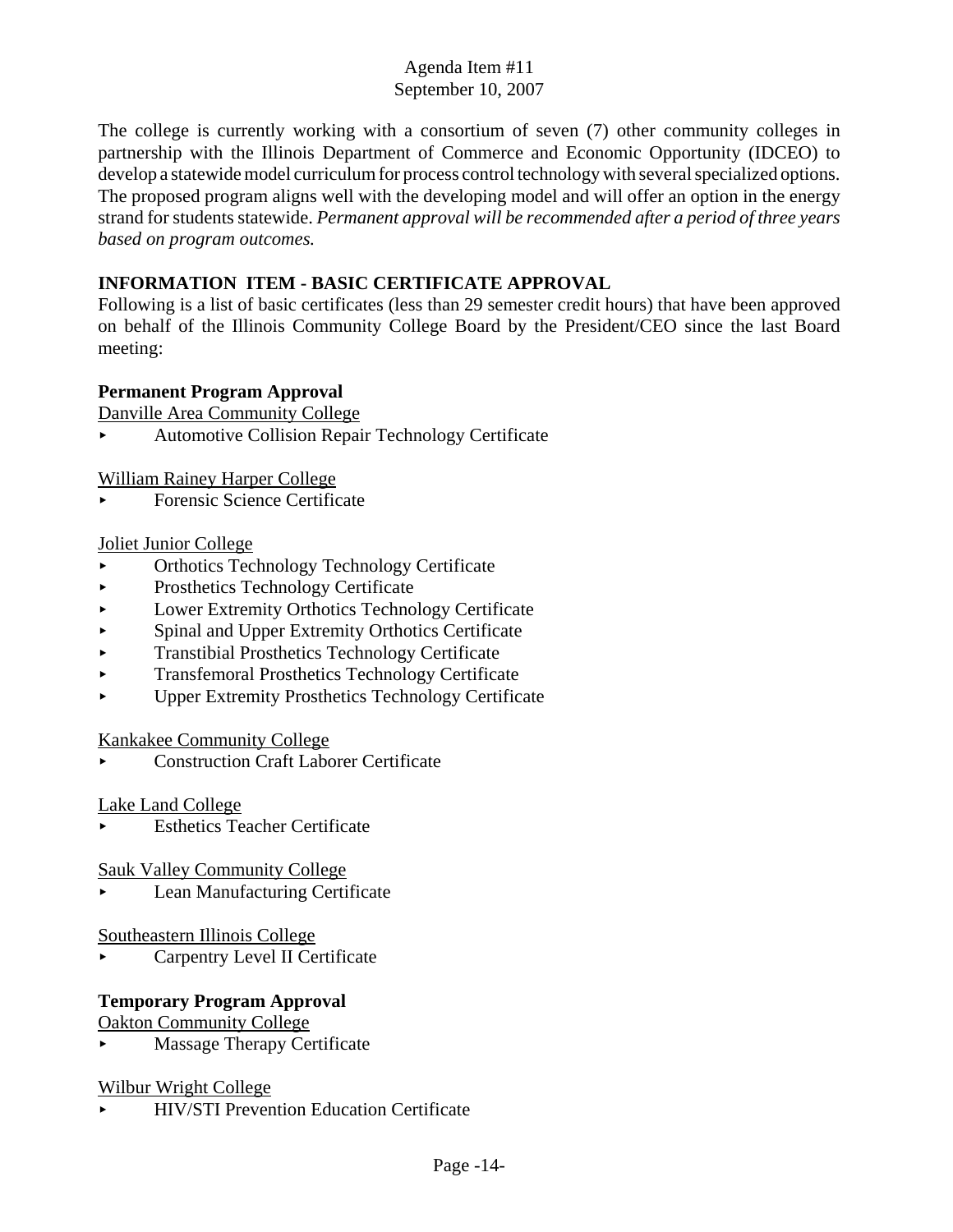## UNAPPROVED

Minutes of the  $371<sup>st</sup>$  Meeting of the Illinois Community College Board June 8, 2007 Chicago City Center Hotel Chicago, Illinois

## **RECOMMENDED ACTION**

It is recommended that the following motion be adopted:

The Illinois Community College Board hereby approves the Board minutes of the June 8, 2007 meeting, as recorded.

\* \* \* \* \* \* \* \* \* \*

## Item #1 - Roll Call and Declaration of Quorum

Chairman Alongi called the meeting to order at 9:00 a.m. Roll call was taken with the following members present: Sarah Anderson, Jake Rendleman, Bill Naegele, Suzanne Morris, Guy Alongi, Judith Rake, John Donahue, Marikay Hegarty, Dianne Meeks, and non voting member Addison Woodward. Rudolph Papa and John Aurand were absent.

## Item #2 - Remarks and Introduction of Carrie Hightman, IBHE Chairman, by Guy H. Alongi, Chair

Chairman Alongi welcomed everyone. He then spoke about the late board member, Angela Miller, who passed away on Saturday, May 26. Below is his announcement:

"We were saddened to learn of the passing of ICCB board member Angela Perez Miller on Saturday, May 26. Ms. Miller, 70, at Northwestern Memorial Hospital of complications from leukemia. She was a member of the Illinois Community College board of directors and an influential Hispanic leader. Angela focused much of her professional life pushing for bilingual education and helping Hispanic children, specifically those with special education needs. She was a former Chicago Public School elementary school teacher and administrator. Angela's wisdom and interest in the Community College System will be sorely missed."

Chairman Alongi then went on to introduce the new Chairman of the Illinois Board of Higher Education's Board, Carrie Hightman. She briefly listed her main priorities:

> \*Create a "master plan" that incorporates community colleges and universities \*Dual credit/Dual Enrollment \*Budget \*Establish a more important rank on Governor's list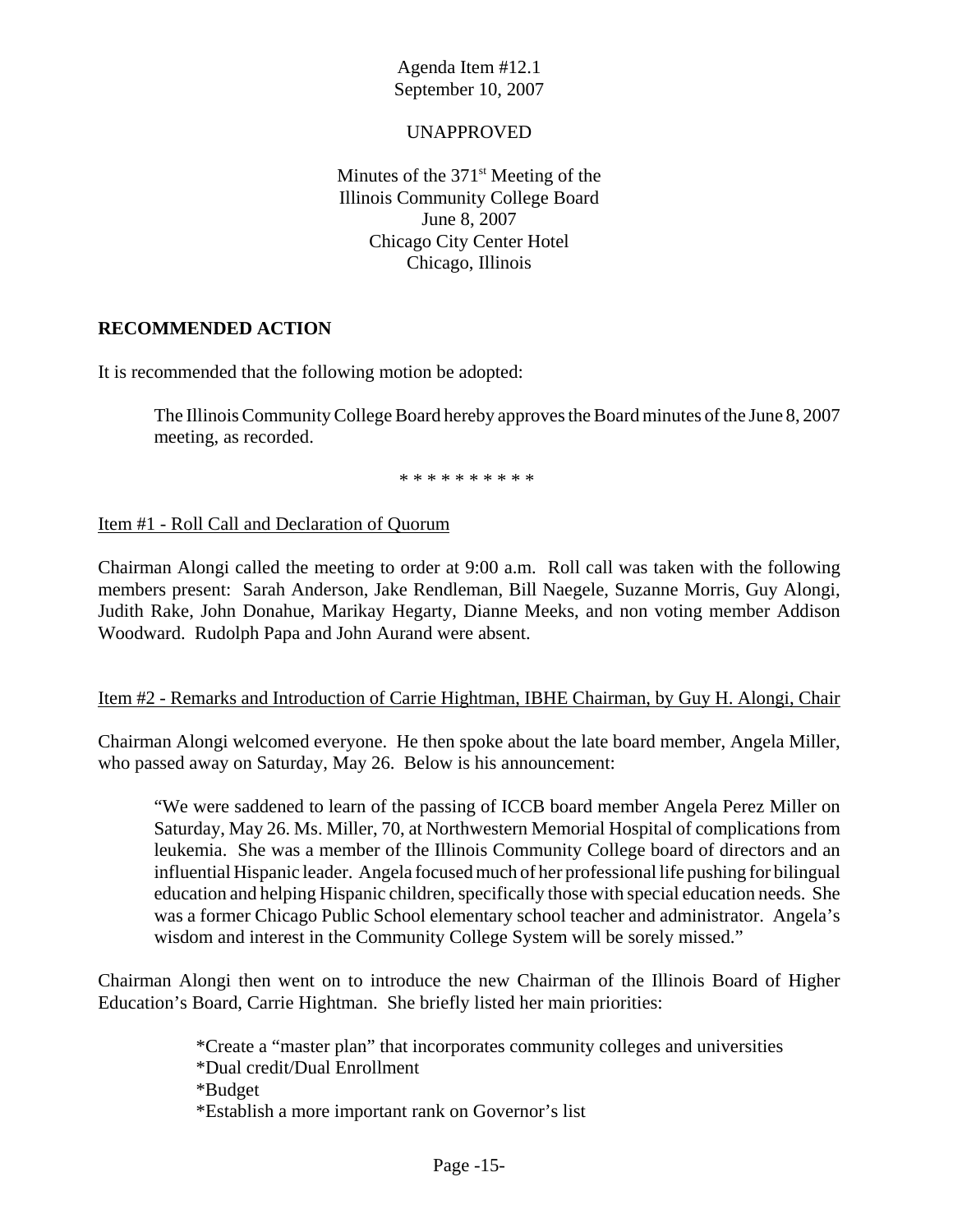Board member's Bill Naegele and Jake Rendleman expressed their concerns on the faculty and trustees being included on the "master plan" as well.

## Item #4.1 - Recognition of Sarah Anderson, Student Member, Illinois Community College Board, and Keith Miller, President of Black Hawk College

President/CEO Geoff Obrzut thanked Sarah Anderson for serving on the ICCB and presented her with a plaque. Sarah will be attending the University of Illinois and will be majoring in Engineering. Brian Savage will be replacing her for the upcoming year. His first board meeting will be in September.

Mr. Obrzut also thanked Dr. Keith Miller for serving as the President of the President's Council and attending the ICCB meetings.

Item #5 - Nomination of Vice-Chair

Bill Naegele made a motion, which was seconded by Judith Rake, to nominate Suzanne Morris as the Vice-Chairman.

The motion was approved by unanimous voice vote. Student advisory vote: Yes.

\* \* \* \* \* \* \*

Jake Rendleman made a motion, which was seconded by Marikay Hegarty, to close the floor for nominations.

The motion was approved by unanimous voice vote. Student advisory vote: Yes.

\* \* \* \* \* \* \*

Jake Rendleman made a motion, which was seconded by Bill Naegele, to re-elect Suzanne Morris as the Vice-Chairman.

The motion was approved by unanimous voice vote. Student advisory vote: Yes.

\* \* \* \* \* \* \*

Item #6 - Committee Reports

Item #6.1 - Budget and Finance Committee

Sue Morris reported the committee met this morning at 8:00 a.m. and discussed fiscal Year 2008 office budget issues were discussed. Agenda Items 14.4, 14.5, and 14.6, are annual items that are approved by the Board. These three items allow the President to enter into grant agreements and contracts for our services, to transfer up to 2% of the operating funds among lines, and to enter into contracts for services. These are annual agenda items and the committee has discussed them and recommends the items for approval.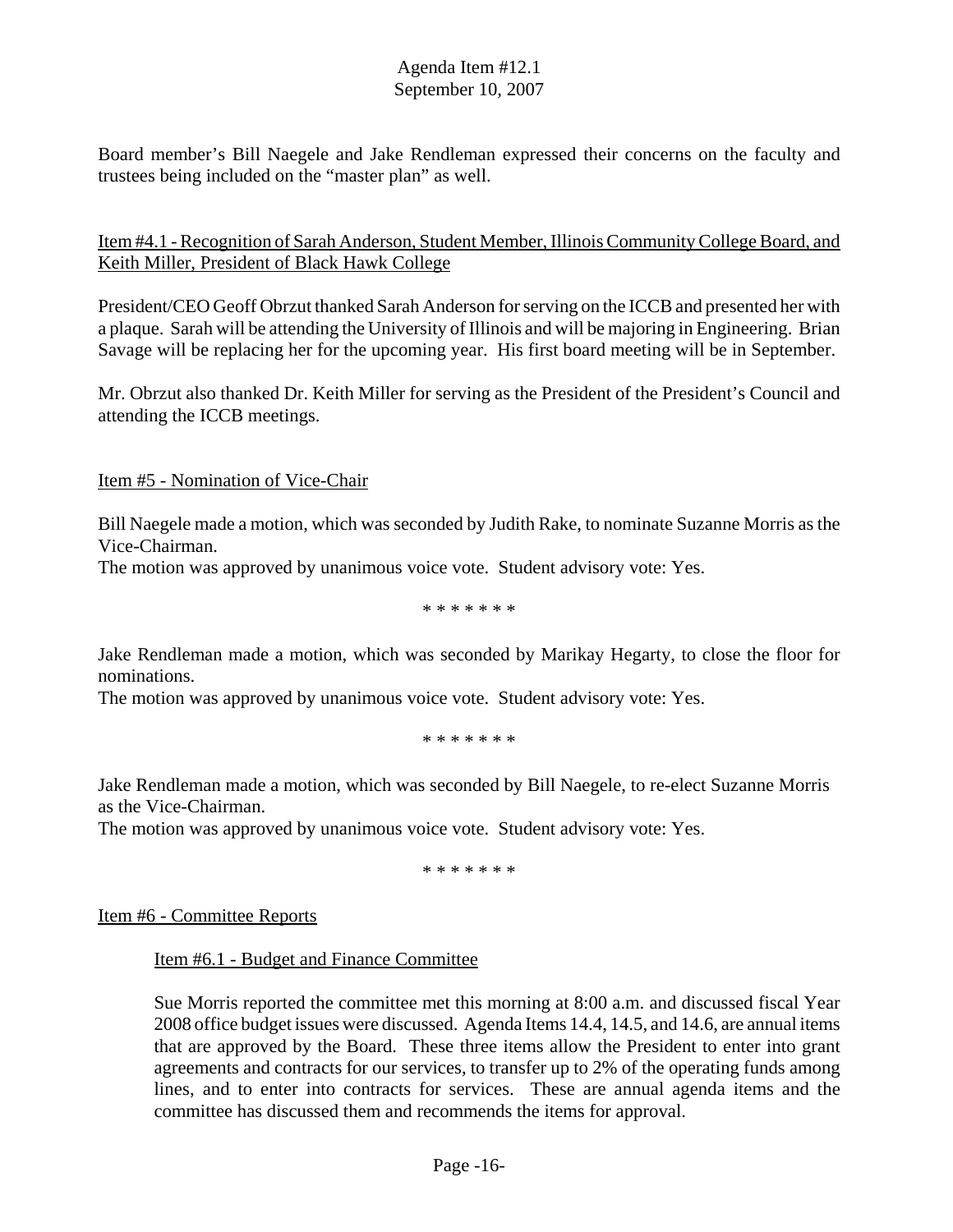The committee had a brief discussion about the fiscal year 2008 budget; however, there is no indication of when and at what level the fiscal year 2008 budget will be passed.

#### Item #6.2 - Academic Affairs Committee

Bill Naegele, the new chairman to replace Angela Miller, reported the committee met via teleconference on Wednesday, June 6 at 2:00 p.m. and reviewed the mission of Academic Affairs Committee, was updated on the Perkin's Grant –Programs of Study, P-20 Council Discussion, Baccalaureate Completion Programs/HECA Applications, and on the ACT Pilot Project which includes 9 community colleges.

#### Item #6.3 - External Affairs Committee

Sue Morris stated the committee met this morning at 8:30 a.m. and discussed the status of current legislation affecting the ICCB and colleges. A more indepth report will be given later by Steve Morse, agenda item #10.

#### Item #6.4 - Adult Education and Workforce Development Committee

Jennifer Foster reported the committee met via teleconference on Tuesday, May 29 at 10 a.m. and discussed the Joyce Foundation Project and the Adult Education and Family Literacy Advisory Council structure.

#### Item #6.5 - Student Relations Committee

Sarah Anderson reported the committee met via teleconference on Monday, June 4 at noon and discussed the introduction of the new student board member, campus safety issues, and new initiatives.

#### Item #6.6 - Personnel and Evaluation Committee

Marikay Hegarty stated the committee met via teleconference on Monday, June 4 at 2:00 p.m. There were four items discussed and agreed upon by the committee: salary increases for the staff not covered by the collective bargaining agreement; an amendment to the President/CEO's contract for his fiscal year 2008 salary increase; just cause language as discussed in our last executive session; and an amendment to the employee guidebook for two staff not included in the new vacation policy.

\* \* \* \* \* \* \* \* \*

Chairman Alongi stated a few changes to the agenda for today's meeting. Executive Session will be moved up to Item #12, Consent Agenda will become Item #13, Information Items will become Item #14, Other Business will become Item #15, Public Comment will become Item #16, and Adjournment will become Item #17.

\* \* \* \* \* \* \* \* \*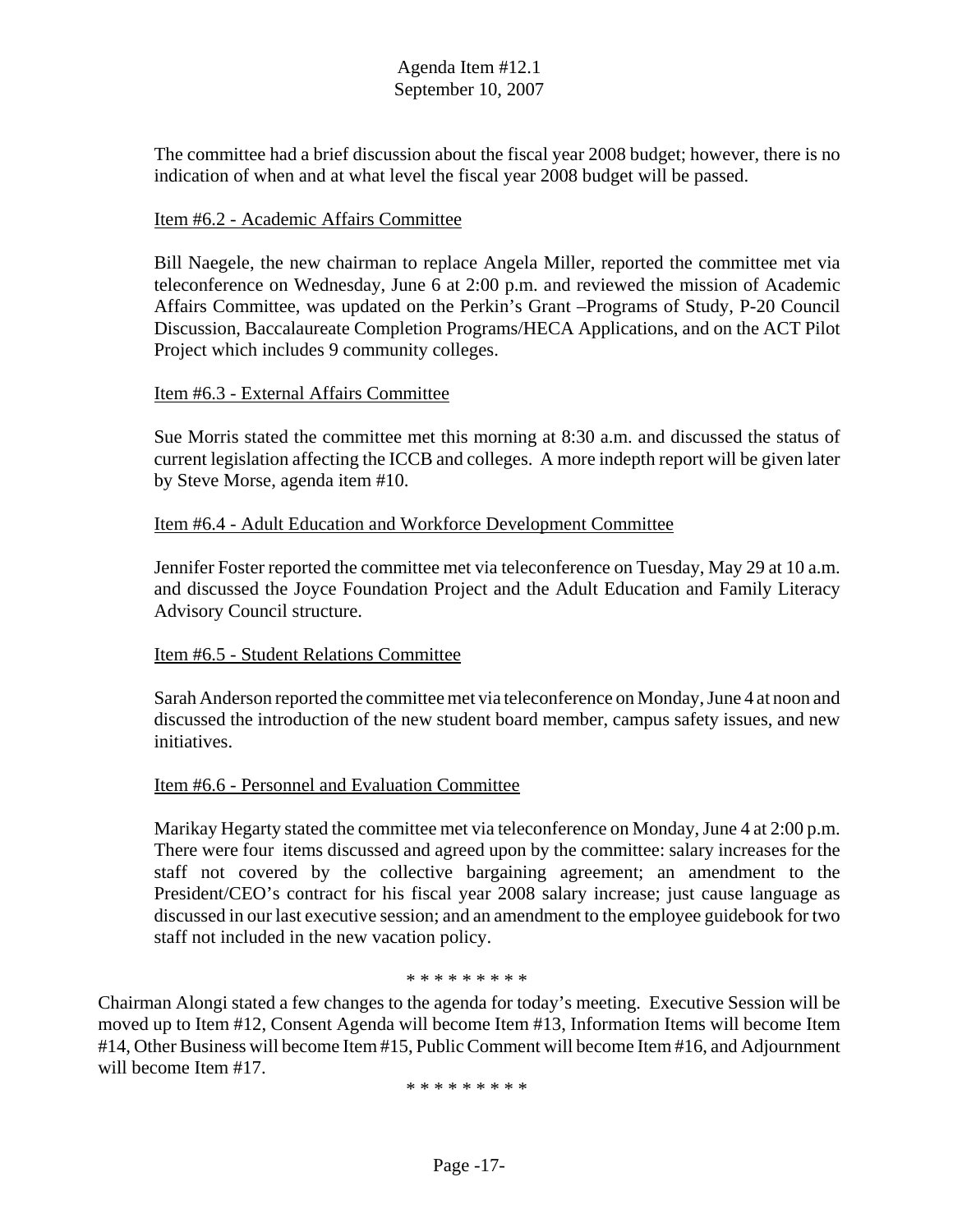#### Item #7 - President/CEO Report

Geoffrey Obrzut, President/CEO, again thanked Keith Miller and Sarah Anderson for serving with the ICCB. He then congratulated board member Marikay Hegarty for her new adoption of a baby boy.

He expressed his sympathy to deceased board member Angela Perez Miller's family. She was a wonderful woman to work with and cared a great deal about education. President Obrzut, Dr. Karen Anderson, and board secretary Ann Chandler attended the visitation that was held in Chicago on Wednesday, May 30, and board member Bill Naegele and President Obrzut attended the funeral.

He attended the State Director's meeting in April. The group decided to hold the 2008 annual meeting in Chicago. Ann Chandler will be planning the meeting.

He discussed the legislation on the community colleges being placed under the unit of local governments instead of being considered under both state government and part of the unit of local government as it relates to the IL State Employees Ethics Act. The bill passed both the Illinois House of Representatives and Senate. It is now on the Governor's desk to be signed.

He gave updates on the Homeland Security projects:

#### **The ICCB Homeland Security and Campus Safety Committee**

The ICCB Homeland Security and Campus Safety Research Committee met in April and May 2007 to review state statutes and work on a statewide survey. In order to assess the current policies and procedures for security personnel and the composition and level of training of system security personnel, the committee has surveyed all the Illinois community colleges and are in the process of analyzing the survey results. Additionally, members of the committee have been invited to the Chief Academic Officers and Chief Student Service Officer retreats in June to present on school shootings and to discuss the survey results.

#### **Department of Homeland Security Statewide Volunteer Project**

The Illinois Department of Homeland Security and the Illinois Terrorism Task Force have joined forces to establish a statewide network of volunteers to assist in cases of disaster. The Office of the Governor, Department of Public Safety and Homeland Security is working with the ICCB to establish a database of student volunteers to assist with rescue and recovery as needed in the state. Students who participate in this program will receive training and have their contact information entered into a statewide database for notification when volunteer opportunities arise.

A pilot program is being established to determine the type of training, delivery methods, and recruitment efforts needed to implement a successful volunteer database. Four community colleges, John A. Logan College, Malcolm X College, College of DuPage, and Illinois Central College have been selected for the pilot program. A kickoff for the statewide project will be held in September with the four community college pilot sites hosting press conferences to highlight their role in the project.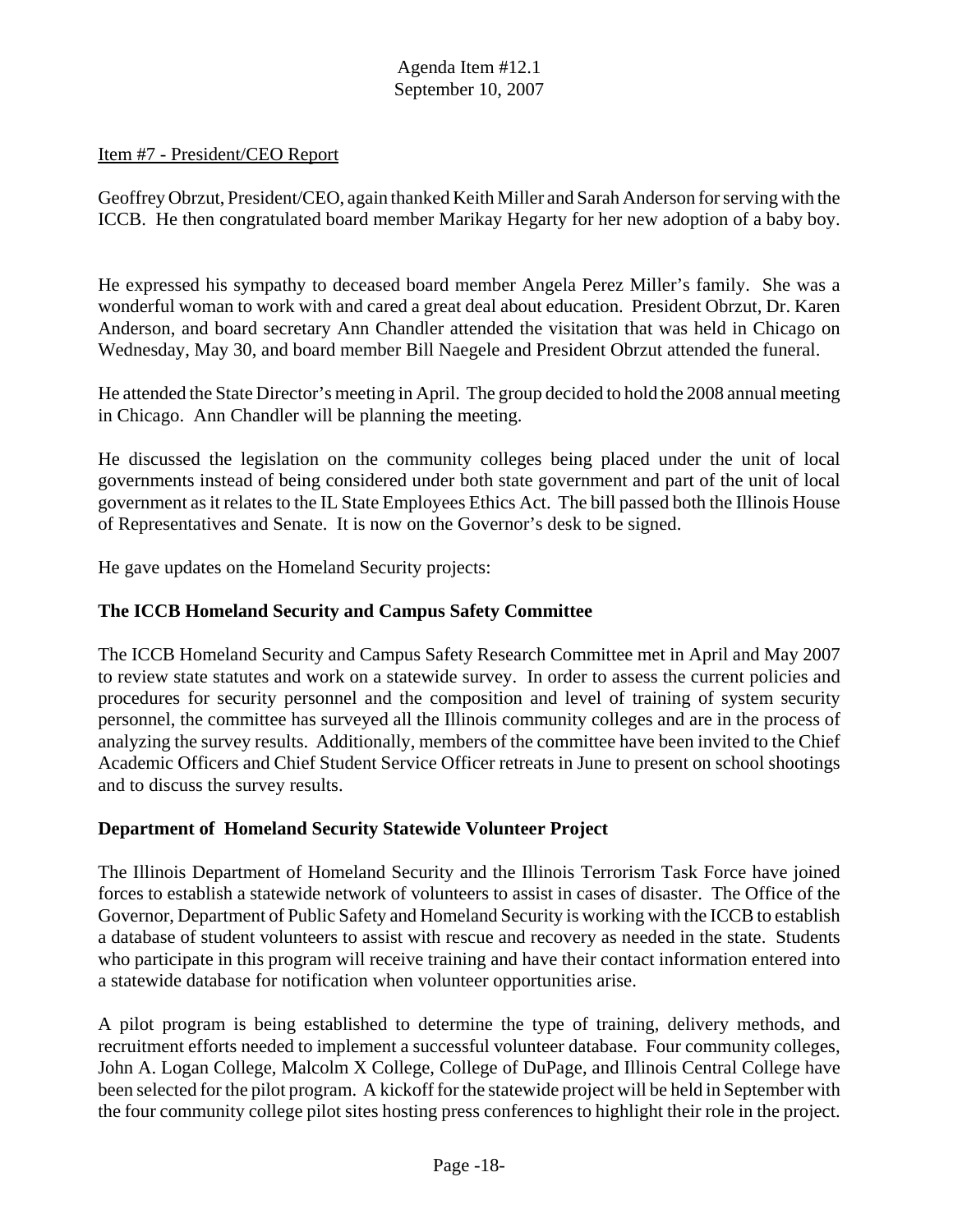## **The Governor's Campus Safety Initiative**

Governor Blagojevich recently announced his intention to provide Illinois colleges and universities with funds in the amount of \$330,000 in order to make improvements to their security infrastructure to improve campus safety. The Governor's Office is working with ICCB to ensure that community colleges receive an appropriate portion of that funding.

## Item #8 - Advisory Organizations/Foundation Reports

## Item #8.1 - Student Advisory Committee

Sarah Anderson, Student Board Member, reported the committee's last meeting was held in March. It has not met since the last ICCB board meeting. However, they hosted the Student Lobby Day, which was held in April. The Student Leadership Institute is this week as well. It will last till Saturday. Dr. Karen Anderson and Nick have done a great job. Lastly, Sarah thanked the ICCB for the opportunity to serve as the student member. It was a great learning experience.

#### Item #8.2 - Illinois Community College Trustees Association

Mike Monaghan, Executive Director of the Illinois Community College Trustees Association, expressed his gratitude, on behalf of the ICCTA, on another successful year of great working relationships between the ICCB, Presidents' Council, and ICCTA. They all worked well together to successfully get the community college's issues out in the open.

The trustees association's number one priority with the legislature was HB3504. It was the clarification of issues that developed within the State Employees Ethics Act. About a year ago, there was a decision made that all the community college employees, their boards and those associated with community colleges would be considered to be state employees. However, before that decision was made, they were always considered Units of Local Government and not state employees. HB3504 clarifies that issues, in favor of them being considered Units of Local Government. It has passed both the House and Senate and now is on its way to the Governor's Office.

The ICCTA's luncheon will begin at Noon. There will be many awards presented to individuals that are leaving the system or retiring. After the luncheon, there will be a program put on by the U.S. Department of Education and an awards banquet later on that evening.

#### Item #8.3 - Adult Education and Family Literacy Committee

This will be Gay Graves' last meeting due to the fact that she will be retiring. She reported the following: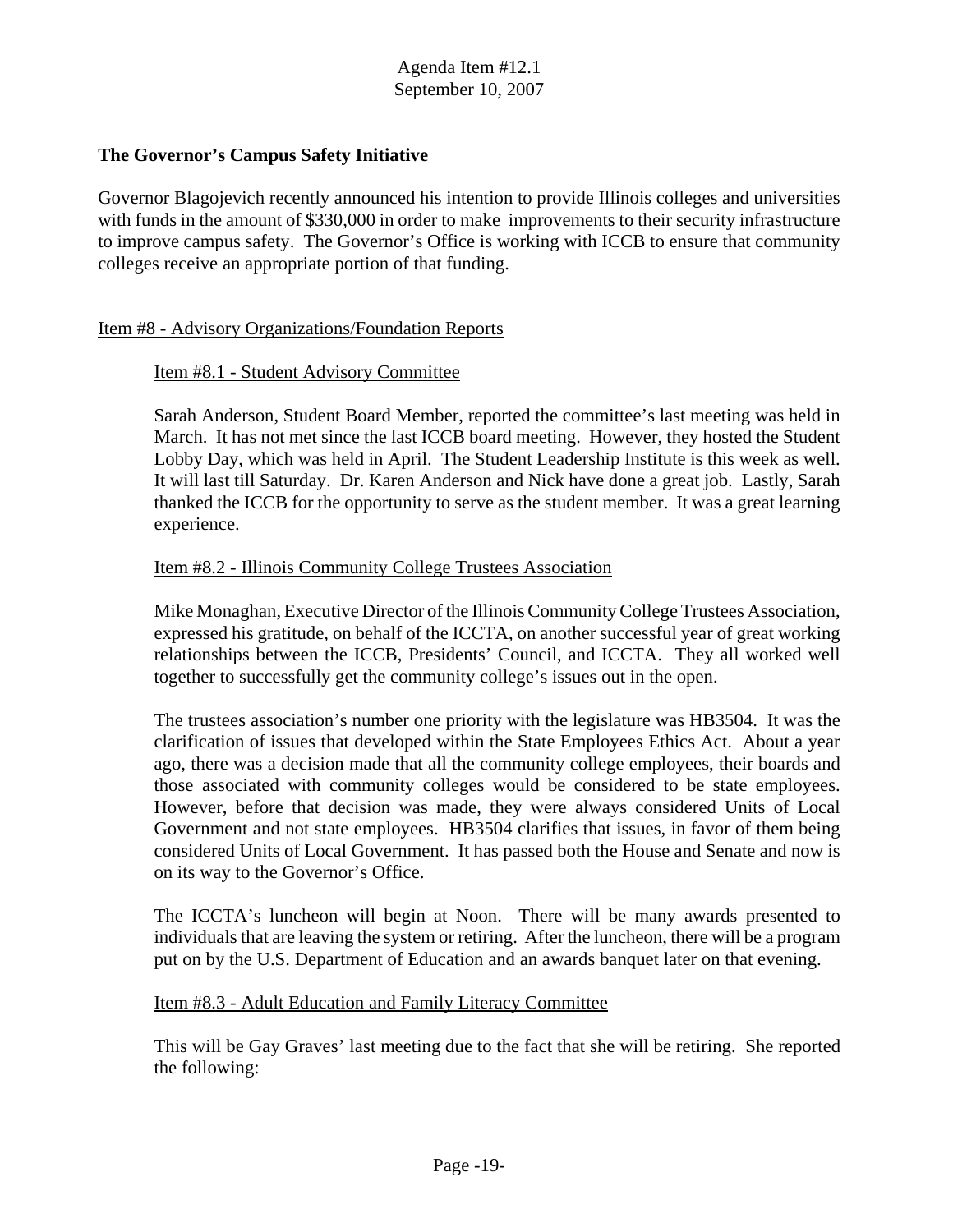The last meeting the committee had was held on January 8 at the ICCB downtown office in Springfield.

## *Curriculum and Instruction Committee*

Next Steps/Recommendations:

- Examine vocational work skills and credits
	- Differences between the two
	- **Basis for completion**
	- Entry requirements into each
	- Levels as they relate to ABE/ASE
	- Course description to include completion requirements, proficiency levels
- Develop survey regarding citizenship completion considering whether completion is passing citizenship course or citizenship test and look at barriers to each.

# *Policy Studies Research and Accountability Committee*

Next Steps/Recommendations:

In relation to their new data entry system: the report should be of a summary type that can be tailored to each individual programs needs

## *Professional Development Training and Marketing Committee*

Next Steps/Recommendations:

- Develop a means for connecting participation in forums
- For next year, look at National benchmarks for a certificate program for people who are in administration

# *Student Support Services and Transition Committee*

Next Steps/Recommendations:

- Review of adult skills necessary for successful transition in college classes and professional development for program staff to incorporate these skills in the classroom
- ICCB review its policy in regard to working with students who already have their high school diplomas or GED's in English or a foreign language program
- ICCB explore the approval of generation for other computer assisted learning programs for lower functioning students
- ICCB review the policy of computer literacy being categorized for vocational credit

## Item #8.4 - Presidents' Council

Dr. Keith Miller, President of Black Hawk College, reported the council is in full favor of Chairwoman Hightman's master plan process. The council has intentionally not taken an official position on the legislation for Baccalaureate Degrees.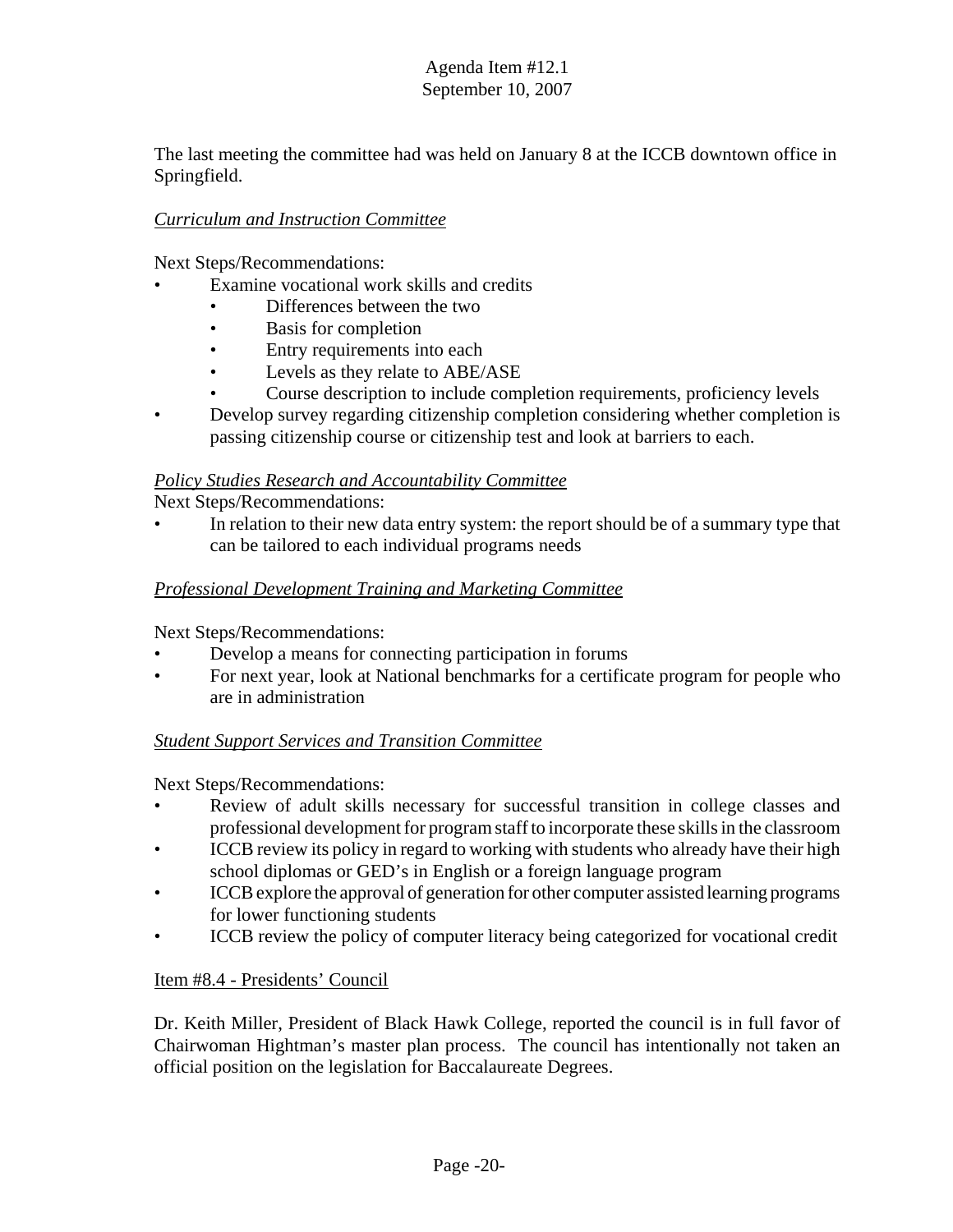The council is also concerned about the outcome of the State of Illinois budget. They do not want the community colleges to be left out. They believe it is time to look at coming up with a different process of how to develop a state budget. The master plan process may provide some new ideas.

The following are the newly elected officials to the Presidents' Council:

| President:      | Terry Bruce, IL Eastern Community College                         |
|-----------------|-------------------------------------------------------------------|
| Vice President: | Dr. Robert Mees, John A. Logan College                            |
|                 | Secretary/Treasuerer: Dr. Jerry Weber, Kankakee Community College |

This Dr. Miller's final ICCB meeting as the president of the Presidents' Council.

#### Item #8.5 - Illinois Community College Faculty Association

Dr. Earl Godt reported on the Conference on Teaching and Learning Excellence which will be held on October 18 and 19, 2007, at the President Abraham Lincoln Hotel in Springfield.

Dr. John E. Roueche will be the keynote speaker. Dr. Roueche is professor and director of the Community College Leadership Program (CCLP) at The University of Texas at Austin, where he holds the Sid W. Richardson Regents Chair in Community College Leadership. The Texas doctoral program in Community College Leadership is the nation's oldest and has produced more chancellors, president, vice presidents, and deans of American community colleges than any other university graduate program.

Since 1970, Dr. John Roueche has spoken to more than 1300 colleges and universities on topics of teaching and leadership excellence. He is the author of 35 books, including *Practical Magic: On the Front Lines of Teaching Excellence* (2003); *In Pursuit of Excellence: The Community College of Denver* (2001); and *Strangers in Their Own Land: Part-Time Faculty in American Community Colleges* (1995) along with more than 150 articles and chapters which focus on leadership, teaching and learning.

Dr. Roueche's keynote speech will address the conference theme of the "Community Colleges And the 21<sup>st</sup> Century: Teaching and Learning for a Changing World".

Various roundtable discussions will be held on Thursday evening the 18<sup>th</sup>. There will be various presentations on teaching and learning excellence from across the state on Friday the 19th. There will also be presentation by grant recipients for both workshops and research.

The Workshop Grants include: Douglas Peterson, Patrice Hell, and Brandy Thatcher from Illinois Central College on *Hybrid Workshop on Emerging Technology Tools*, and Dave Cox from Lincoln Land Community College on *International Field Courses*.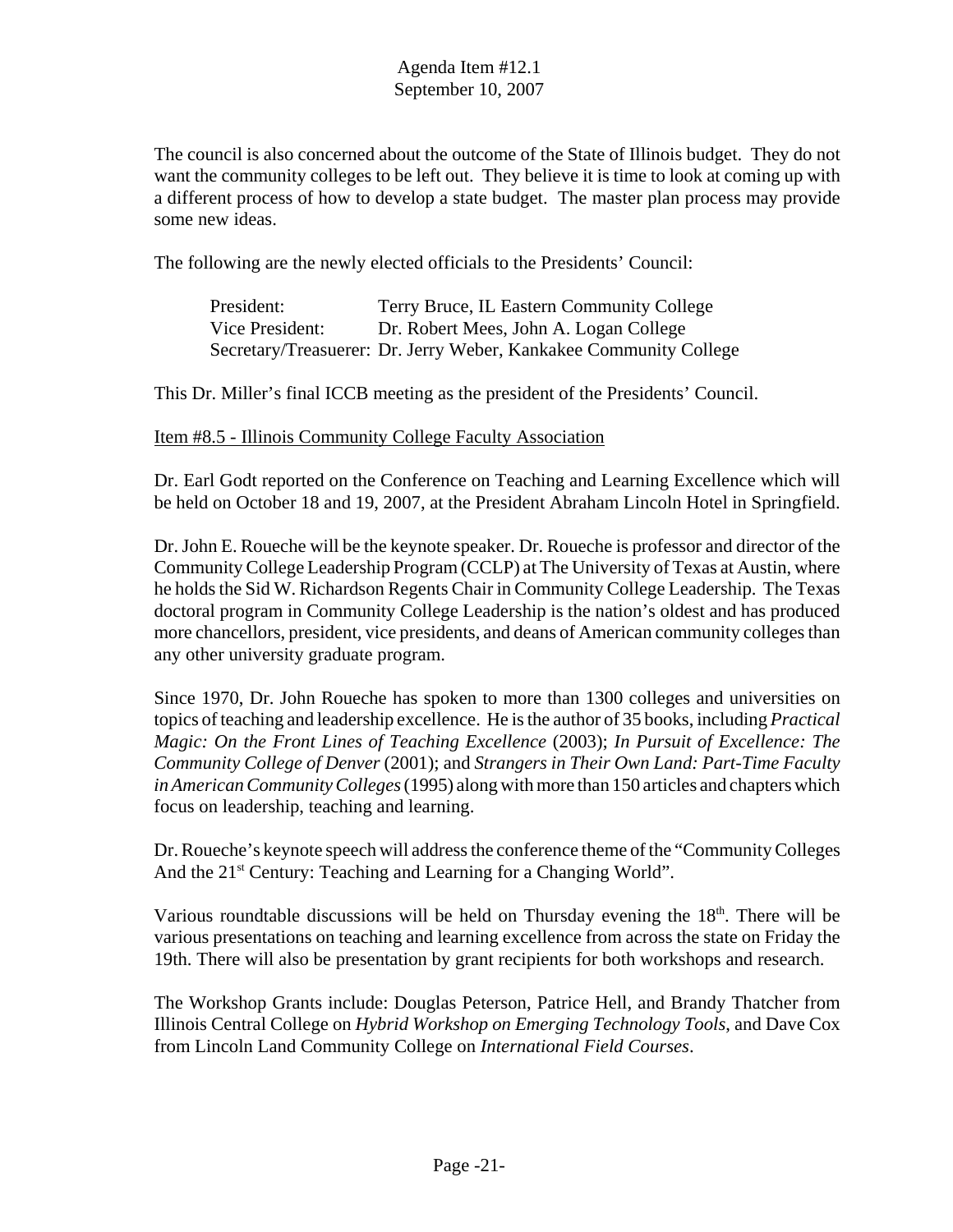Research Grants include: Sue Bajt from William Rainey Harper College on *Preferred Distance Learning Modalities of Millennial Community College Students*, Michael Boyd from Illinois Central College on *Meeting the Challenges of Developmental Education with Comprehensive* 

## Item #8.6 - Illinois Community College Foundation

Ray Hancock, President of the Illinois Community College Foundation, thanked ICCB member Marikay Hegarty for serving on the foundation's board.

He gave an update on the building process for the Harry L. Crisp II Community College Center, where the ICCB staff works. As of right now, the building plans are 80 percent complete. The foundation board has received three very nice proposals from three different banks; however, the board is finding out that interest rates are very high. The process is still continuing.

The Illinois Community College Foundation is sponsoring the luncheon this afternoon and an award scholarship for this evenings awards banquet. Everyone is encouraged to attend.

## Item #9.1 - Adult Education State Plan

Jennifer Foster, Senior Director for Adult Education , reported the on Adult Education State Plan.

The Illinois State Plan provides a description of planned activities for Adult Education during the above period of time. The Plan describes:

- the need for Adult Education in Illinois,
- the eligible population and those most in need of services,
- how equitable access to funding is achieved,
- allowable Adult Education activities.
- procedures for funding providers.
- an annual evaluation of literacy activities,
- provision of services to persons in correctional facilities,
- integrated activities with the one-stop career centers (Illinois Employment and Training Centers), and
- proposed leadership and professional development activities.

As required, a copy of the revised State Plan was provided to the Governor's Office.

Upon approval by the U.S. Department of Education, Office of Adult and Vocational Education, the Illinois State Plan will be posted to the ICCB website.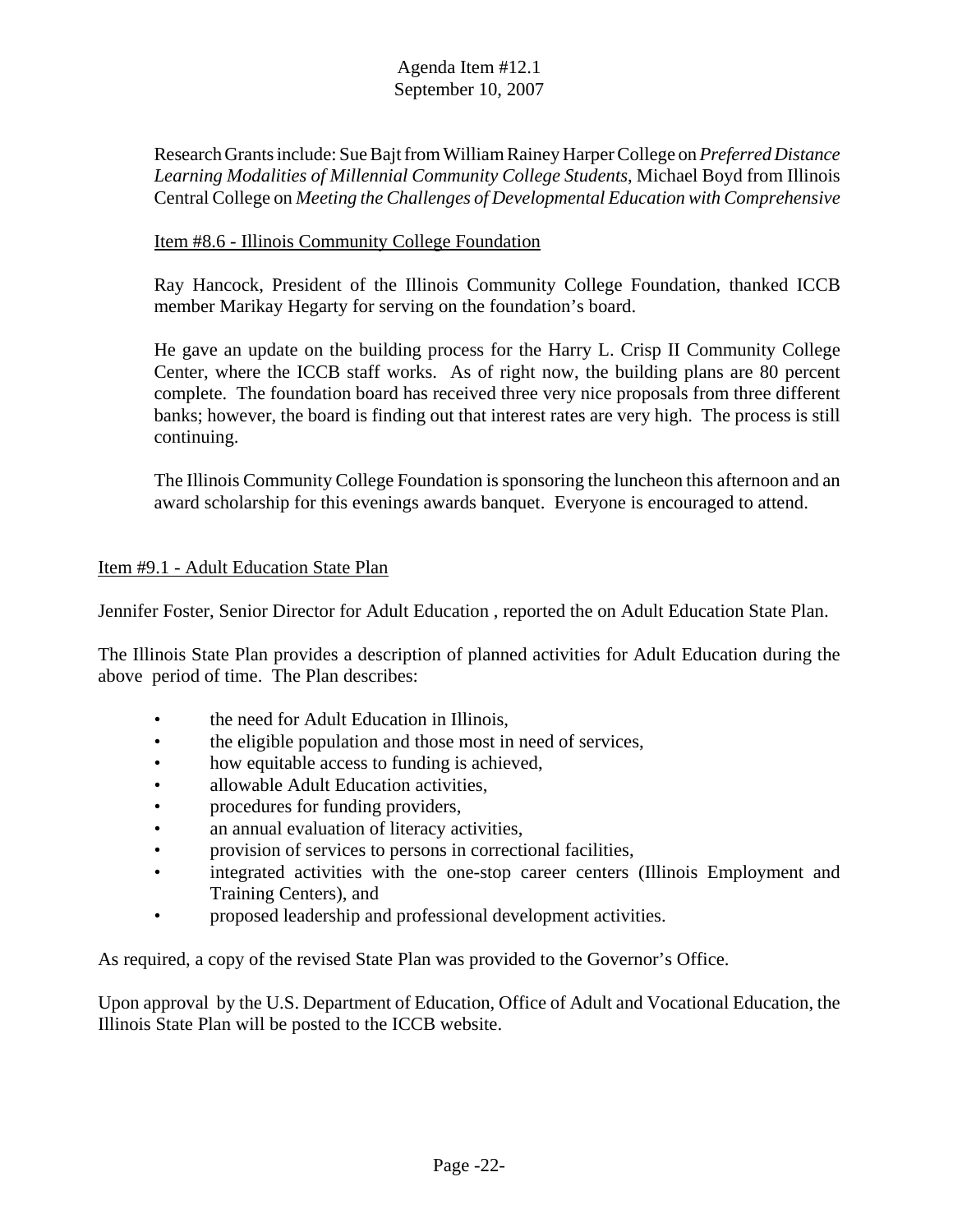#### Item #9.2 - Adult Education Updates

Jennifer Foster, Senior Director for Adult Education , reported the the Adult Education and Family Literacy Division has been engaged in several activities over the last year. A brief oral update was provided on the below key areas within adult education, including:

- **Report to the Governor and General Assembly.** Adult Education Services were provided to over 132,000 students in Illinois. Over 100 adult education programs provided instructional and support services to students in FY2006**.**
- **GED Testing Administration Program.** The GED Testing Program in Illinois continues to test more than 26,000 individuals annually. More than 1.7 million individuals in Illinois are without a high school diploma.
- **The Adult Education New Data Collection System.** The new data collection system for Adult Education and Family Literacy will go live on July 1, 2007. All adult education programs have been trained. Additional training will begin in the Fall. The DAISI system is web-based.
- **Federal Performance Targets.** Adult Education exceeded its performance targets for FY2006 at 119 percent of the goal. Illinois Adult Education is evaluated in five areas: Educational Gains, Obtain Employment, Retain Employment, GED/HS Completion, and Transition to Post-secondary Education/Training.
- **GED Illinois Project.** The GED Illinois Project is continuing to receive national attention. Two states, Maryland and Washington, and one community college, Central Piedmont College in North Carolina have signed on as partners to use this world-class online instructional system. Three other states have expressed strong interest in piloting the system.
- **Adult Education and Family Literacy Advisory Council.** The Adult Education Advisory Council met quarterly over the last fiscal year and have brought forth recommendations to the Illinois Community College Board (ICCB) Adult Education staff for consideration.

Eight council members will complete their two year terms at the end of the fiscal year. These members are: Bob Fittin, Greater West Town Project; Ruth Ann Evans, Parkland College; Lizette Richardson, City Colleges of Chicago; Becky Hale, Macon/Piatt Regional Office of Education; Joan Hornby, Mundelein High School District #120; Pam Leas, School District U-46; and Kathi Lee, Sprinfield School District 186; and June Hickey, Illinois Adult Continuing Educators Association. Gay Graves will also complete her term as Advisory Council Chair. The ICCB will recognize the hard work of these individuals at the upcoming Administrators Meeting in August.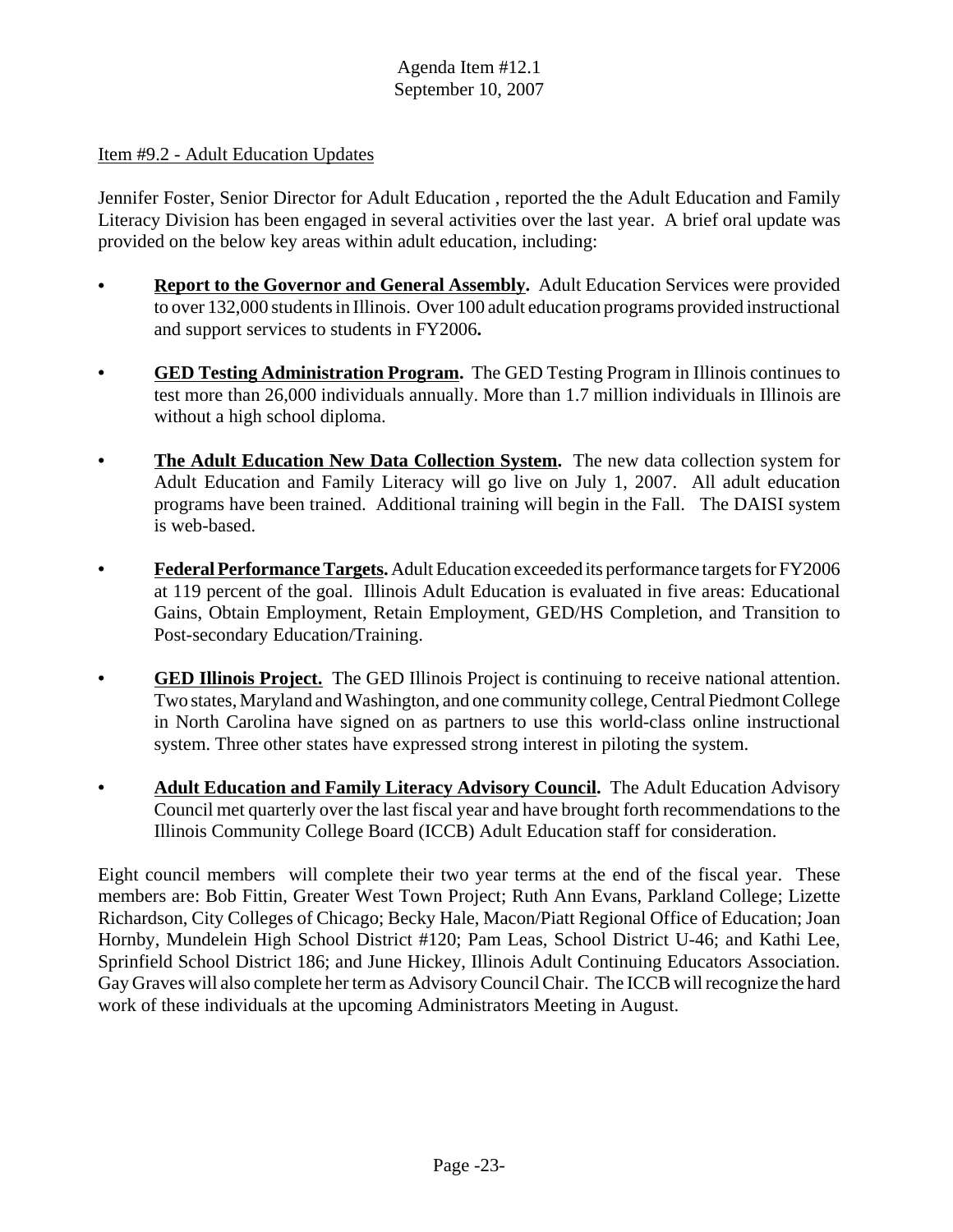#### Item #10 - Legislative Report

Steve Morse, Director for External Affairs, reported at this time, the legislature is still scheduled to adjourn on May 31. For it to adjourn on time, there must be a budget bill passed by both chambers, with only a simple majority in each chamber. The Governor must also be willing to sign the budget bill. If the members cannot agree on a budget by May 31, then any bill considered after that date, including a budget bill, will require a 60% majority in both chambers for passage. In the House, that large a majority will require agreement by all 66 of the Democratic members and at least five of the Republican members.

If the General Assembly passes a budget with which the Governor disagrees, then the Governor may call the legislature into special session to consider just the budget. Such a special session would still require the 60% majority for passage of any bill.

The ICCB was especially interested in two pieces of legislation aside from the budget: Senate Bill 853 and House Bill 1434.

SB853 was initiated by the ICCB to address some clarification issues regarding GED test-takers. The bill has passed the Senate and has been amended slightly in the House. A vote on the bill may be taken imminently. If it does pass the House, it will need to be returned to the Senate for concurrence on the House amendment. We will be working with membership in both chambers to make the passage as easy as possible.

HB1434 is the legislation that allows Harper College to offer Baccalaureate degrees under certain circumstances. The ICCB has opposed this bill, and similar bills in previous General Assemblies, from the beginning. The bill passed the House, but was not heard in committee in the Senate and was returned to the Senate Rules committee. There have been some efforts by the bill's Senate sponsor to have it released for consideration by a committee other than Higher Education, but to date such efforts have not been successful. There is also the chance that the language from the bill could be amended onto another Senate bill. Even though the deadlines for bills to be heard in committees have passed, some bills have been assigned extended deadlines. We will continue to monitor the status of this bill.

#### **\* BREAK \***

#### Item #11 - Effective Practices Update

 the past five years on their college campus. In fiscal year 2006, a peer review process was Dr. Elaine Johnson, Vice President for Instruction and Policy Studies, reported each year, community colleges submit an annual performance report that shares the ways it has contributed to achieving the state's higher education priorities. As part of the performance report, each community college submits a minimum of two examples of effective practices that were either implemented or enhanced within implemented to evaluate and select a best practice from each of the following six policy areas: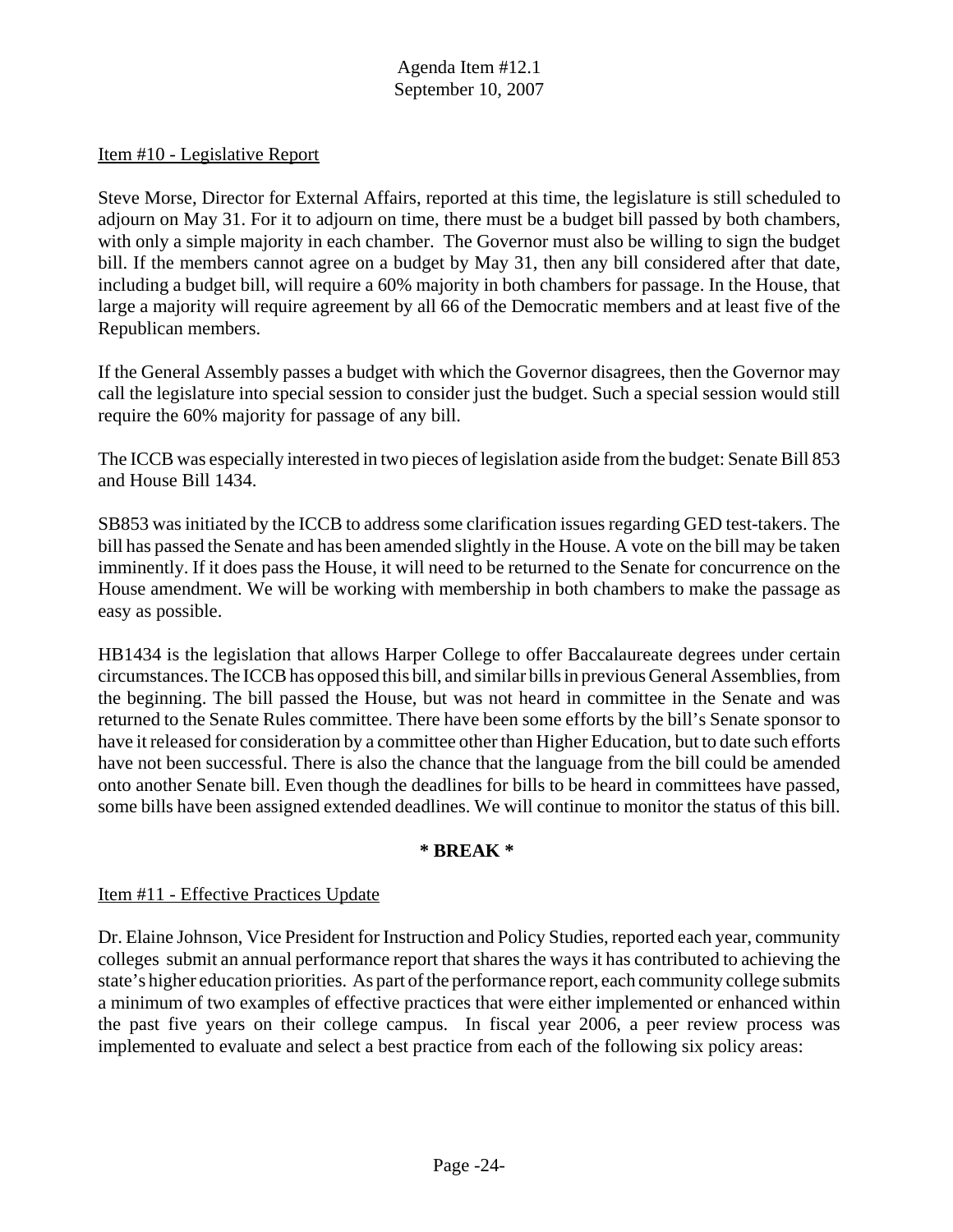*Policy Area One: Higher education will help Illinois sustain strong economic growth through its teaching, service, and research activities.* 

*Policy Area Two: Higher education will join elementary and secondary education to improve teaching and learning at all levels.* 

*Policy Area Three: No Illinois citizen will be denied an opportunity for a college education because of financial need.* 

*Policy Area Four: Illinois will increase the number and diversity of citizens completing training and education programs.* 

*Policy Area Five: Illinois colleges and universities will be accountable for providing high quality academic programs and the systematic assessment of student learning outcomes while holding students to ever higher expectations for learning and growth.* 

*Policy Area Six: Illinois colleges and universities will continually improve productivity, cost effectiveness, and accountability* 

The following effective practices were chosen by peer reviewers for fiscal year 2006 and each college will provide a brief overview of their best practice:

> **Kishwaukee College** - Policy Area 1 **"Innovative Solutions in Workforce Development"**

> **Kankakee Community College** - Policy Area 2 **"C.A.R.T. Program (Cavaliers are Readers, Too!)"**

**South Suburban College** - Policy Area 3 **"GED and College Level Educations Get Connected"**

> **Harry S Truman College -** Policy Area 4 **"Automotive Bridge Program"**

**Prairie State College** - Policy Area 5 **"Career Research and Presentation Project"**

**Illinois Central College** - Policy Area 6 **"Financial Aid Processing and Awarding"**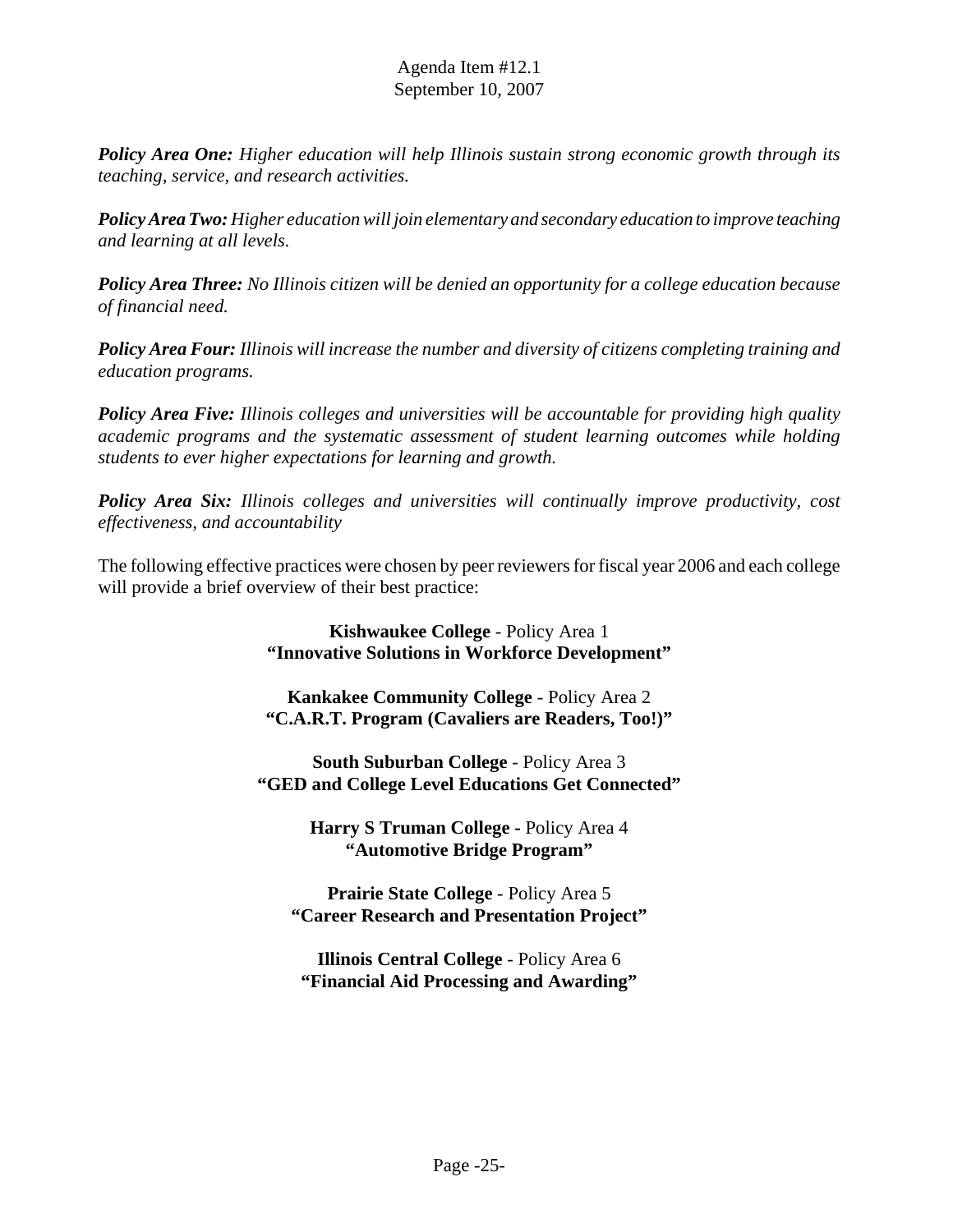#### Item #13 - New Units of Instruction **(ACTION)**

Jake Rendleman made a motion, which was seconded by Bill Naegele, to approve the following new units of instruction:

#### **PERMANENT PROGRAM APPROVAL**

Black Hawk College

< Emergency Medical Services (EMS) Paramedic A.A.S. degree (70 semester credit hours)

#### College of DuPage

- < Animation A.A.S. degree (64 semester credit hours)
- < Baking & Pastry Arts A.A.S. degree (64 semester credit hours)
- Baking & Pastry Arts Certificate (40 semester credit hours)

#### Elgin Community College

< Radiography/Radiologic Technology A.A.S. degree (72 semester credit hours)

#### Lake Land College

Medical Coding Specialist (39 semester credit hours)

#### Lewis & Clark Community College

• Industrial Pipefitting Certificate (34 semester credit hours)

#### Rend Lake College

Paramedical Services A.A.S. degree (65 semester credit hours)

#### Waubonsee Community College

• Emergency Medical Technician (EMT) Paramedic A.A.S. degree (66.5 semester credit hours)

#### John Wood Community College

• Graphic Design A.A.S. degree (64 semester credit hours)

#### Item #12 - Economic Impact Study

Scott Parke, Senior Director for Policy Studies, reported on the recent data of the Economic Impact Study. The externally attached report on the Economic Impact of Illinois Community Colleges contains results from a study by the Center for Governmental Studies (CGS) at Northern Illinois University staff that was developed in collaboration with Illinois Community College Board (ICCB) and community college system staff.

Illinois community colleges strengthen individuals' foundational academic skills, offer occupationspecific workforce education and training, and prepare students for transfer to four-year colleges and universities.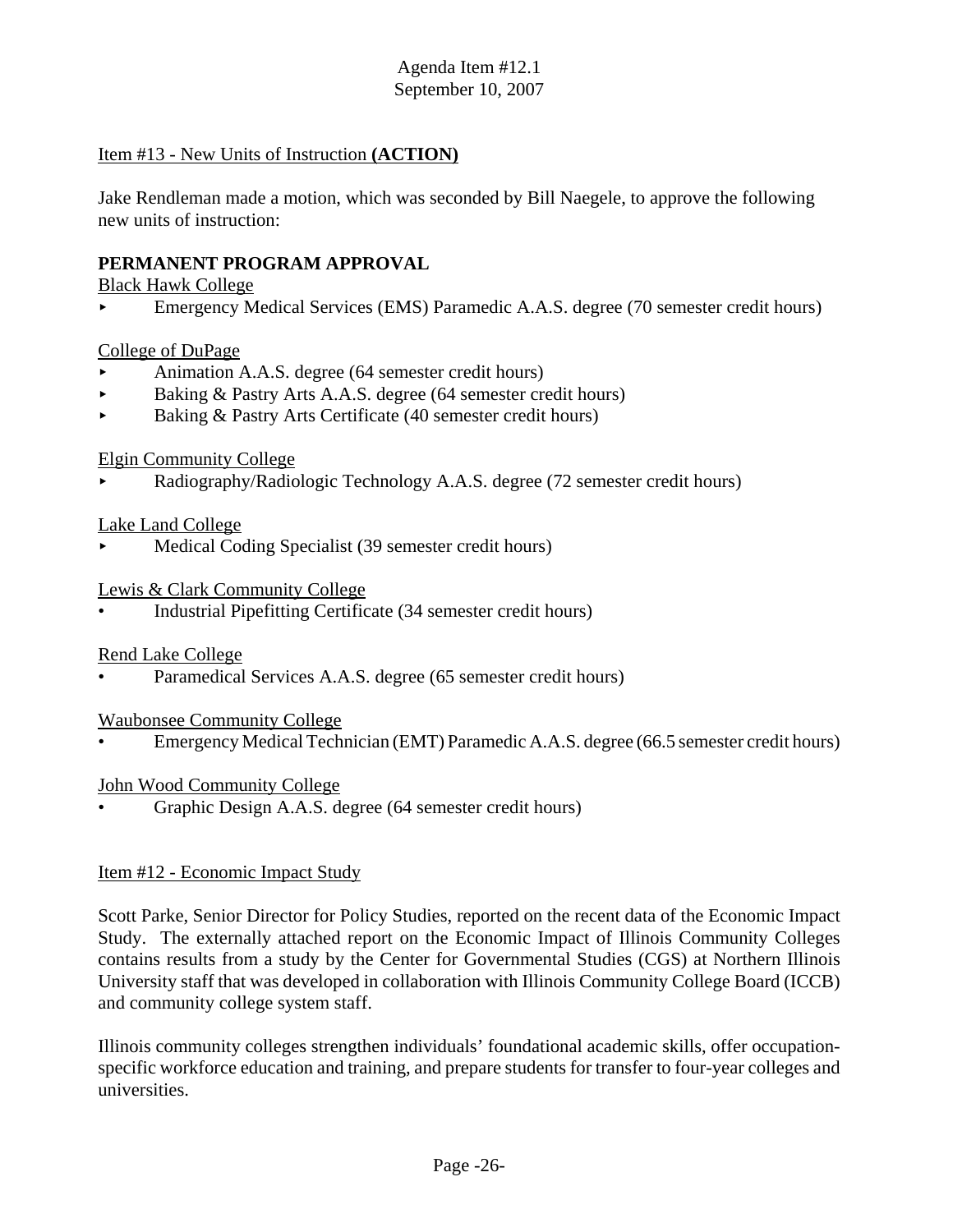These activities provide significant economic contributions by increasing workers' earnings and generating additional tax revenues. Furthermore, community colleges are generally among the largest employers in the area where they are located and generate substantial additional economic benefits for their communities through local expenditures and the associated employment impacts. Additionally, the externally attached economic impact analysis of the Illinois Community College System considers changes over a ten-year period in student characteristics, student outcomes, tax revenues generated, market penetration, and economic impacts.

A few of the significant findings from the analysis are in the following sections:

\*Illinois community colleges add skills to the Illinois workforce and boost the competitiveness of Illinois' businesses.

\*Illinois community college graduates generate Billions of dollars in local, state, and federal tax revenues.

\*An Illinois community college education increases earnings for workers.

\*As major employers and business entities, Illinois community colleges generate Billions of dollars in local sales and wages and more than 55,000 jobs.

\*A majority of Illinois community college have increased enrollments by almost one-third over the past 10 years and completion rates by 70 percent.

\*Illinois community colleges are responding to the state's changing demographics and educational needs.

Local college officials including trustees, presidents, administrators, researchers, and public information officers helped structure and support the project. Their thoughtful contributions and local efforts to provide accurate, complete, and timely information for the project are recognized and appreciated by the ICCB and CGS staff.

#### Item #14 - Consent Agenda **(ACTION)**

Bill Naegele made a motion, which was seconded by Marikay Hegarty, to approve the following items:

#### Item #14.1 - Minutes of the March 26, 2007 Meeting

The Illinois Community College Board hereby approves the Board minutes of the March 26, 2007 meeting, including the specified changes.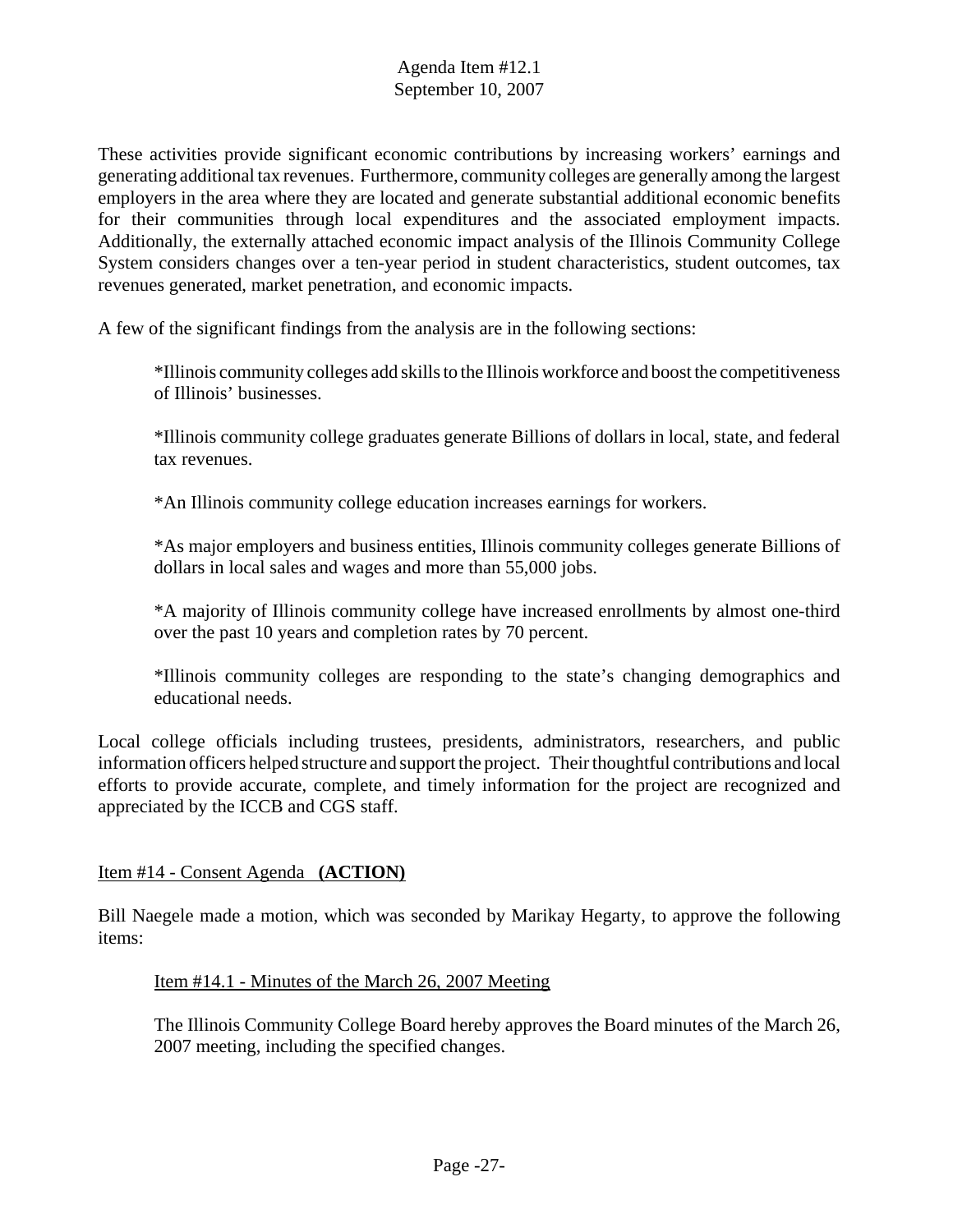#### Item #14.2 - Minutes of the March 26, 2007 Meeting

The Illinois Community College Board hereby approves the Board minutes of the March 26, 2007 meeting, as recorded.

#### Item #14.3 - Review of Executive Session Minutes of March 25, 2005 thru the March 26, 2007 Meetings

The Illinois Community College Board hereby determines that minutes of its executive sessions held on March 25, 2005, April 22, 2005, June 17, 2005, September 16, 2005, September 21, 2005, September 15, 2006, November 17, 2006, January 22, 2007, February 26, 2007, and March 26, 2007 are to remain confidential. All other executive session minutes have been made available for public inspection.

#### Item #14.4 - Authorization to Enter Into Interagency Contracts and/or Agreements

The Illinois Community College Board hereby approves to authorize its President/CEO, in concurrence with the ICCB Chair, to enter into interagency contracts/ agreements, as needed for fiscal year 2008.

#### Item #14.5 - Authorization to Transfer Funds Among Line Items

The Illinois Community College Board hereby authorizes its President/CEO to transfer funds among fiscal year 2008 appropriated operating line items, as needed.

#### Item #14.6 - Contracts for the Illinois Community College Board Office

The Illinois Community College Board hereby approves the following fiscal year 2007 contractual agreements:

| Vendor                                                           | <b>Purpose of Contract</b>    | <b>FY 2008</b><br>Estimated<br><b>Annual Cost</b> |
|------------------------------------------------------------------|-------------------------------|---------------------------------------------------|
| Illinois Community College<br><b>System Foundation - renewal</b> | Rental of Office Space        | \$276,000                                         |
| <b>Lincoln Land Community College-</b><br>renewal                | Rental of Office Space        | \$56,239                                          |
| Kerber, Eck & Braeckel                                           | <b>Annual GAAP Statements</b> | \$24,500                                          |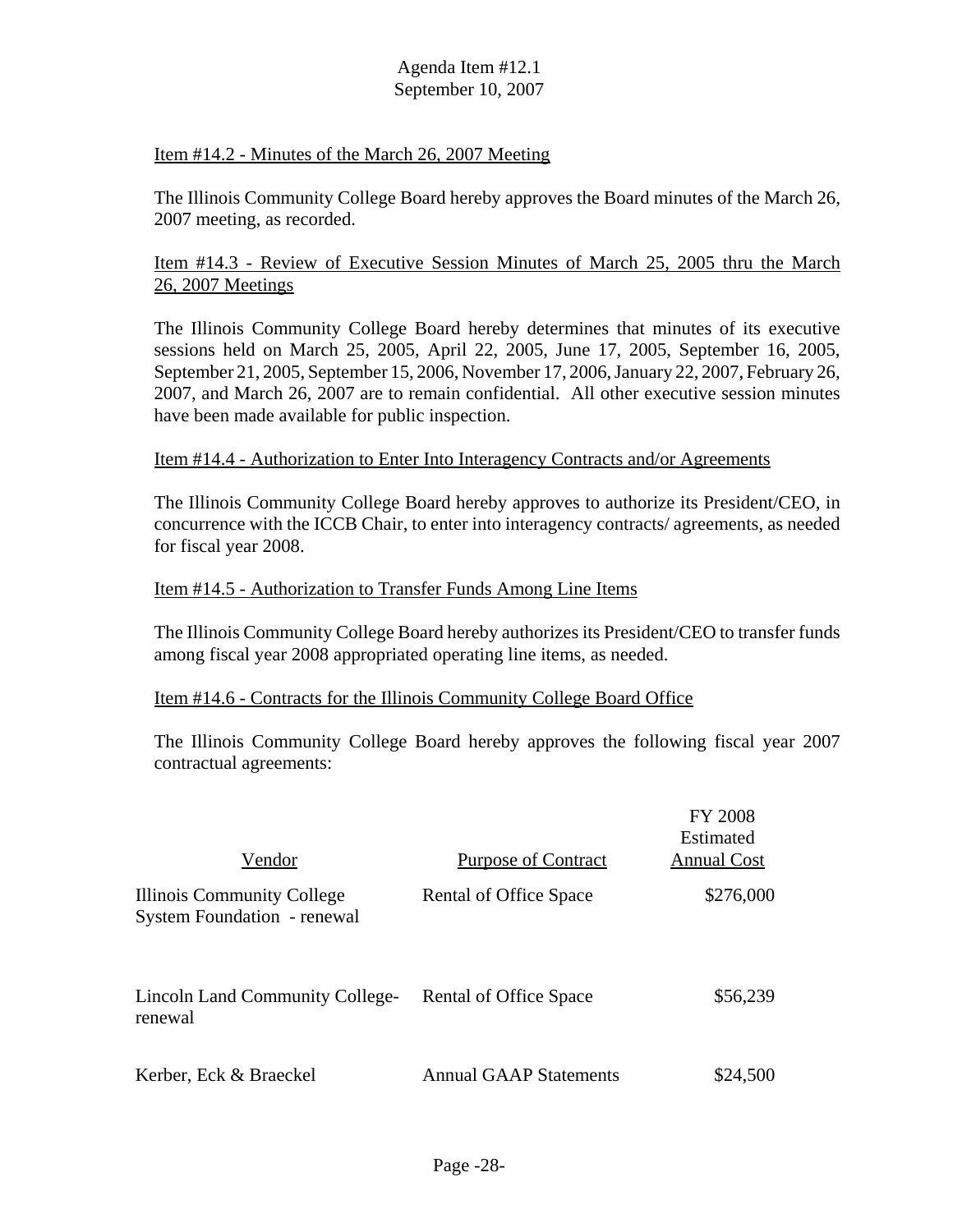| Sorling Law Offices    | <b>Legal Services</b>                             | \$35,000 | ∗      |
|------------------------|---------------------------------------------------|----------|--------|
| Individual Contractors | <b>Liaison Services</b>                           |          |        |
| Terry Clark (CTE)      |                                                   | \$45,000 | $*$    |
| Bernie Ferreri (CTE)   |                                                   | \$36,000 | $\ast$ |
| Sue Petrilli (various) |                                                   | \$32,800 | $\ast$ |
| Dan Segebarth (CTE)    |                                                   | \$36,000 | $\ast$ |
| Roz Petrilli           |                                                   | \$22,500 | $\ast$ |
| Valdez and Associates  | <b>Grant Writing</b><br><b>Minority Retention</b> | \$25,000 | $\ast$ |

\* Billed daily or hourly , annual cost is estimated but will not exceed a set maximum

\* \* \* \* \* \* \* \* \* \*

The motion was approved by unanimous voice vote. Student advisory vote: Yes.

#### Item # 12 - Executive Session

At 11:15 a.m., Suzanne Morris made a motion, which was seconded by Judith Rake, to go into Executive Session to appointment and employment matters. The motion was approved by unanimous voice vote. Student advisory vote: Yes.

ICCB Staff members Geoffrey Obrzut, President/CEO and Ann Chandler, Board Secretary, remained in the meeting.

\* \* \* \* \* \* \* \* \* \*

At 11:35 a.m., Jake Rendleman made a motion, seconded by Suzanne Morris, to adjourn the Executive Session meeting and return to the regular Board meeting. The motion was approved by unanimous voice vote. Student advisory vote: Yes.

## **Decisions Related to Executive Session**

At 11:40, during the regular Board meeting, Board members voted on a series of issues discussed in the Executive Session.

Marikay Hegarty made a motion, which was seconded by Suzanne Morris, that the board approve the following four items: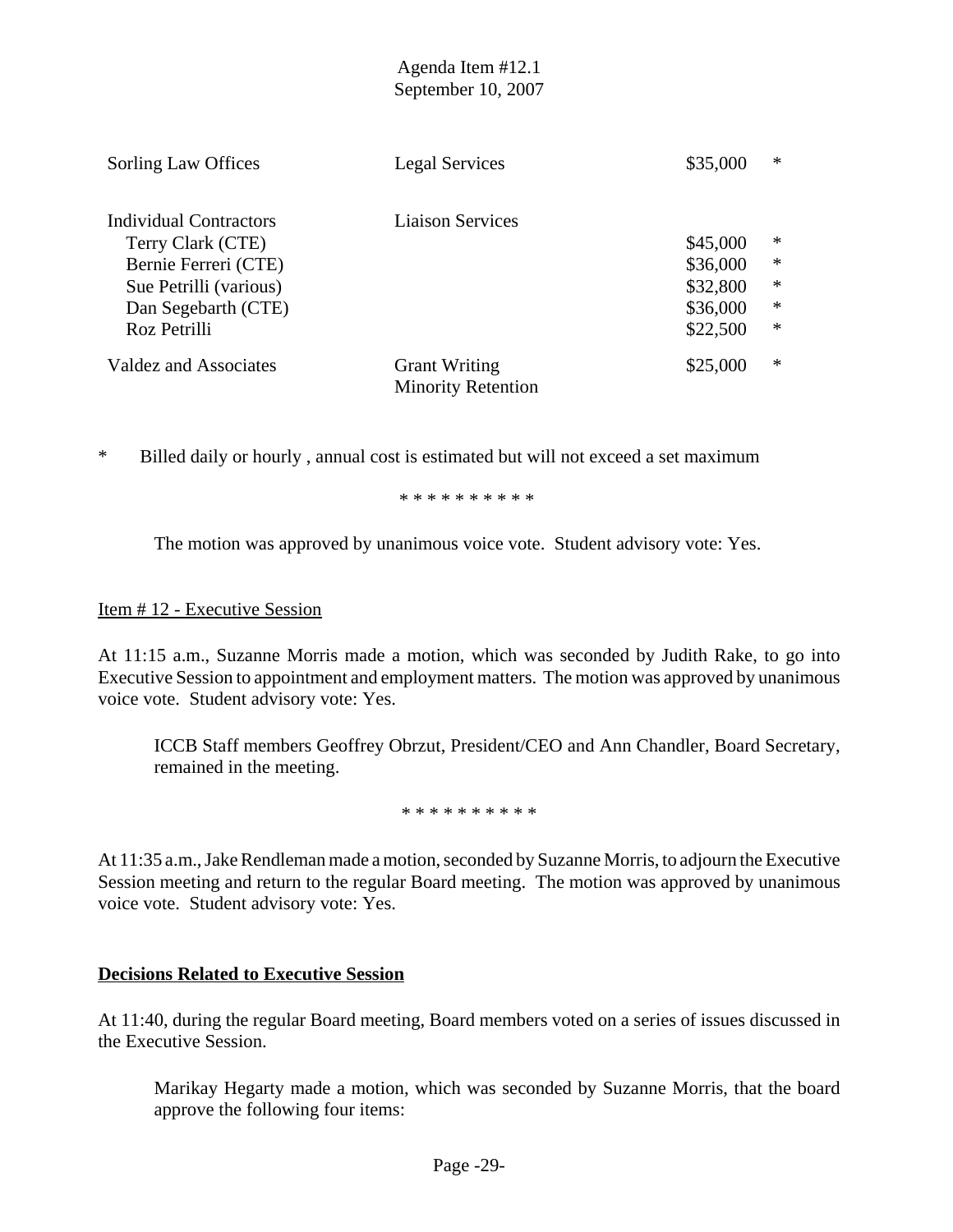- The Illinois Community College Board hereby authorizes its President/CEO, to increase the salaries of non-collective bargaining staff by 4 percent beginning July 1, 2007.
- The Illinois Community College Board hereby authorizes its Chair to amend the President/CEO's Employment Agreement to increase his salary by 4 percent beginning July 1, 2007.
- The Illinois Community College Board hereby amends the Employee Guidebook by:

## **deleting and inserting in Section 1, page 3, the following;**

## **EMPLOYMENT STATUS**

The policies and procedures presented in this Guidebook are in no way to be interpreted or construed as a contract of employment or guarantees of continued employment for any specific period of time. No verbal communication or written document will provide such a contract, assurance, or guarantee unless specified in writing and signed by the President/CEO.

Employment is "at will", which means that you are free to discontinue your employment at any time and for any reason, and ICCB reserves a similar right. Both the employee and the ICCB are free to terminate their employment relationship at any time with or without cause. ICCB will attempt to provide, whenever possible, a two week notice to employees prior to terminating employment. However, this does not void the "at will" employment relationship. It also does not apply to employees in the final stages of corrective action. Civil service employees are governed by the State Universities Civil Service System statues and rules after six months of employment.

Your compensation, hours of employment, and all other terms and conditions of employment are subject to modification by ICCB at its discretion. Civil service employees are governed by the State Universities Civil Service System statues and rules after six months of employment.

An employee providing false, incomplete or misleading information on the employment application or at any time in the employment process will be subject to immediate dismissal.";

**and,** 

**by deleting Section VI, 1. page 78; VI. 1. GENERAL**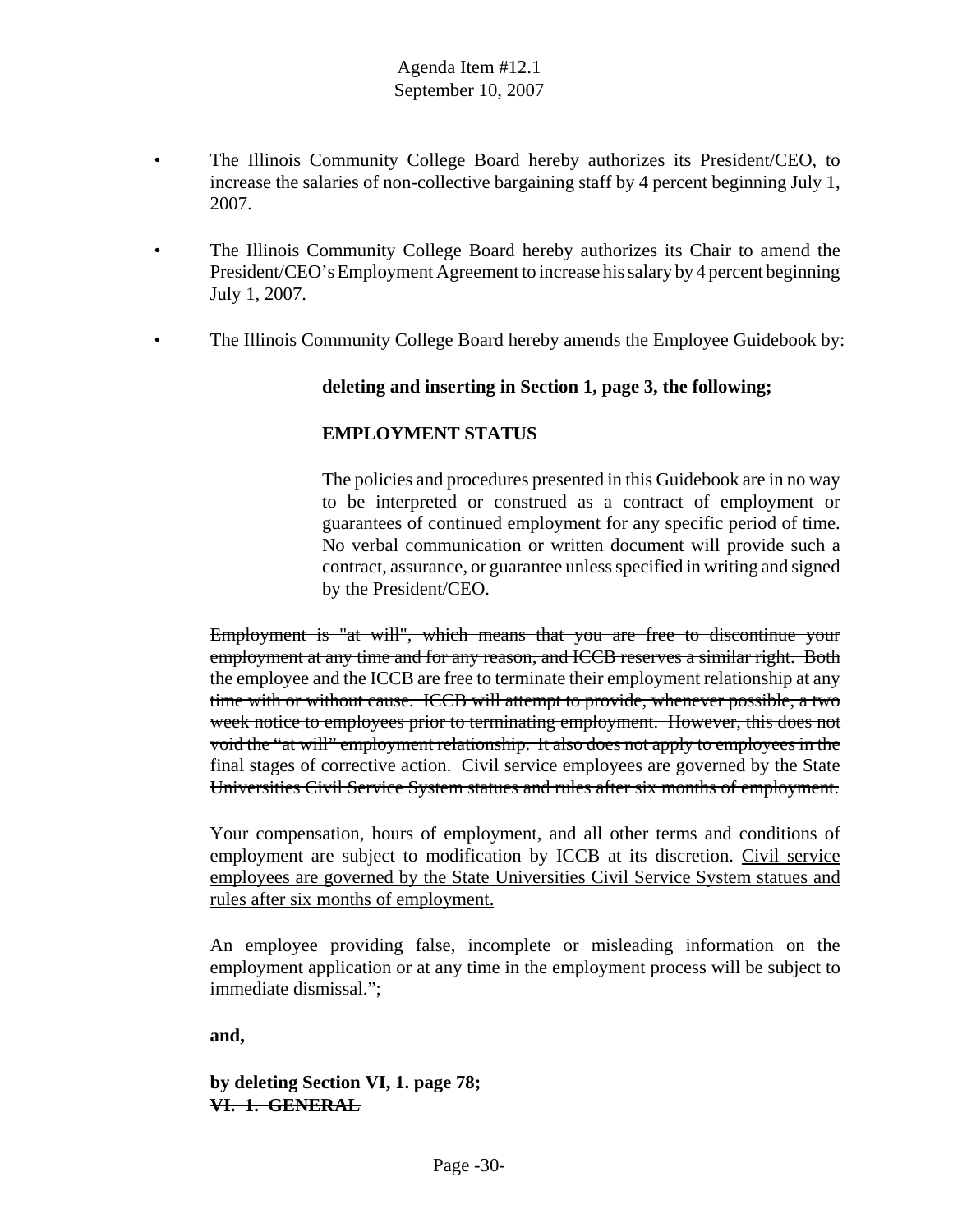Employment with ICCB is on an "at will" basis. Both the employee and the ICCB are free to terminate their employment relationship at any time with or without cause. ICCB will attempt to provide, whenever possible, a two week notice to employees prior to terminating employment. However this does not void the "at will" employment relationship. It also does not apply to employees in the final stages of corrective action.

Civil service employees are governed by the State Universities Civil Service System statues and rules after six months of employment.; **and** 

**by inserting in lieu thereof; in Section VI SEPARATION , the following sections:** 

## "**1. JUST CAUSE**

Employees not covered by the collective bargaining agreement will not be discharged without the written consent of the ICCB's President/CEO. In addition, employees not covered by the collective bargaining agreement will not bedischarged without just cause. Except as otherwise provided in this section or in Section V 16. Substance Abuse, before an employee not covered by the collective bargaining agreement can be terminated for just cause, the following progressive disciplinary steps shall be followed:

- For a first incident for which discipline is imposed, an employee shall receive an oral warning which shall be documented in the employee's personnel file.
- For a second incident for which discipline is imposed, an employee shall receive a written warning notice.
- For the third incident for which discipline is imposed, an employee shall receive a suspension (without pay).
- For the fourth incident for which discipline is imposed, the employee will be subject to discharge. The discharge must be in writing to the employee.

Any employee shall be subject to discipline, up to and including immediate discharge based upon a review of the pertinent facts and circumstances and depending on the severity of the offense, without further notice and without following the steps provided for above under the following circumstances:

- Dishonesty or embezzlement**.**
- Recklessness while on duty.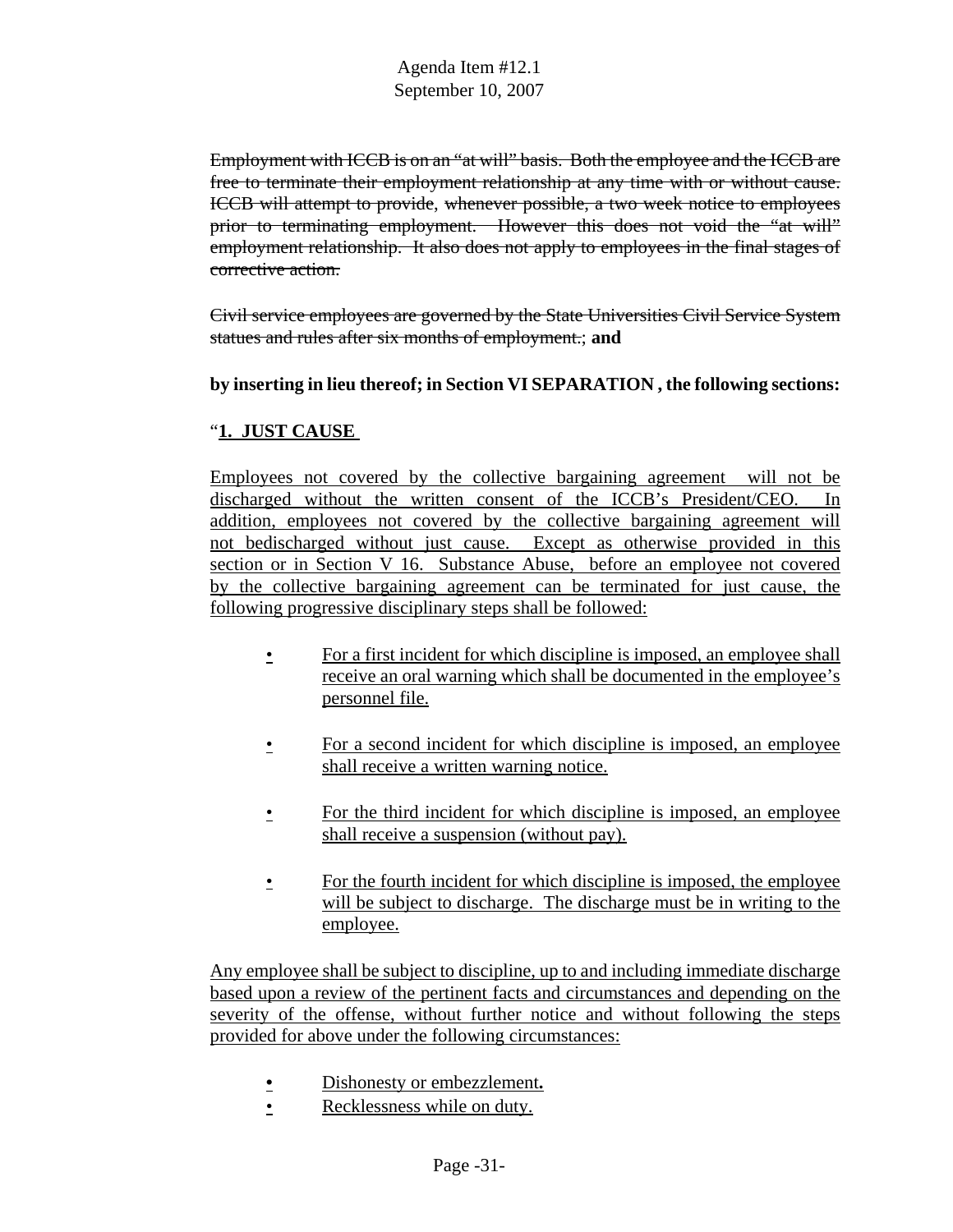- Any employee found in possession of any illegal drug substances, or weapon, while on duty.
- Being under the influence of alcohol, cannabis, or any illegal or controlled drug substance as provided from the ICCB's substance abuse policy.
- Intentional destruction of ICCB property.
- Any other act or conduct that would cause the continued employment of such employee to be detrimental to the ICCB, its employees, or the people they serve.

# **2. TIMING AND APPEAL OF DISCHARGE.**

A discharge shall be imposed as soon as practical after the ICCB learns of the underlying occurrence and following a reasonable period of time to investigate the facts and seek such advice and counsel as the ICCB deems appropriate. "

A discharge may be appealed within thirty days of the decision by submitting a written request for reconsideration of the decision to the ICCB Chair. The Chair will submit the appeal to the Personnel Committee of the ICCB. and they will review the appeal on or before the next regularly scheduled meeting of the ICCB. Committee may or may not require the employee may make oral or written presentations."

## **and, by inserting in Section II, 6. the following:**

## **II. 6. PERSONNEL FILE**

The information contained in personnel files is considered confidential information. Due to the confidential nature of personnel files, Human Resources is responsible for controlling all access to them. Personnel files are not to be copied or removed from the premises without explicit permission from the Human Resources Department.

"Employees must be notified of all documents, entries, and notations placed in their personnel file. No entry or notation in an employee's personnel file, except substance abuse violations, may be used to adversely affect the employee in his/her employment relationship with the ICCB after that notation has been in the personnel file for a period of twenty-four months, so long as there is no other discipline noted in the file during the twenty-four month period.

Current employees, those on leave or those affected by a reduction in workforce, and those who have terminated service within the preceding year may access their personnel files. Inspection of the files will be monitored by Human Resources.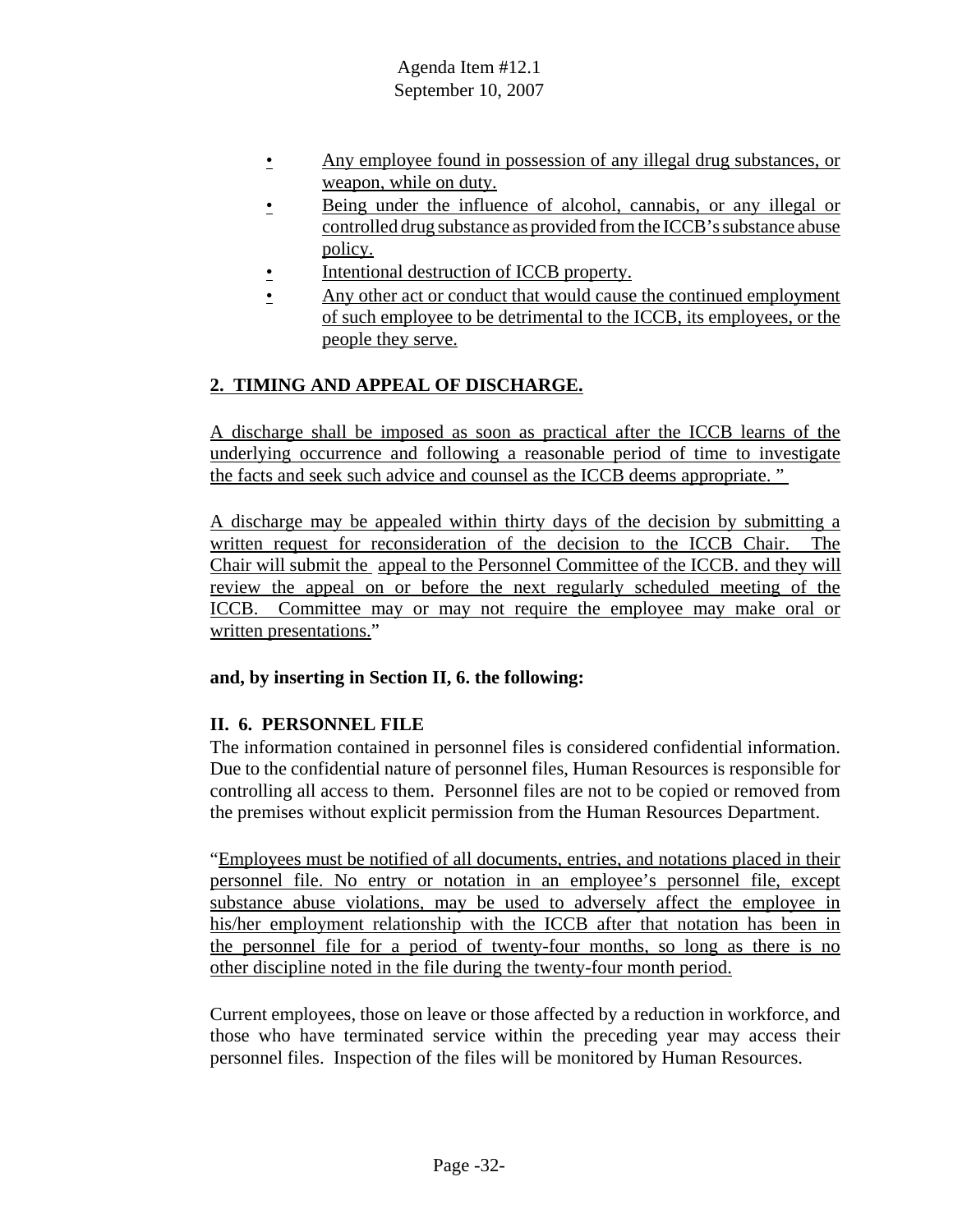Employees may inspect their files two times during any calendar year by submitting a written request to Human Resources. The opportunity to inspect the records will typically be given within seven working days after a written request is received. If it is not possible to meet this deadline, Human Resources has an additional seven days to comply. Employees are entitled to a copy of any personnel materials inspected. Human Resources will be responsible for making requested copies.

 In accordance with Illinois law, an employee's opportunity to inspect information in the employee's personnel file does not extend to all personnel records, but rather is limited to information as provided for in the applicable statute.

 Any request to have additional information placed in personnel files must be submitted to the Human Resources Department and approved by the President/CEO.

An employee involved in a dispute may designate, in writing, a representative to inspect his/her personnel records as they pertain to the dispute.

An employee who disagrees with any information in the personnel record may submit a written statement explaining why he/she believes the record is wrong. This statement must be appended to the disputed materials in the personnel record and circulated with that material whenever it is released to a third party.

It is the sole responsibility of each employee to inform ICCB of any changes in personal status that may alter his/her payroll or benefits status. Such information includes, but is not limited to:

| · Last Name                  | · Marital Status    | · Beneficiaries     |
|------------------------------|---------------------|---------------------|
| · Address                    | $\cdot$ Telephone # | W4 Deductions       |
| · Gain or Loss of Dependents |                     | · Emergency Contact |

## **and by inserting in Section V 8 CORRECTIVE ACTION, the following:**

## **V. 8. CORRECTIVE ACTION**

ICCB corrective action process is intended to help employees identify and overcome performance problems - whether technical or conduct-related, so that they may remain employed with the ICCB.

An employee's failure to follow rules, practices, policies, guidelines, or other Agency standards or policies not specifically mentioned in this Guidebook may result in corrective action. Any action taken will be at the sole discretion of ICCB. Corrective action options include verbal counseling, written warning, suspension, and termination of employment.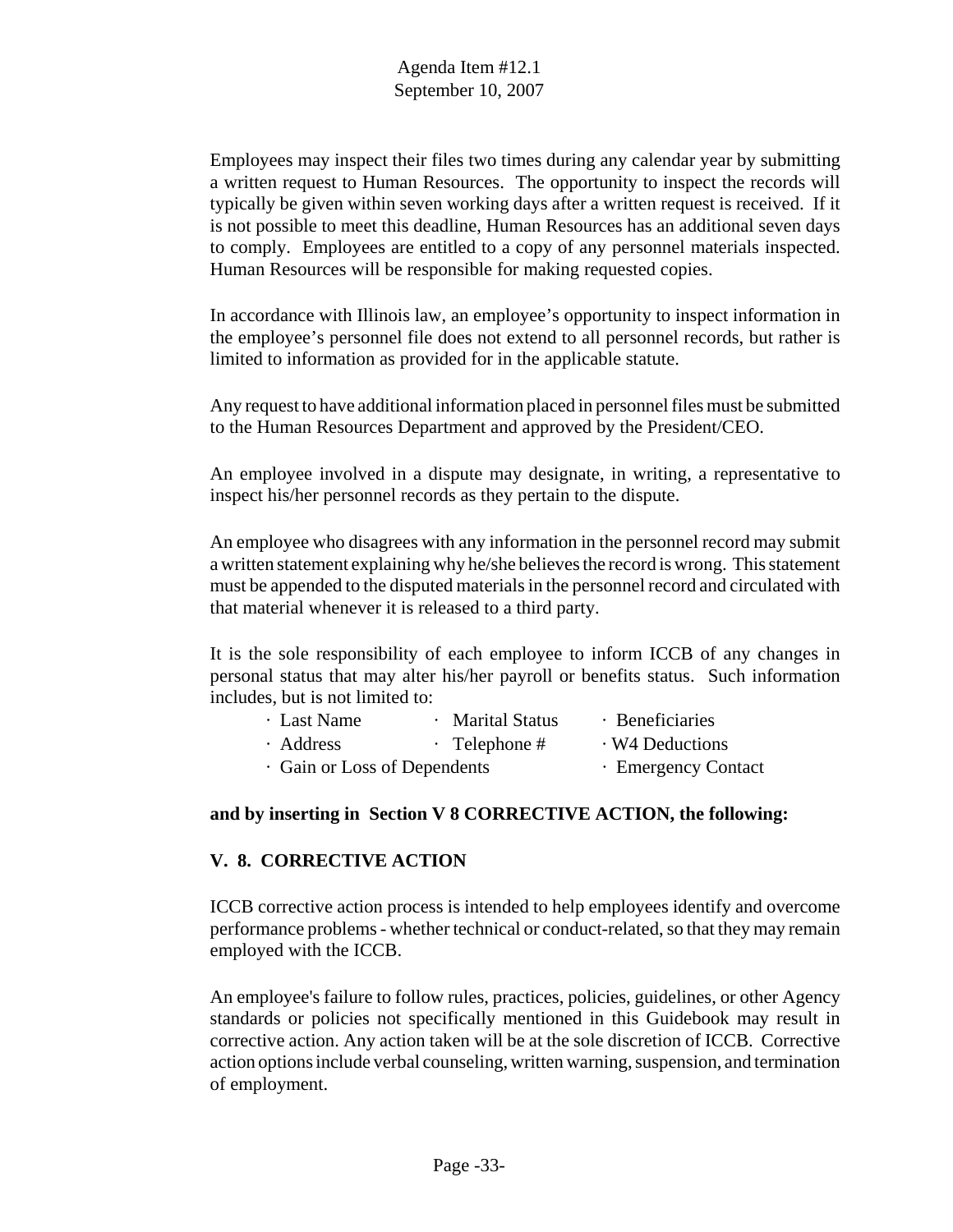No discipline shall be imposed upon an employee without first affording the employee an opportunity for a pre-disciplinary meeting. The employee will be presented , in writing, with the discipline to be imposed and the factual basis for the same, and be allowed an opportunity to respond to the same.

 ICCB may, at its discretion, skip any and all stages of the corrective action process when deemed appropriate by ICCB for the employee misconduct at issue. Any employee shall be subject to immediate discharge based upon a review of the pertinent facts and circumstances and depending on the severity of the offense, without further notice and without following the steps provided under the following circumstances:

- Dishonesty or embezzlement**.**
- Recklessness while on duty.
- Any employee found in possession of any illegal drug substances, or weapon, while on duty.
- Being under the influence of alcohol, cannabis, or any illegal or Substance as provided from the ICCB's substance abuse policy.
- Intentional destruction of ICCB property.
- Any other act or conduct that would cause the continued employment of such employee to be detrimental to the ICCB, its employees, or the people they serve.

Civil Service employees' termination will be in accordance with the State Universities Civil Service System statutes and rules. ICCB may apply all other steps of this corrective action process to Civil Service employees. The discipline and discharge of any ICCB employee covered by a collective bargaining agreement with the ICCB and/or the Rules of the State University Civil Service Commission shall be governed by the terms of the collective bargaining agreement and/or the State University Civil Services Rules and not by the terms of the foregoing ICCB employee guidelines.

Verbal counseling may be appropriate when performance or conduct is unacceptable or nearing unacceptable standards. During the verbal counseling the employee will have a chance to explain the reasons for the deficiencies. The supervisor will outline the accepted levels of performance or conduct and establish a time frame for completion. Further corrective action can take place during this time frame, if unacceptable performance or conduct continues. If acceptable levels of performance or conduct have not been made during this time frame, the employee may move to the next level of corrective action (written warning). If improvement is satisfactory, often no further action will be necessary.

A written warning may occur if improvement has not been satisfactory at the verbal counseling level. A written warning can also occur if the performance or conduct warrants skipping the verbal counseling level.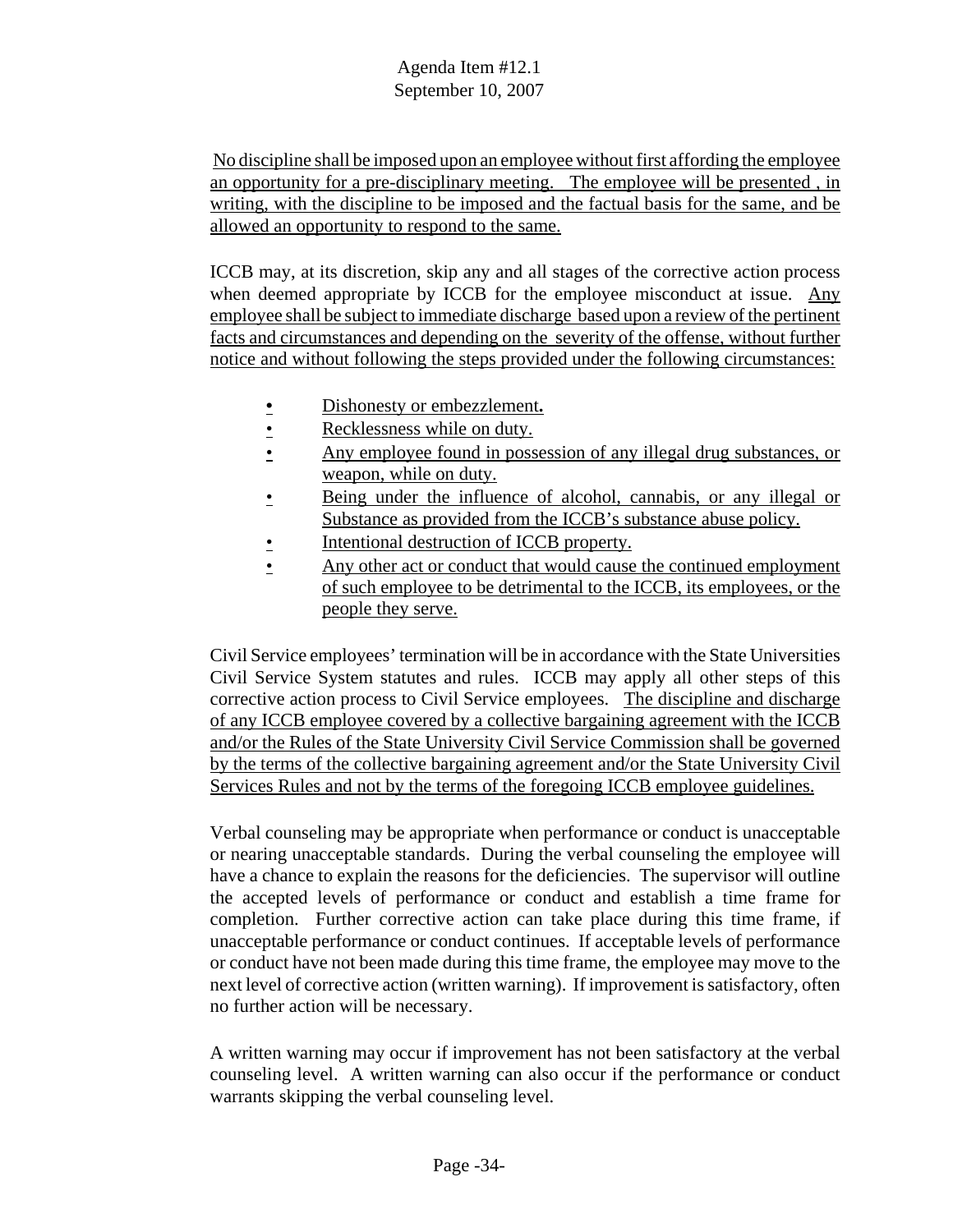The corrective action will be clearly stated and documented for the employee's personnel file. A time frame for improvement will be outlined in the written warning document. An employee will be asked to sign the original copy of the written warning to indicate understanding of the purpose and conditions of the warning. If the employee refuses to sign the written warning, it will be noted on the corrective action that the employee was given the opportunity to sign but refused.

Suspension will often occur when a serious offense is committed; an employee fails to sufficiently improve performance after a written warning; or any other situation arises that warrants immediate suspension. A written notice of suspension will be prepared, outlining specific reasons for the suspension and requirements/expectations for correction. The notice will be reviewed with the employee. The employee will be informed that if a particular offense is repeated or if additional performance problems arise, immediate termination may occur. A suspension period may be extended. An employee will be asked to sign the original copy of the written notice of suspension to indicate understanding of the purpose and conditions of the suspension. If the employee refuses to sign the suspension notice, it will be noted on the suspension notice that the employee was given the opportunity to sign but refused. The original notice will be placed in the employee's personnel file. In most cases of suspension, the employee will not have access to agency computers, be prohibited from being on agency property during the suspension and be required to turn in any agency keys during the suspension.

Termination will likely be appropriate if employees do not improve their performance or conduct to a satisfactory level during the corrective action process; fail to comply with stated corrective action requirements; complete suspension but have the problem recur; or engage in conduct that warrants immediate discharge.

The above is a general guide of the corrective action process at ICCB. As stated, ICCB reserves the right to skip any and all of the steps outlined above. ICCB may discharge an employee immediately, without prior notice, when deemed appropriate.

The Illinois Community College Board hereby amends the Employee Guidebook on page 36 by deleting the following:

> **Civil Service Employees' Vacation Schedule**: **Years of Service Annual Vacation Time**   $0 - 3$  12 days  $3 - 6$  15 days 6 - 9 18 days 9 - 14 21 days  $14 + 25$  days Exempt Employees' Vacation Schedule: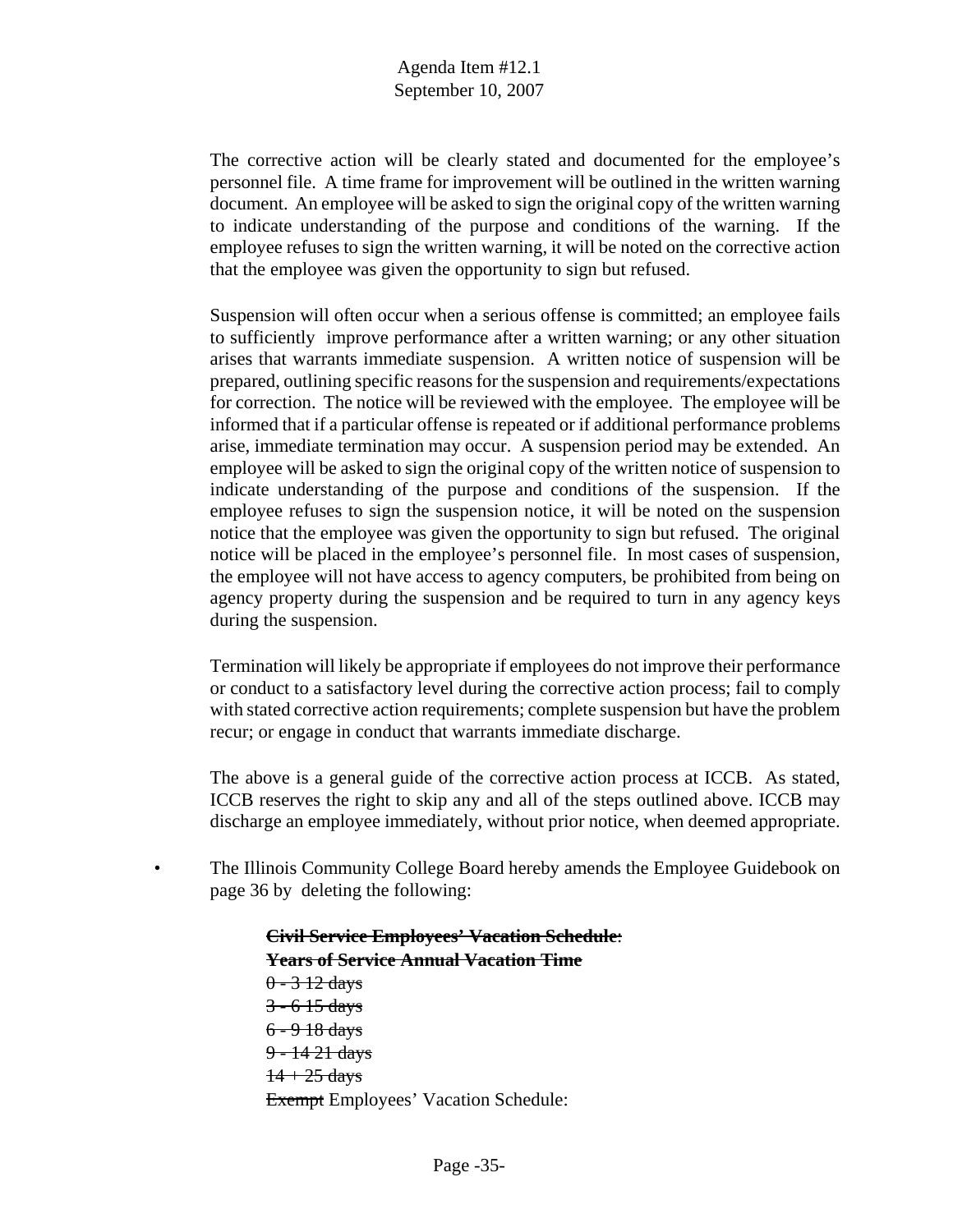and by renumbering all sections, items, and page numbers as necessary to incorporate the Employee Guidebook amendments.

The motion was approved by a roll call vote. Student advisory vote: Yes.

## Item #15 - Information Items

Item #15.1 - Contracts for the Illinois Community College Board Office

Documents were provided to the Board for their information and review.

Item #19 - Adjournment

At 11:50 a.m., Marikay Hegarty made a motion, which was seconded by Jake Rendleman, to adjourn the meeting. The motion was approved by unanimous voice vote. Student advisory vote: Yes.

Chairman President/CEO

Guy H. Alongi Geoffrey S. Obrzut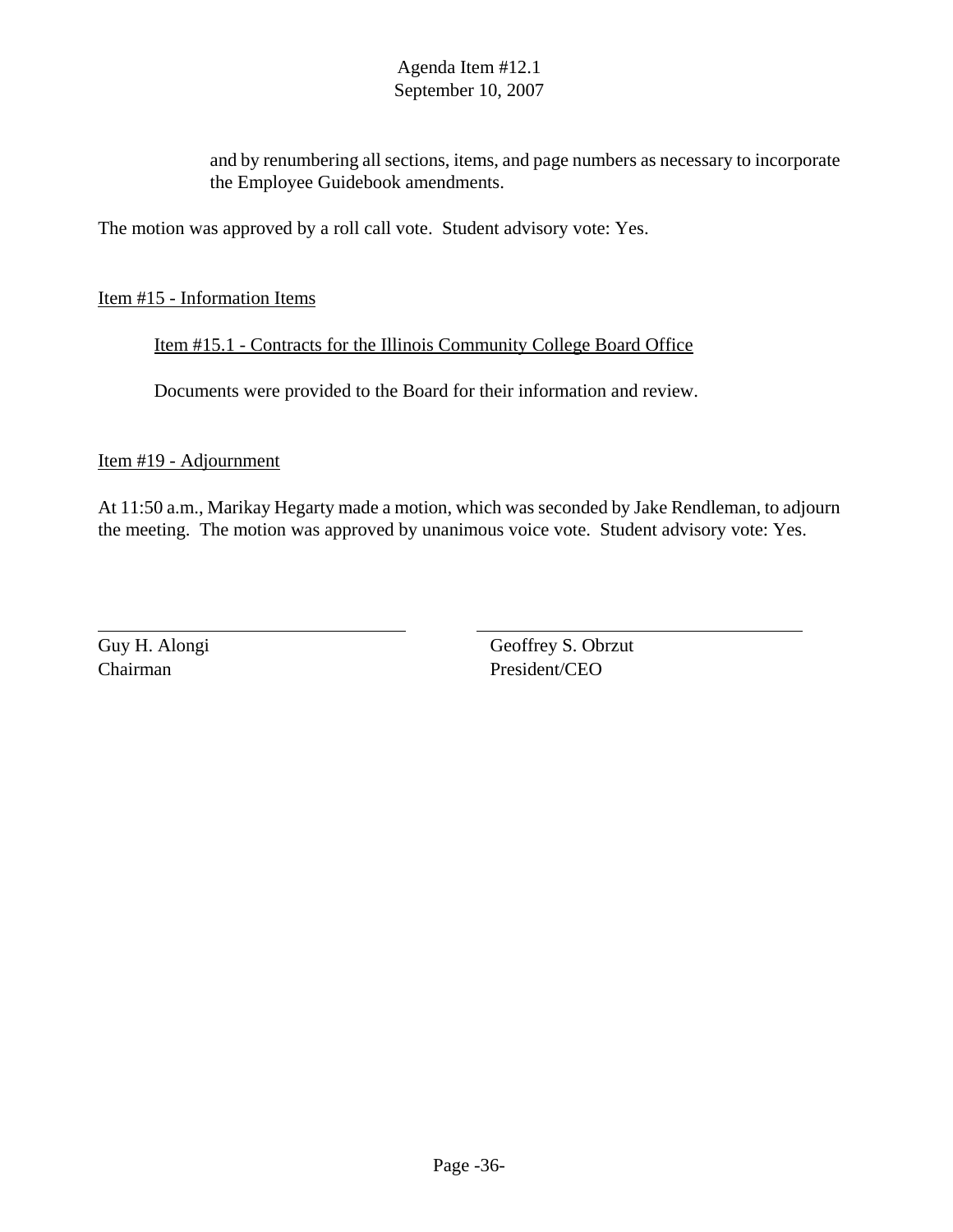## Illinois Community College Board

# **CERTIFICATION OF ELIGIBILITY FOR SPECIAL TAX LEVY (110 ILCS 805, Section 3-14.3)**

Section 3-14.3 of the Public Community College Act allows districts eligible for equalization grants in fiscal year 2007 or fiscal year 2008 to levy up to or at the combined statewide average tax rate for educational and operations and maintenance purposes if they currently are levying less than that amount. The ICCB is required to certify the eligibility of districts to levy by November 1 of each year.

## **RECOMMENDED ACTION**

It is recommended that the following motion be adopted:

The Illinois Community College Board hereby certifies that the following community college districts were (1) eligible to receive equalization grants either in fiscal year 2007 or fiscal year 2008 and (2) had combined educational and operations and maintenance purposes tax rates less than 25.18 cents per \$100 of equalized assessed valuation and are, therefore, eligible to levy at a combined educational and operations and maintenance purposes rate up to and including 25.18 cents per \$100 of equalization assessed valuation in accordance with the provisions of Section 3-14.3 of the Public Community College Act:

> Black Hawk College Heartland Community College Illinois Central College Illinois Eastern Community Colleges Illinois Valley Community College Kankakee Community College Kaskaskia College Lake Land College Lewis and Clark Community College Moraine Valley Community College Prairie State College Rend Lake College Carl Sandburg College Southwestern Illinois College Spoon River College John Wood Community College

**BACKGROUND.** Pursuant to Section 3-14.3 of the Public Community College Act, the following table identifies the eligible districts and the additional levy authority they have, should they choose to exercise it, along with an estimate of how much additional tax revenues will be available because of this additional levy authority.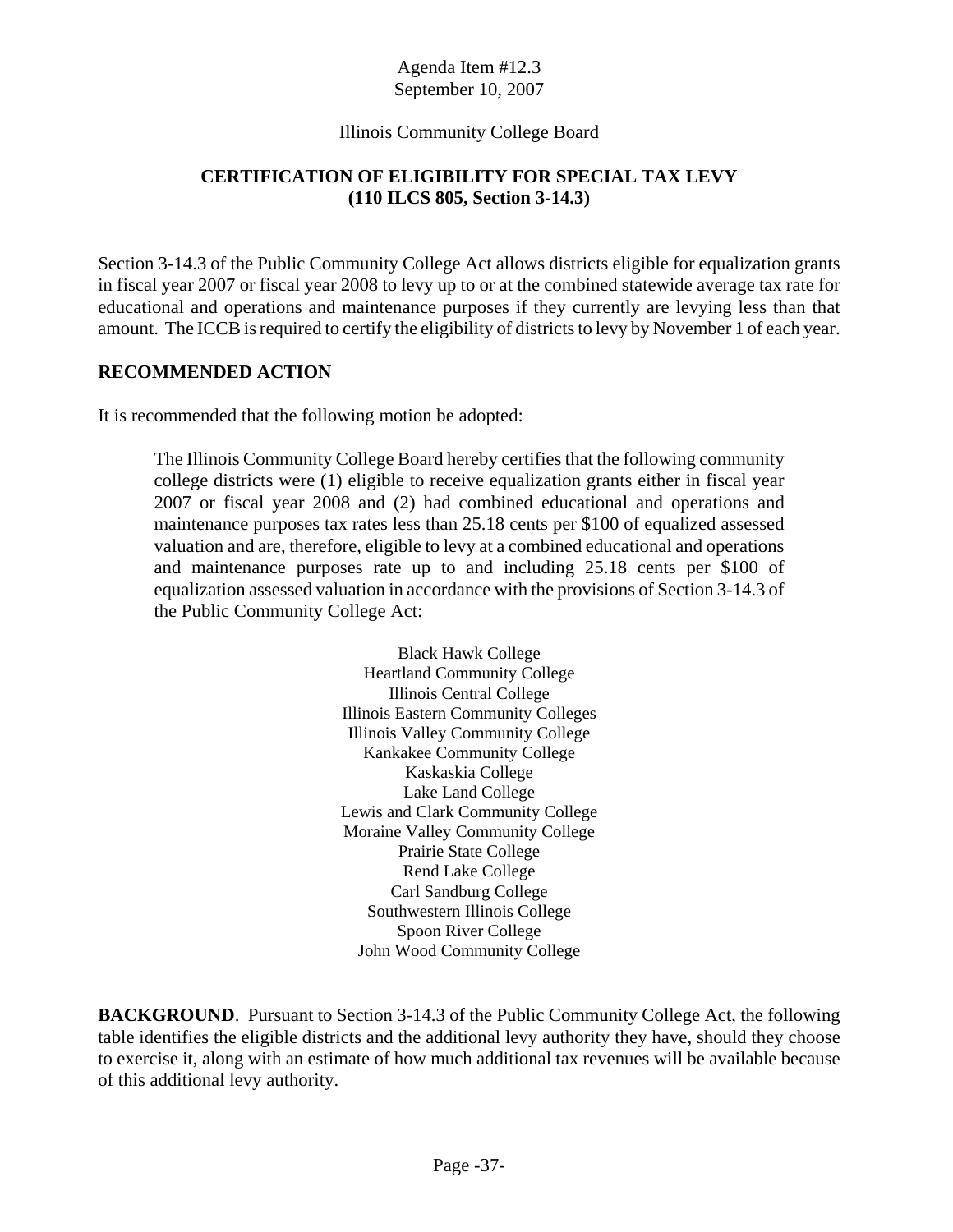| <b>District</b>         | <b>Current</b><br><b>Combined</b><br><b>Maximum</b><br><b>Authorized</b><br><b>Operating</b><br><b>Tax Rates</b> | <b>Additional</b><br><b>Tax Rate</b><br><b>Authority</b> | <b>Estimated</b><br><b>Additional</b><br><b>Tax Revenue</b> |
|-------------------------|------------------------------------------------------------------------------------------------------------------|----------------------------------------------------------|-------------------------------------------------------------|
| <b>Black Hawk</b>       | 19.00¢                                                                                                           | 6.18¢                                                    | \$<br>1,823,946                                             |
| Heartland               | 22.50¢                                                                                                           | 2.68¢                                                    | \$<br>912,884                                               |
| <b>Illinois Central</b> | 25.00¢                                                                                                           | .18¢                                                     | \$<br>96,429                                                |
| Illinois Eastern        | 25.00¢                                                                                                           | .18 $\phi$                                               | \$<br>19,400                                                |
| <b>Illinois Valley</b>  | 17.00¢                                                                                                           | 8.18¢                                                    | \$<br>1,965,518                                             |
| Kankakee                | 18.00¢                                                                                                           | 7.18¢                                                    | \$<br>1,320,475                                             |
| Kaskaskia               | 25.00¢                                                                                                           | .18¢                                                     | \$<br>19,994                                                |
| Lake Land               | 18.00¢                                                                                                           | 7.18¢                                                    | \$<br>1,407,025                                             |
| Lewis and Clark         | 25.00¢                                                                                                           | .18¢                                                     | \$<br>52,200                                                |
| Moraine Valley          | 22.50¢                                                                                                           | 2.68¢                                                    | \$<br>2,808,131                                             |
| Prairie State           | 23.00¢                                                                                                           | 2.18¢                                                    | \$<br>776,387                                               |
| Rend Lake               | 25.00¢                                                                                                           | .18 $\phi$                                               | \$<br>11,498                                                |
| Sandburg                | 22.00¢                                                                                                           | 3.18¢                                                    | \$<br>382,703                                               |
| Southwestern            | 16.00¢                                                                                                           | 9.18¢                                                    | \$<br>4,934,465                                             |
| Spoon River             | 25.00¢                                                                                                           | .18 $\phi$                                               | \$<br>11,503                                                |
| John Wood               | 22.50¢                                                                                                           | 2.68¢                                                    | \$<br>272,346                                               |
|                         |                                                                                                                  |                                                          | \$<br>16,814,903                                            |

The additional levy authority is subject to "backdoor" referendum. Within ten days after the adoption of a resolution expressing the district's intent to levy all or a portion of the additional taxes, the district is required to publish notice of its intent. A petition signed by 10 percent or more of the registered voters in the district will cause the proposed increase to be placed on the ballot at the next regularly scheduled election. A 30-day period is allowed for such a petition to be received. This special tax levy authority does not circumvent tax cap legislation. All tax cap legislation is still applicable to those districts that fall under it.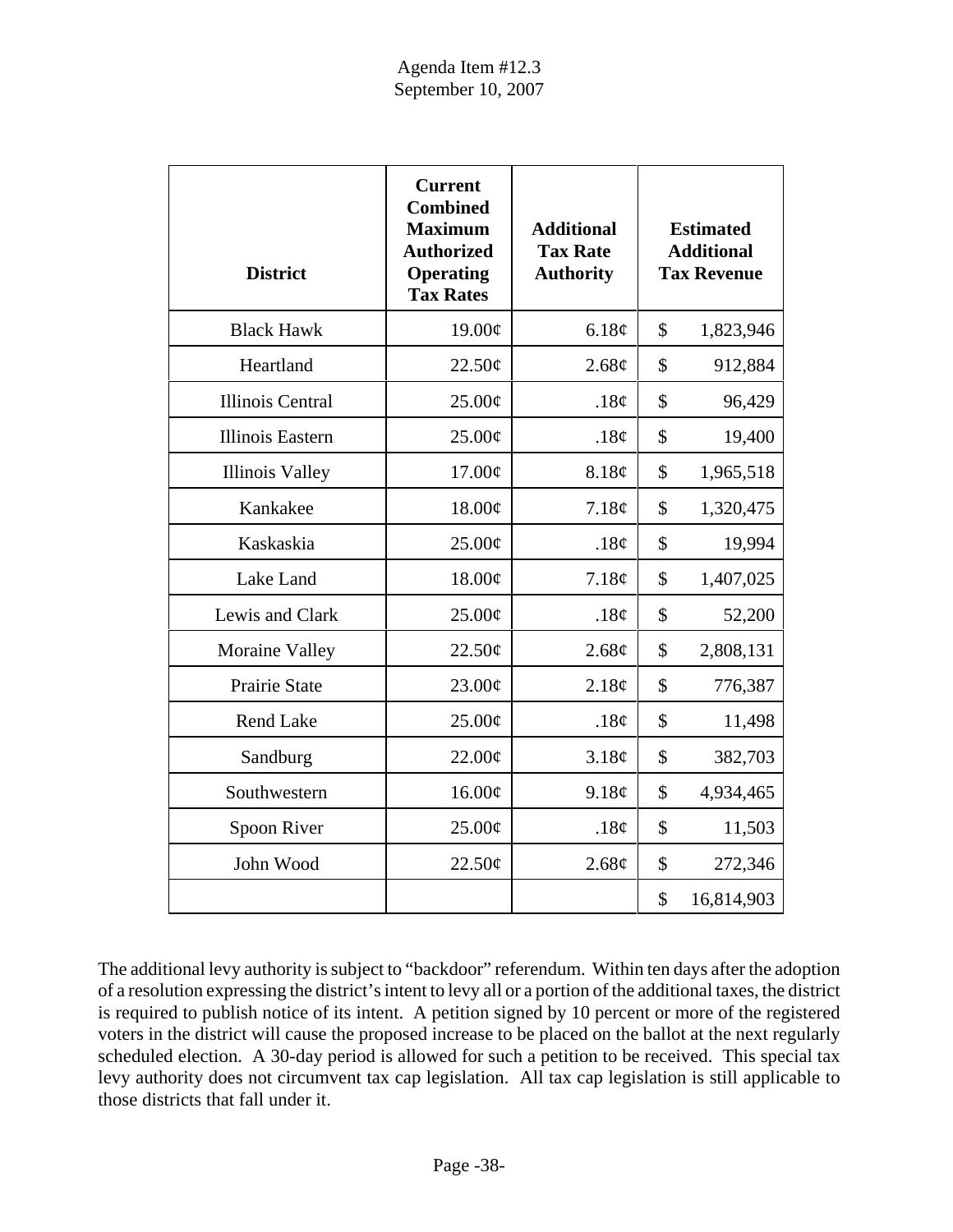## Illinois Community College Board

# **LINCOLN'S CHALLENGE PROGRAM FY 2007 REPORT**

Since 1993, the ICCB Lincoln's Challenge Scholarship Program, in conjunction with the Lincoln's Challenge Academy (LCA) in Rantoul, offers LCA graduates an opportunity to improve the likelihood of their academic and personal success. A scholarship award of up to \$1000 per semester for two years is issued to eligible, selected students to continue their education at one of the 48 community colleges throughout the state.

An ongoing accomplishment within the program has been the dual credit agreement among the colleges and the Academy. Enacted in 2003, the dual credit agreement allows students to earn three credit hours each in basic computers and English I, which is transferrable to any state community college. Besides being the first dual credit linkage in the state with a GED program, the agreement has served as an incentive for students to attend a community college upon graduation. Other successes include the organizing of the Lincoln's Challenge Advisory Committee, specifying a Lincoln's Challenge contact at each community college, and the development of a list serve for sharing information concerning the program.

One of the biggest challenges of the program has been retention. Most of the graduates are considered "at risk" and are first generation college students. With the input from the Lincoln's Challenge Advisory Committee, retention became the focus for FY07 and will continue into FY08. Retention efforts for FY07 included requiring students to enroll in a mandatory orientation class their first semester and to have a mandatory visit with their counselor or college contact at mid-term. Reminder post cards are sent to the students prior to the mid-term visit , and congratulatory cards are sent at the end of the semester for those who have participated successfully.

While attending LCA, student training involves focusing on future plans once they graduate from the Academy. Therefore, LCA students have the opportunity to participate in 2 career days, meet with community college recruiters, and learn about the benefits of attending a community college.

Currently more than 9,647 students have graduated from the resident phase of the program, and more than 6,552 students have earned their GEDs. To date, 2,433 scholarships have been issued. In FY07, 606 students graduated with 156 receiving scholarships. The FYO7 budget remained at \$120,100. For FY08, retention efforts will include an orientation visit to Parkland College located in Champaign for those students who express an interest in attending a community college. This effort will be initiated at the mid-term of their stay at the Academy. In addition, the ICCB/Lincoln's Challenge web site will be updated to include on line application forms and information and a linkage to the Academy.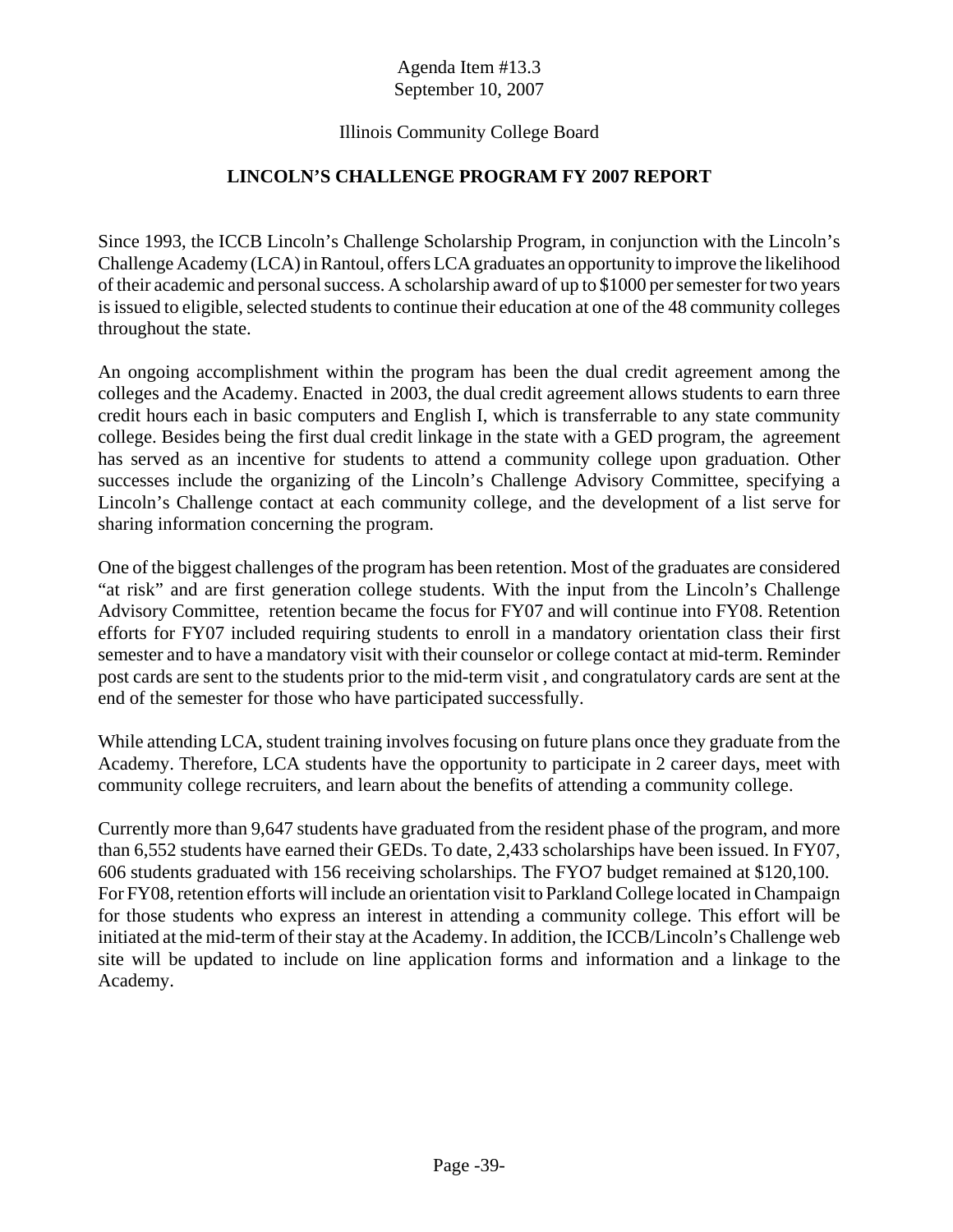## Illinois Community College Board

# **ILLINOIS COLLEGE AND CAREER READINESS PILOT ACT**

#### Findings and Purpose:

There is a direct and significant link between students being academically prepared for college and success in postsecondary education.

Many students enter college unprepared for the academic rigors of college and require noncredit remedial courses to attain skills and knowledge needed for regular, credit coursework. Remediation lengthens time-to-degree, imposes additional costs on students and colleges, and uses student financial aid for courses that will not count toward a degree.

All high school juniors take the Prairie State Achievement Exam, which contains the ACT college assessment exam. ACT test elements and scores can be correlated to specific course placements in community colleges. Customized ACT test results can be used in collaboration with high schools to assist high school students identify areas for improvement and help them close skills gaps during their senior year. Greater college and career readiness (CCR) will reduce the need for remediation, lower educational costs, shorten time-to-degree, and increase the overall success rate of Illinois college students.

Goals:

- 1. Diagnose college readiness. Develop a system to align ACT scores to specific community college courses in developmental and freshman curriculum.
- 2. Reduce remediation. Decrease the need for remedial coursework in math, reading, and writing at the college level through:
	- a. Increasing the number of students enrolled in college-prep core curriculum.
	- b. Assisting students to improve college readiness skills.
	- c. Increase successful student transitions into postsecondary education.
- 3. Align high school and college curriculum.
- 3. Provide resources and academic support to students to enrich the senior year of high school through remedial or advanced coursework and other interventions.
- 4. Develop an appropriate evaluation process to measure effectiveness of readiness intervention strategies.

#### Program:

- 1 Three-year pilot project
	- a. Budget: \$750,000 per year, appropriated to ICCB for the College and Career Readiness (CCR) Pilot Program.
	- b. Four community college sites in first year
	- c. Expansion in years two and three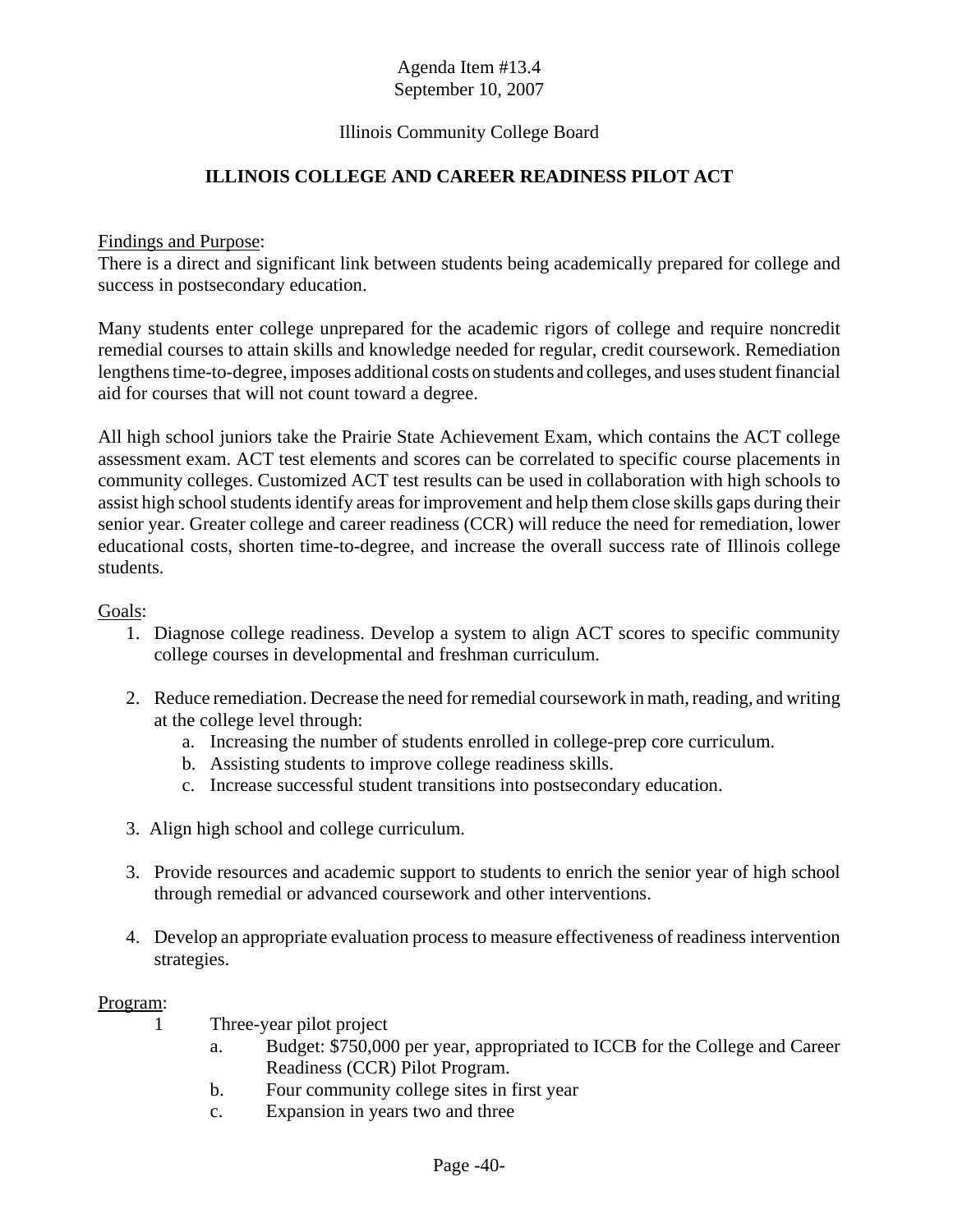- 2. First year: high school Class of 2008
	- a. ICCB selects 4 community colleges to participate in the CCR program based on:
		- Percent of students in developmental coursework
		- Demographics of student enrollment, including socioeconomic status, race and ethnicity, and enrollments of first-generation college students
		- Geographic diversity
		- Willingness of college to submit developmental and introductory courses to ACT for analysis of college placement
		- Ability of community college to partner with local high schools to develop CCR readiness strategies and college readiness teams.
	- b. ICCB will work with ACT to analyze up to 10 courses at each participating community college for purposes of determining student placement and college readiness.
	- c. Each participating community college will establish an agreement with high school(s) to:
		- Create a data-sharing agreement
		- • Create a Readiness Prescription (Readiness RX) for each student, showing
			- Readiness status for college-level work
			- • Course recommendations for remediation or for advanced coursework in AP classes or dual credit/dual enrollment programs
			- • Additional academic support services, including tutoring, mentoring, college application assistance
			- Create CCR teams
				- Comprised of faculty and counselors/advisers from the community college and high school, a CCR Coordinator from the community college, and other members as determined by the high school and college. The teams may include, for example, local business or civic leaders.
				- CCR teams will develop intervention strategies:
					- Use Readiness Rx to develop contract with each student for remedial or advanced coursework to be taken during the senior year.
					- Monitor student progress
					- Provide readiness support services
				- Retest students in spring 2008 to assess progress and college readiness.
	- d. ICCB will work with participating community colleges and high schools to develop an appropriate evaluation process to measure effectiveness of intervention strategies, including: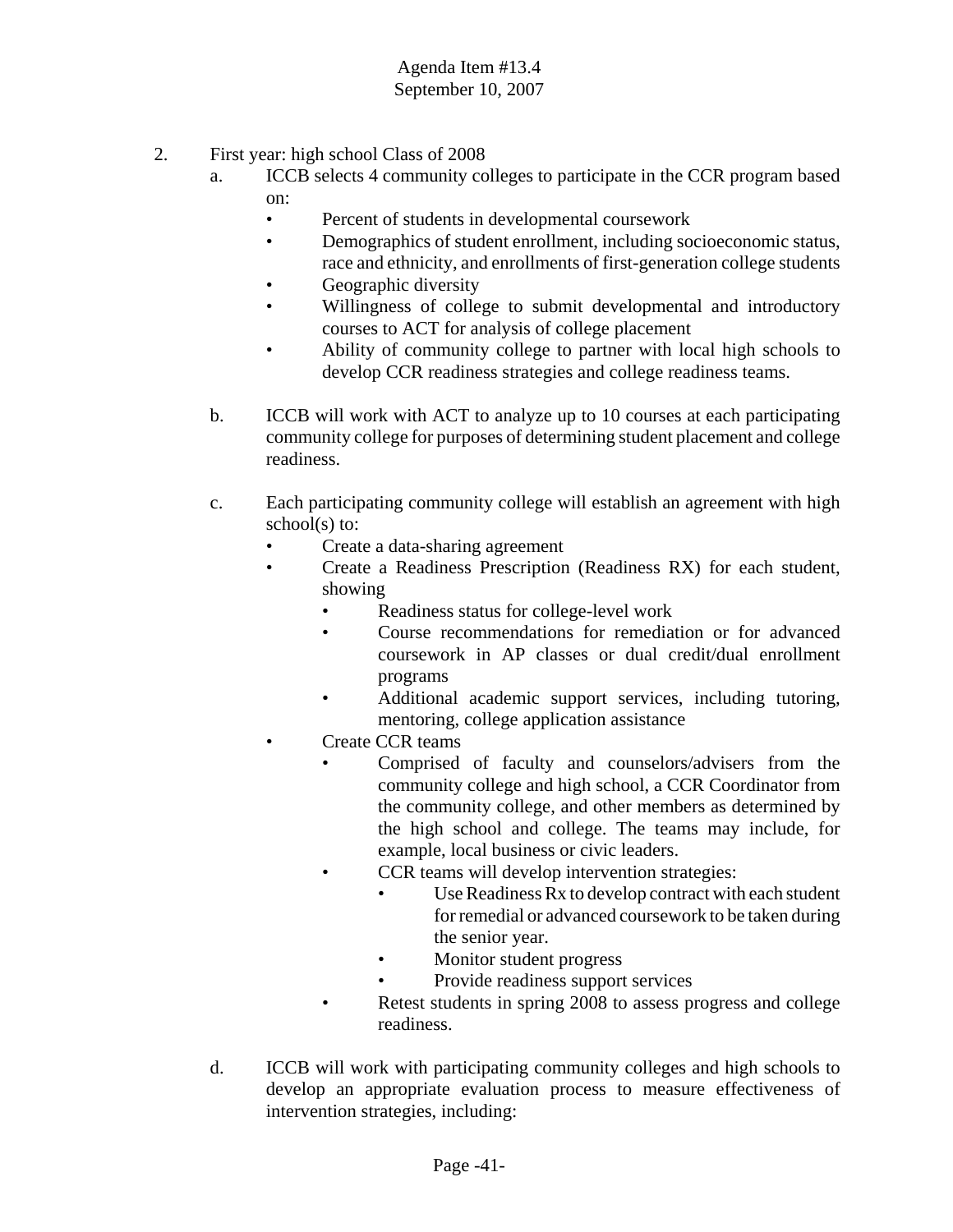- Baseline data for each participating school
- Baseline data for the Illinois system
- Comparison of ACT scores from March 2007 to March 2008
- Student enrollment in college in fall 2008
- Placement in developmental/regular courses of CCR students in fall 2008.
- Retention of CCR students in spring semester 2008
- e. ICCB will work with participating community colleges and high schools to establish operational processes and budget for CCR pilot programs, including:
	- Employment of CCR Coordinator at each community college site
	- Budget
	- Creation of CCR teams, resources, and partnership agreements
- 3. Second Year: high school Class of 2009
	- a. Analyze courses at three new community college sites
	- b. Undertake intervention strategies through CCR teams with students in Class of 2009
	- c. Monitor/assist 2008 CCR graduates in college
- 4. Third year: high school Class of 2010
	- a. Analyze courses at five new community college sites
	- b. Add CCR teams at three new sites (from year two)
	- c. Undertake intervention strategies through CCR teams with students of Class of 2010 at seven sites
	- d. Monitor/assist students from classes of 2008 and 2009 in college.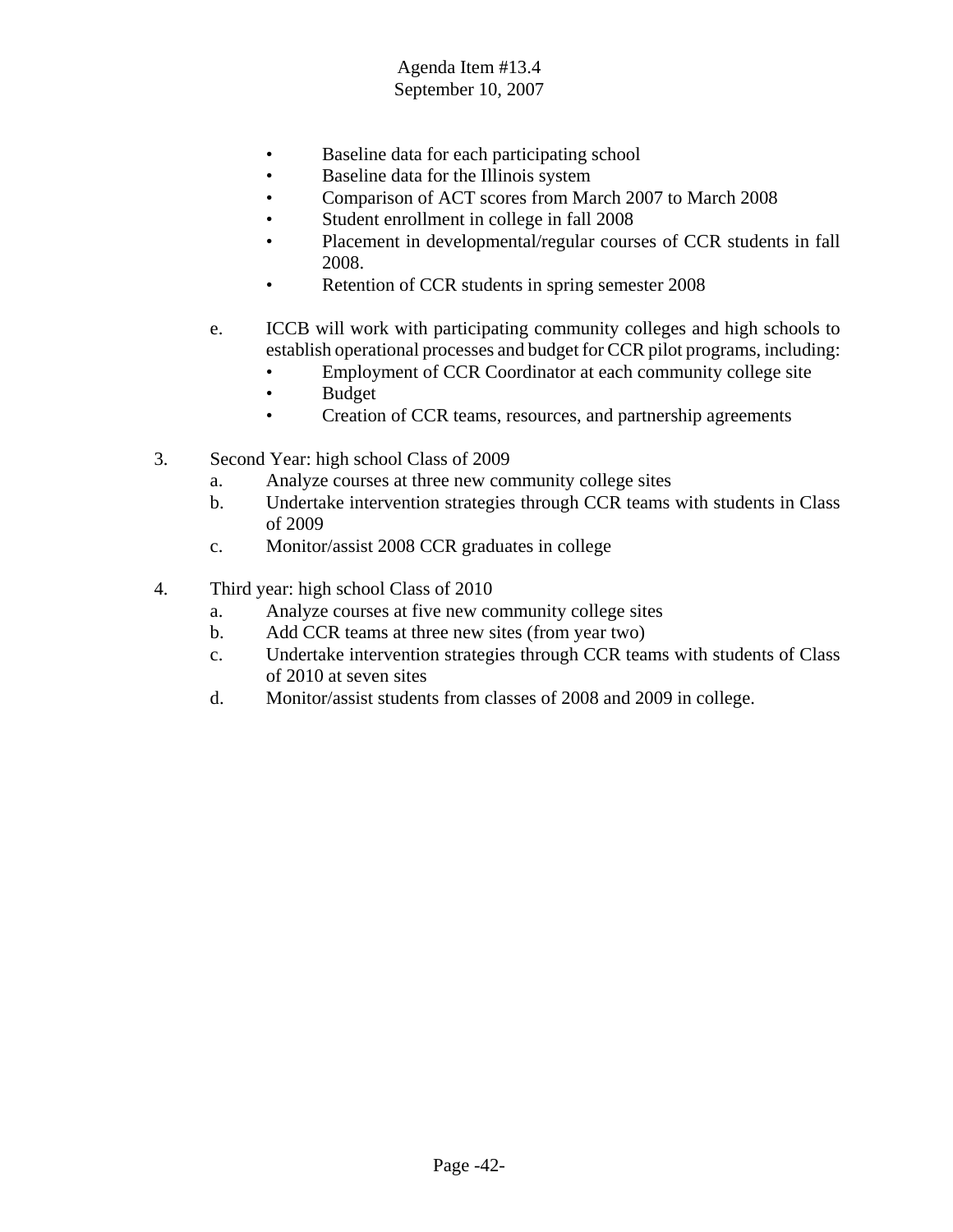#### Illinois Community College Board

## **IL COMMUNITY COLLEGE TRUSTEES ASSOCIATION, PRESIDENT'S COUNCIL, AND BOARD OF HIGHER EDUCATION CALENDAR YEAR 2008 SCHEDULES**

#### **JANUARY 2008**

**Illinois Presidents Council meetings**  Date and location TBA

#### **FEBRUARY 2008**

**Illinois Presidents Council meetings**  Date and location TBA

**February 5**  Primary election

#### **February 10-13**

National Legislative Summit Wardman Marriott Hotel, Washington, D.C. Sponsored by the Association of Community College Trustees and the American Association of Community Colleges

#### **February 11**

ICCTA board/committee meetings Wardman Marriott Hotel, Washington, D.C.

#### **MARCH 2008**

#### **March 14**

Illinois Presidents Council meetings Oak Brook Hills Hotel, Oak Brook

#### **March 14-15**

ICCTA seminar and board/committee meetings Oak Brook Hills Hotel, Oak Brook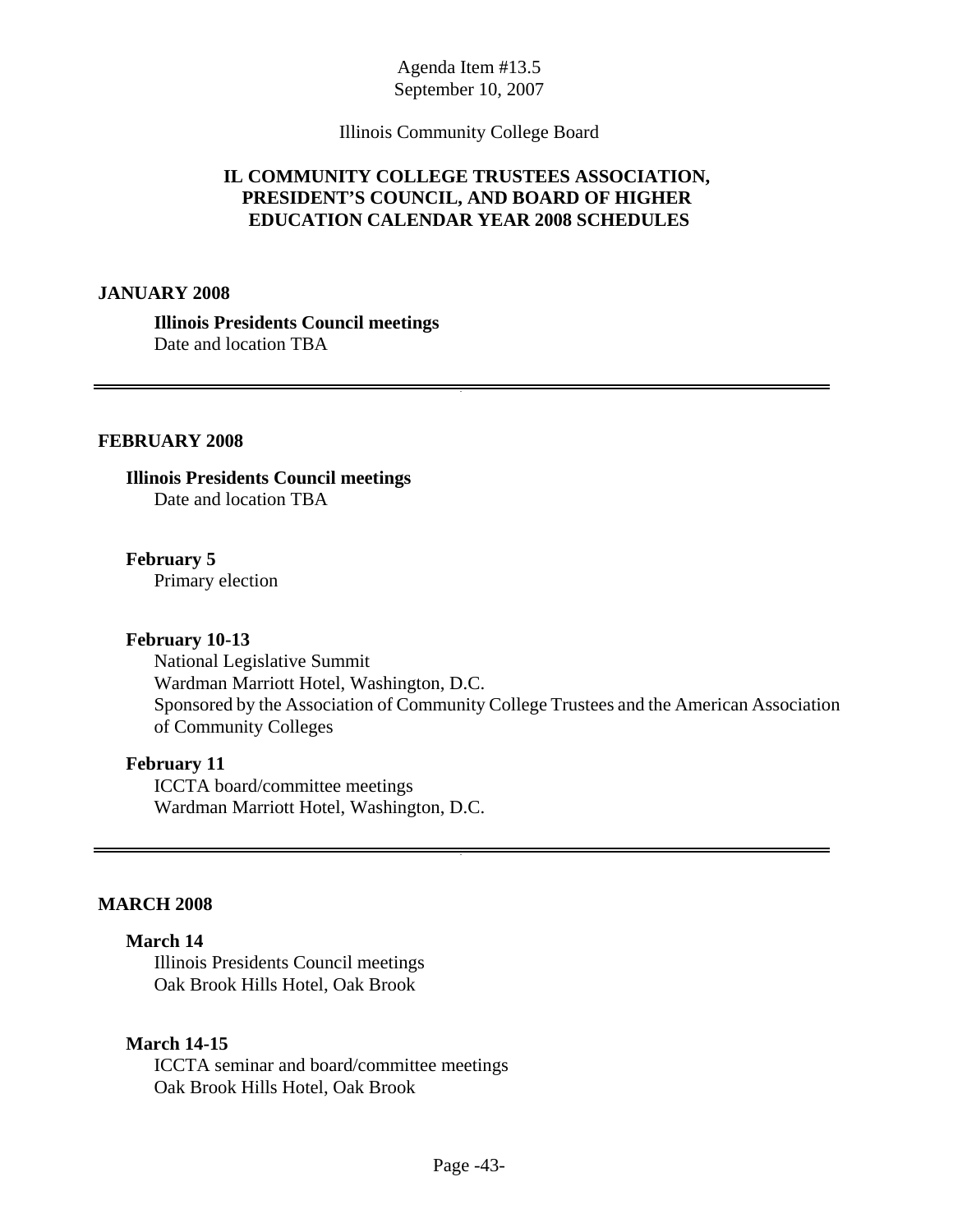#### **APRIL 2008**

## **ICCTA Lobby Day**

Date to be announced

#### **ICCTA committee/board meetings**

Date to be announced

#### **Illinois Presidents Council meetings**

Date to be announced

#### **April 5 - 8**

American Association of Community Colleges' annual convention Philadelphia, Pennsylvania

#### **MAY 2008**

**ICCTA Lobby Day**  Date to be announced

**ICCTA committee/board meetings**  Date to be announced

## **Illinois Presidents Council meetings**

Date to be announced

#### **JUNE 2008**

#### **June 5**

Illinois Presidents Council meetings Springfield

## **June 6-7**

ICCTA annual convention and Board of Representatives meeting **Springfield**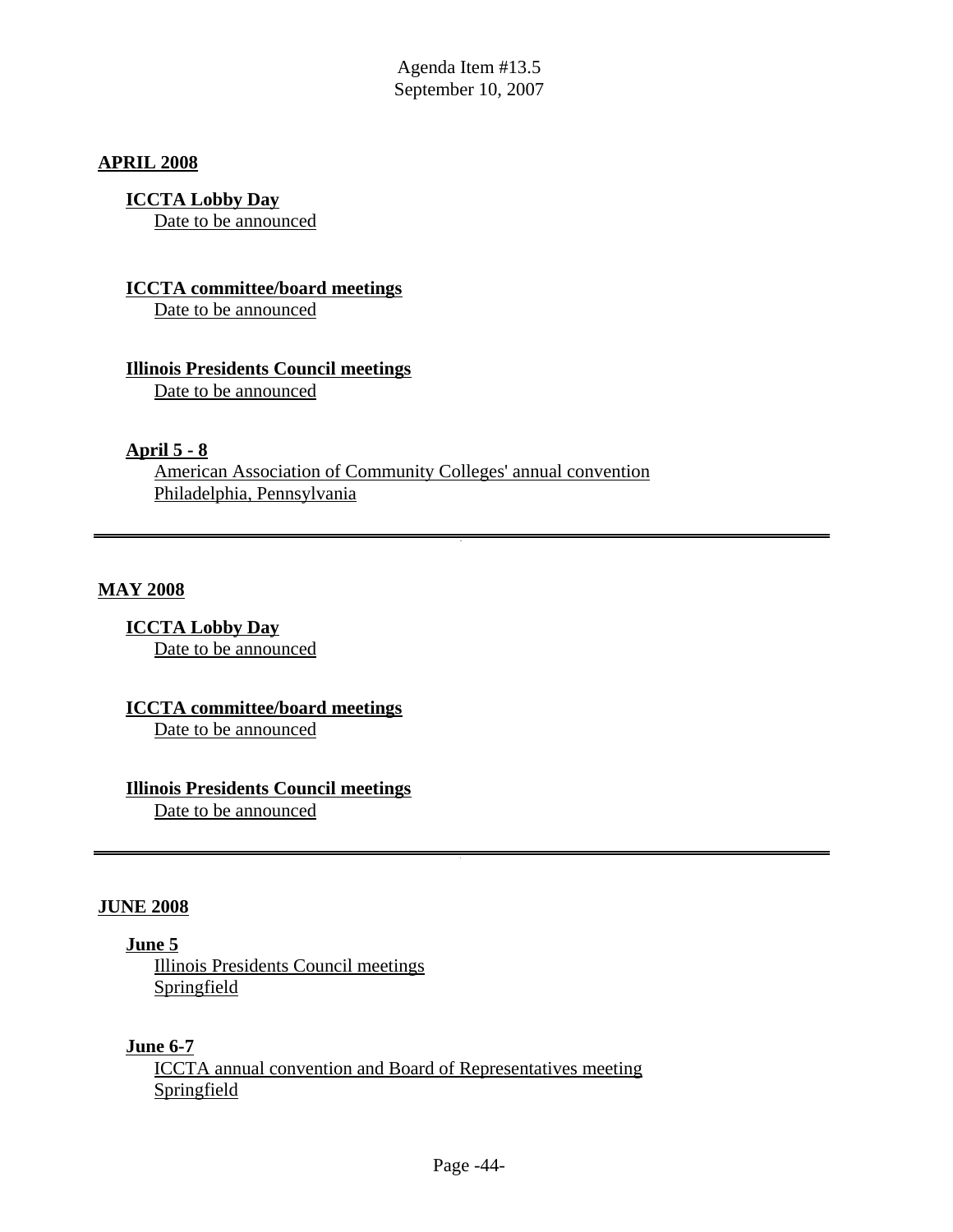## Illinois Community College Board

# **PROPOSED ILLINOIS COMMUNITY COLLEGE BOARD RULES CONCERNING ELIMINATION OF EXAMINATION OF PATRIOTISM FROM PROGRAM REQUIREMENTS**

*(Future Consideration)* 

The Illinois (K-12) School Code 105 ILCS 5/27-3 (from Ch. 122, par. 27.3) requires that all students graduating from a public school be required to receive instruction and pass an examination on the American patriotism, principles of representative government, proper use and display of the American flag, and the Australian ballot voting system. The Illinois Community College Board has interpreted this requirement to be inclusive of community college graduates.

Several years ago, the Illinois Board of Higher Education abandoned the requirement, except for education majors. Given the ever increasing diversity of our student population at Illinois community colleges, this requirement has become burdensome and impractical. Students who have met the specifics of the requirement in other states may not use their high school diploma as evidence since it is not from the state of Illinois. Similarly, the successfully completion of the constitution test required during the citizenship process does not provide validation of the article requirements. Additionally, this requirement may hinder the opportunity for Illinois community colleges to offer online educational programs outside of the state of Illinois.

In order to offer greater programmatic access to students wishing to receive a degree or certificate from an Illinois community college, the elimination of this subsection of the *Administrative Rules of the Illinois Community College Board* is offered for discussion purposes at this time and will be presented in November for initial approval.

# **SUBPART C: PROGRAMS**

## **Section 1501.303 Program Requirements**

- k) Examination of Patriotism, Principles of Representative Government, Proper Use and Display of the American Flag, and Method of Voting. The examination on American patriotism, principles of representative government, proper use and display of the American flag, and the Australian ballot voting system may be satisfied in one of the following ways:
	- 1) The student may pass an appropriate examination at the college;
	- 2) The student may complete, with a passing grade, a specified course that includes all subject matter identified above; or